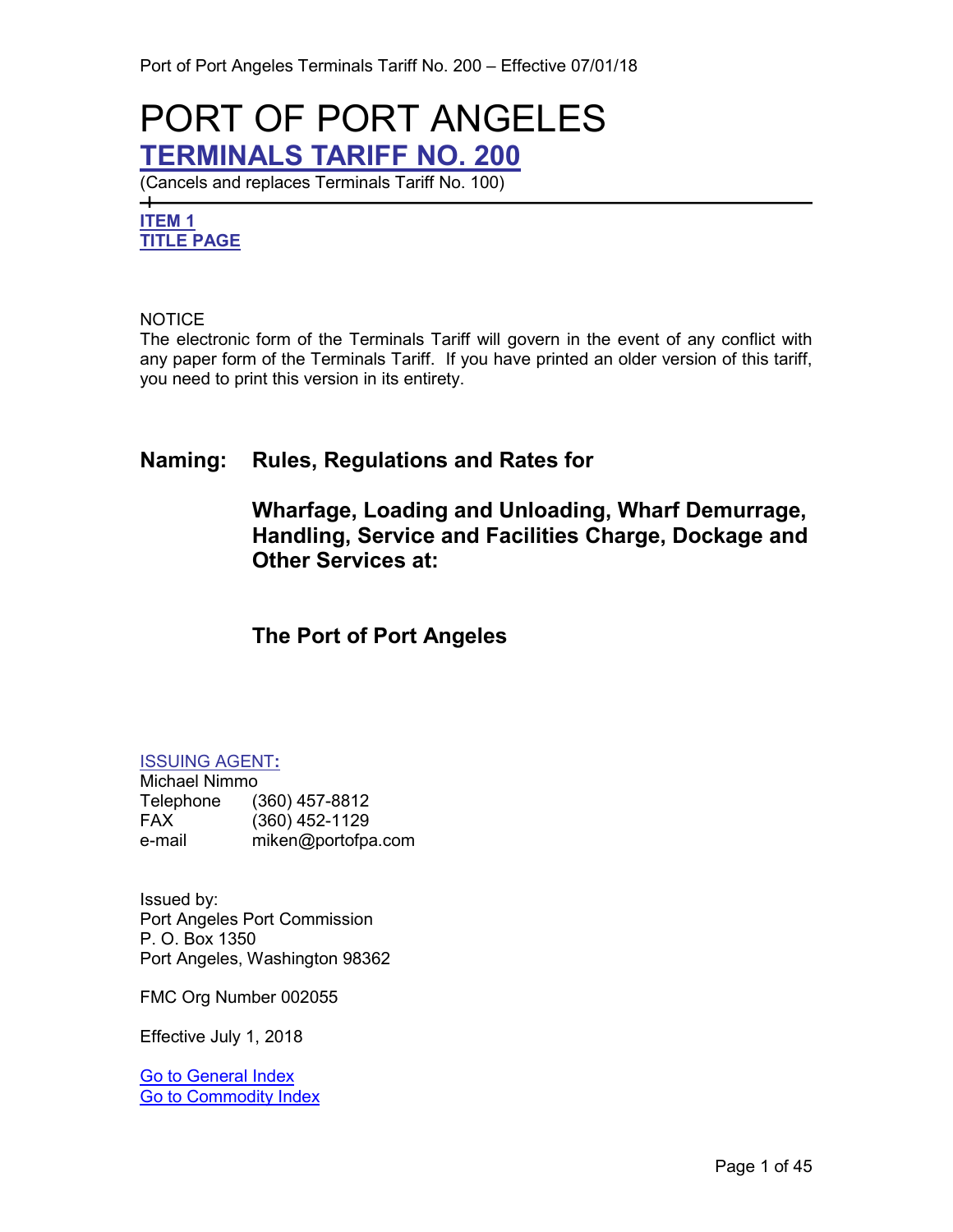#### <span id="page-1-1"></span><span id="page-1-0"></span>**ITEM 2 TABLE OF CONTENTS**

#### **SUBJECT**

|                                                            | Item 20   |
|------------------------------------------------------------|-----------|
|                                                            | Item 25   |
| General Rules and Requlations and Vessel Berth Reservation | Section 1 |
|                                                            | Section 2 |
|                                                            | Section 3 |
|                                                            | Section 4 |
|                                                            |           |

### <span id="page-1-3"></span>**ITEM 15**

<span id="page-1-2"></span>

| <b>ABBREVIATIONS</b> |                                          |
|----------------------|------------------------------------------|
| \$                   | -Dollars                                 |
| %                    | -Per Centum                              |
| <b>BBL</b>           | -Barrel                                  |
| BM                   | -Board Measure                           |
|                      | Cu. Ft. - Cubic Foot or Feet             |
|                      | Cu. T. -Cubic Ton (40 Cu. Ft.)           |
|                      | <b>FMC</b> - Federal Maritime Commission |
| ft.                  | -Foot                                    |
|                      | Hdlg. - Handling                         |
| KD                   | -Knock Down                              |
| Lbs.                 | -Pounds                                  |
| Ldg.                 | -Loading                                 |
| LOA                  | -Length-over-all                         |
| м                    | -Thousand                                |
|                      | Meas. - Measurement                      |
|                      | Misc. - Miscellaneous                    |
| NOS                  | -Not Otherwise Specified                 |
| Sec. <b>Sec.</b>     | -Section                                 |
| Stor.                | -Storage                                 |
| SU                   | -Set Up                                  |
| Sq. Ft.              | -Square Foot                             |
| Unl.                 | -Unloading                               |
| Viz.                 | -Specifically                            |
| Wfg.                 | -Wharfage                                |
| Wt.                  | -Weight                                  |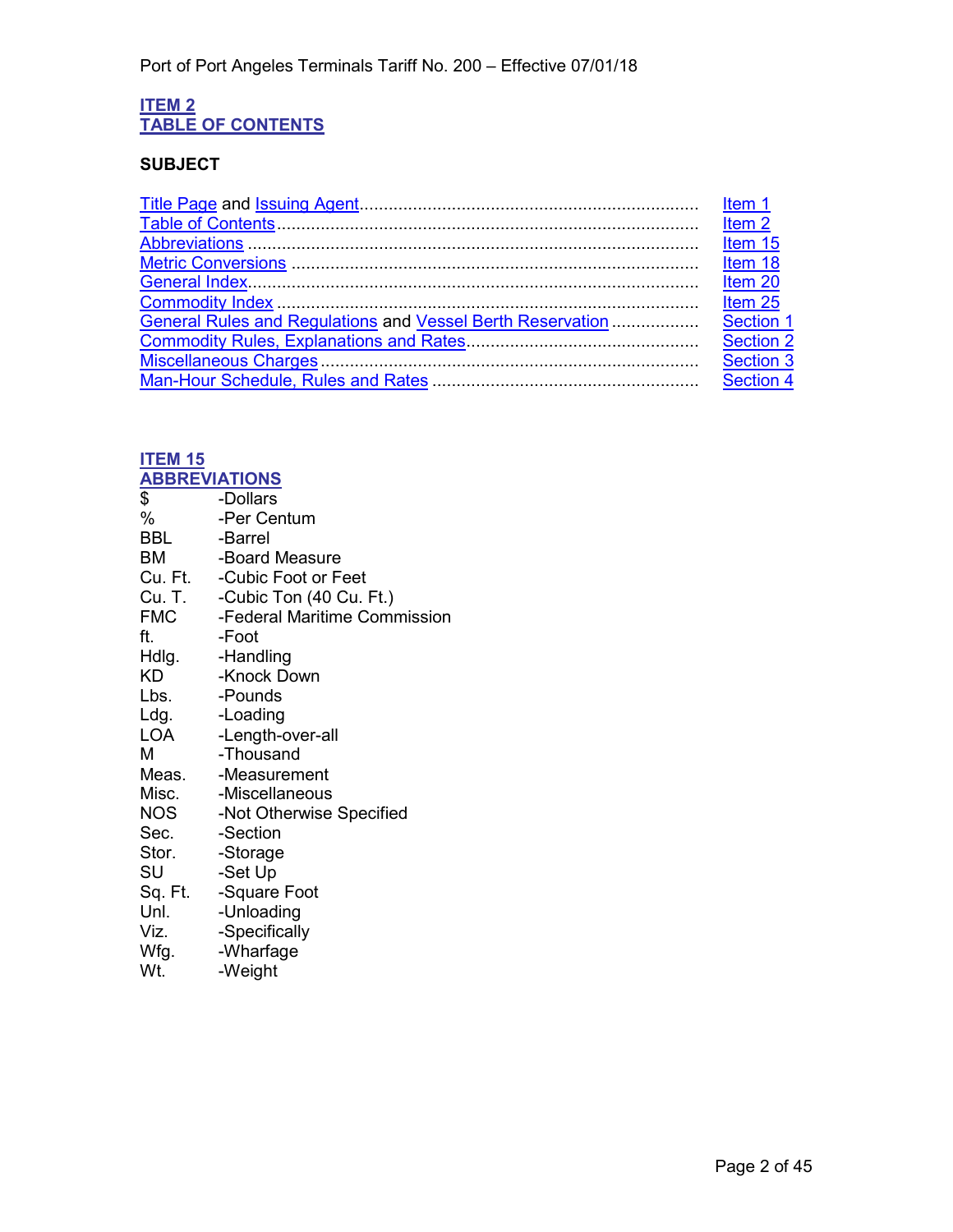#### <span id="page-2-1"></span><span id="page-2-0"></span>**ITEM 18 METRIC CONVERSIONS**

Metric Conversion factors to be employed in determination of charges assessed under this tariff are as follows:

# 1 Ton of 2000 lbs. 907.2 Kilogram<br>1 Inch 2.54 Centimete 1 Inch 2.54 Centimeter<br>1 Foot 3048 Meters 1 Yard .9144 Meters

1 Kilogram 1 Centimeter .3937 inches

## Measure<br>
1 lb<br>
1 lb .4536 Kilogram .3048 Meters .02272 Cubic Meters 40 Cubic Feet 113.27 Cubic Meters

Measure English Equivalent 1000 Kilograms 2204.6 lbs. or 1.1023 Short Tons 39.37 inches 1 Cubic Meter 35.314 Cubic Feet

#### Metric Conversion Table

Measurement Tons (40 cubic feet)

MFBMs (ft. BM in thousands)

To Find **Given** Given **Given Given Given Measurement Tons** (40 cubic feet)

> MFBMs (ft. BM in thousands)

Metric Tons Short Tons Short Tons Short Tons by 0.907 Short Tons **Metric Tons** Metric Tons Metric Tons by 1.102 Metric Tons Long Tons Long Tons by 1.016 Metric Tons by 0.984 Kilograms Pounds Pounds by 0.4536 Pounds Kilograms Kilograms by 2.2046 Measurement Tons by 1.133 Cubic Meters by 0.883

MFBMs by 2.36

Cubic Meters Cubic Meters by 0.424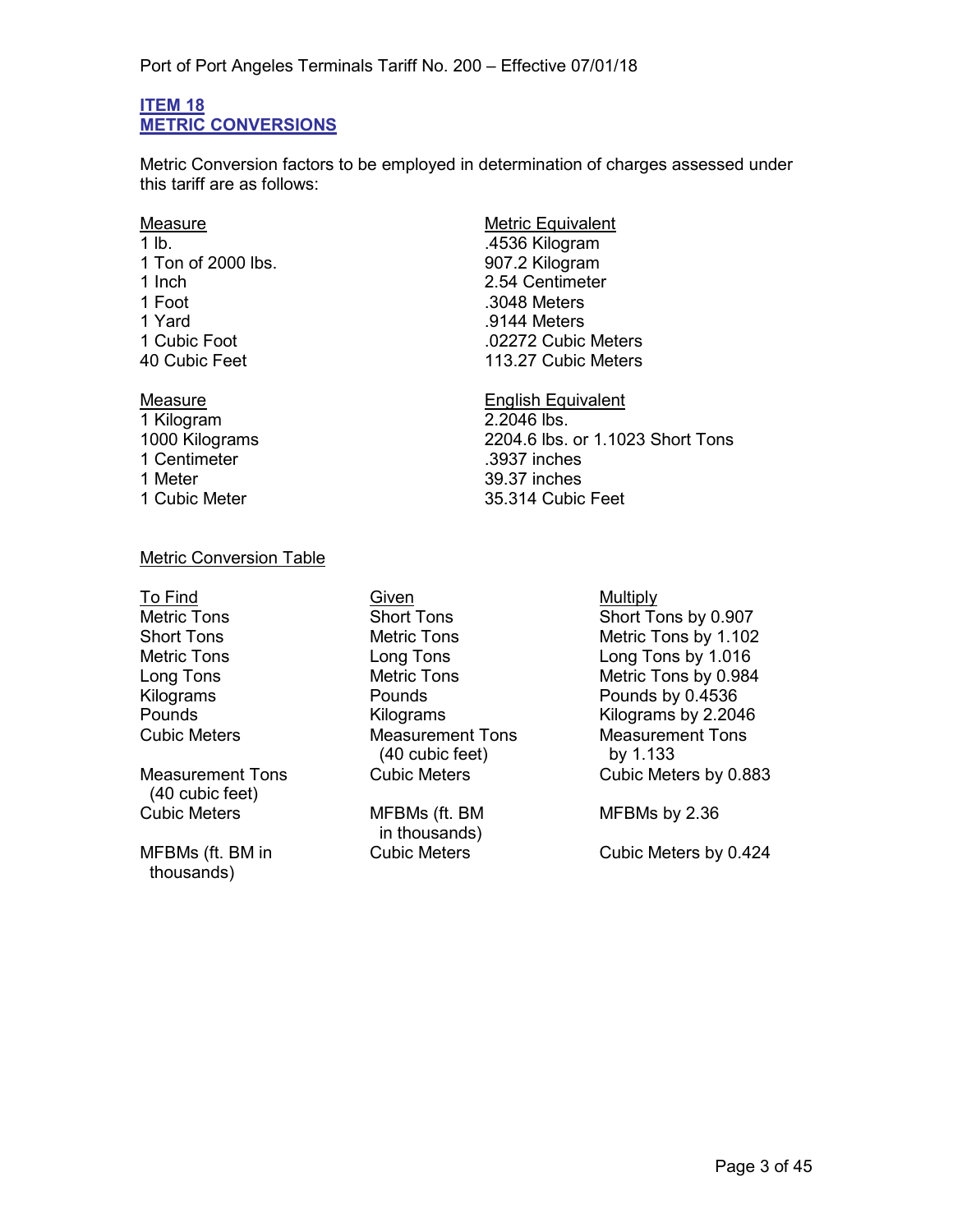#### <span id="page-3-1"></span><span id="page-3-0"></span>**ITEM 20 GENERAL INDEX**

#### **SECTION ONE – GENERAL RULES AND REGULATIONS**

#### **ITEM**

|                                                         | 100        |
|---------------------------------------------------------|------------|
|                                                         | 101        |
|                                                         | 101(A)     |
|                                                         | 101(B)     |
|                                                         | 101(C)     |
|                                                         | 101(D)     |
|                                                         | 101(E)     |
| RIGHTS OF OPERATION AND AGREEMENT RESERVED              | 102        |
|                                                         | 102(A)     |
|                                                         | 102(B)     |
|                                                         | 102(C)     |
|                                                         | 103        |
| RESPONSIBILITY FOR LOSS, DAMAGE OR DELAYS               | 103(A)     |
|                                                         | 103(B)     |
|                                                         | 103(C)     |
|                                                         | 104        |
| ACCEPTANCE, RETENTION AND DELIVERY OF FREIGHT           |            |
|                                                         | 105        |
|                                                         | 105(A)     |
| RIGHT TO REMOVE, REPILE, TRANSFER OR WAREHOUSE FREIGHT  | 105(B)     |
|                                                         | 105(C)     |
|                                                         | 105(D)     |
|                                                         | 105(E)     |
|                                                         | 105(F)     |
| <b>RECEIPT OR DELIVERY OF FREIGHT DURING OTHER THAN</b> |            |
|                                                         | 106        |
|                                                         | 107        |
|                                                         | 107(A)     |
|                                                         | 107(B)     |
|                                                         | 108        |
| APPLICATION FOR VESSEL BERTH RESERVATION                | 108(A)     |
| SUPPLEMENT TO APPLICATION FOR VESSEL BERTH RESERVATION  | 108(B)     |
|                                                         | 108(C)     |
|                                                         | 109        |
|                                                         | 109(A)     |
|                                                         | 109(B)     |
|                                                         | 110        |
|                                                         | 110(A)     |
|                                                         | 110(B)     |
|                                                         | 111        |
| <b>ORDERS TO VACATE BERTH</b>                           | 111(A)     |
|                                                         | 111(B)     |
|                                                         | 112        |
|                                                         | 113        |
|                                                         | 113(A)     |
|                                                         | 113(B)     |
|                                                         | <u>114</u> |
|                                                         | 114(A)     |
|                                                         |            |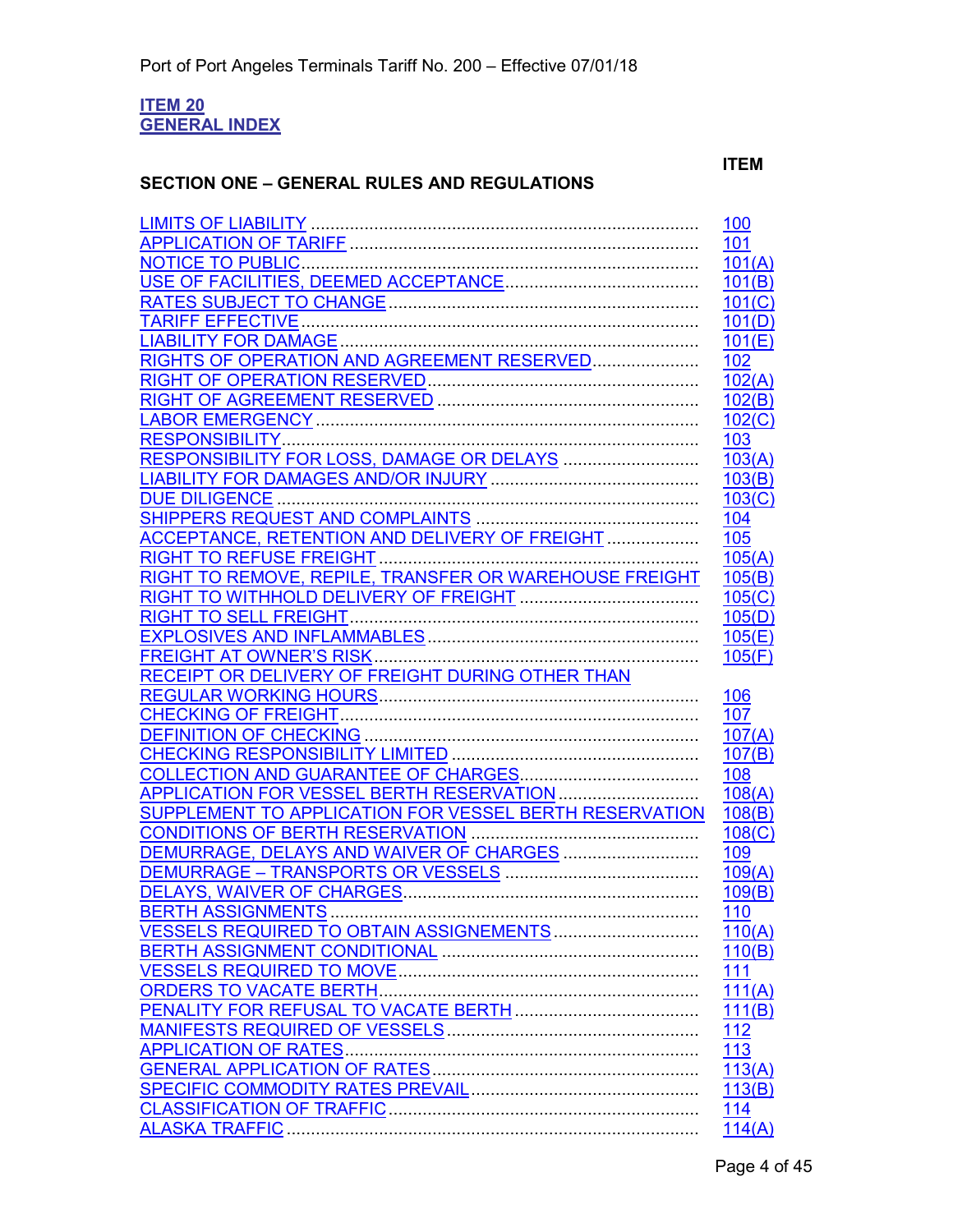| <b>COASTWISE TRAFFIC</b>                                | 114(B)     |
|---------------------------------------------------------|------------|
|                                                         | 114(C)     |
|                                                         | 114(D)     |
| <b>OFFSHORE TRAFFIC</b>                                 | 114(E)     |
| <b>INSURANCE</b>                                        | 115        |
| STEVEDORE ACCESS TO AND OPERTIONS ON PROPERTY OF THE    |            |
| <b>PORT</b>                                             | 116        |
| CARE IN THE PERFORMANCE OF OPERATIONS                   | 116(A)     |
| COMPLIANCE WITH FIRE AND SAFETY PRECAUTIONS             | 116(B)     |
| STEVEDORE AND PORT INDEPENDENT CONTRACTORS              | 116(C)     |
| STEVEDORE SHALL INSURE EFFICIENT AND EXPEDITIOUS VESSEL |            |
| <b>WORK</b>                                             | 116(D)     |
| PORT SHALL SUPPLY EQUIPMENT, FACILITIES AND SERVICE     | 116(E)     |
| <b>STEVEDORE WARRANTY</b>                               | 116(F)     |
| <b>INDEMNITY</b>                                        | 116(G)     |
| <b>INSURANCE</b>                                        | 116(H)     |
| <b>STEVEDORE RESPONSIBILITY.</b>                        | 116(1)     |
|                                                         | <u>120</u> |
|                                                         | 125        |
| STORAGE, STAGING AND ASSEMBLING OF NON-CARGO            |            |
| <b>EQUIPMENT AND MATERIALS</b>                          | 126        |

#### **SECTION TWO – COMMODITY RULES, EXPLANATIONS AND RATES**

|                                                        | 201    |
|--------------------------------------------------------|--------|
|                                                        | 201(A) |
|                                                        | 201(B) |
|                                                        | 201(C) |
|                                                        | 201(D) |
|                                                        | 201(E) |
|                                                        | 202    |
|                                                        | 202(A) |
| BLOCKING, UNBLOCKING, CLEANING TRANSPORTS              | 202(B) |
| RATES PREDICATED ON STRAIGHT TIME LABOR                | 202(C) |
| EXCEPTION-APPLICATION OF MAN-HOUR RATES ON LOADING AND |        |
| <b>UNLOADING.</b>                                      | 202(D) |
|                                                        | 202(E) |
| <b>HANDLING</b>                                        | 203    |
|                                                        | 203(A) |
| RATES PREDICATED ON STRAIGHT TIME LABOR                | 203(B) |
| DIRECT TRANSFER - BETWEEN TRANSPORTS AND VESSELS       | 203(C) |
| EXCEPTION-APPLICATION OF MAN-HOUR RATES ON HANDLING    | 203(D) |
|                                                        | 203(E) |
|                                                        | 204    |
|                                                        | 204(A) |
|                                                        | 204(B) |
|                                                        | 204(C) |
|                                                        | 205    |
| <b>FREE TIME</b>                                       | 206    |
|                                                        | 206(A) |
|                                                        | 206(B) |
| EXTENT OF FREE TIME BY TRAFFIC CLASSIFICATIONS         | 206(C) |
|                                                        | 206(D) |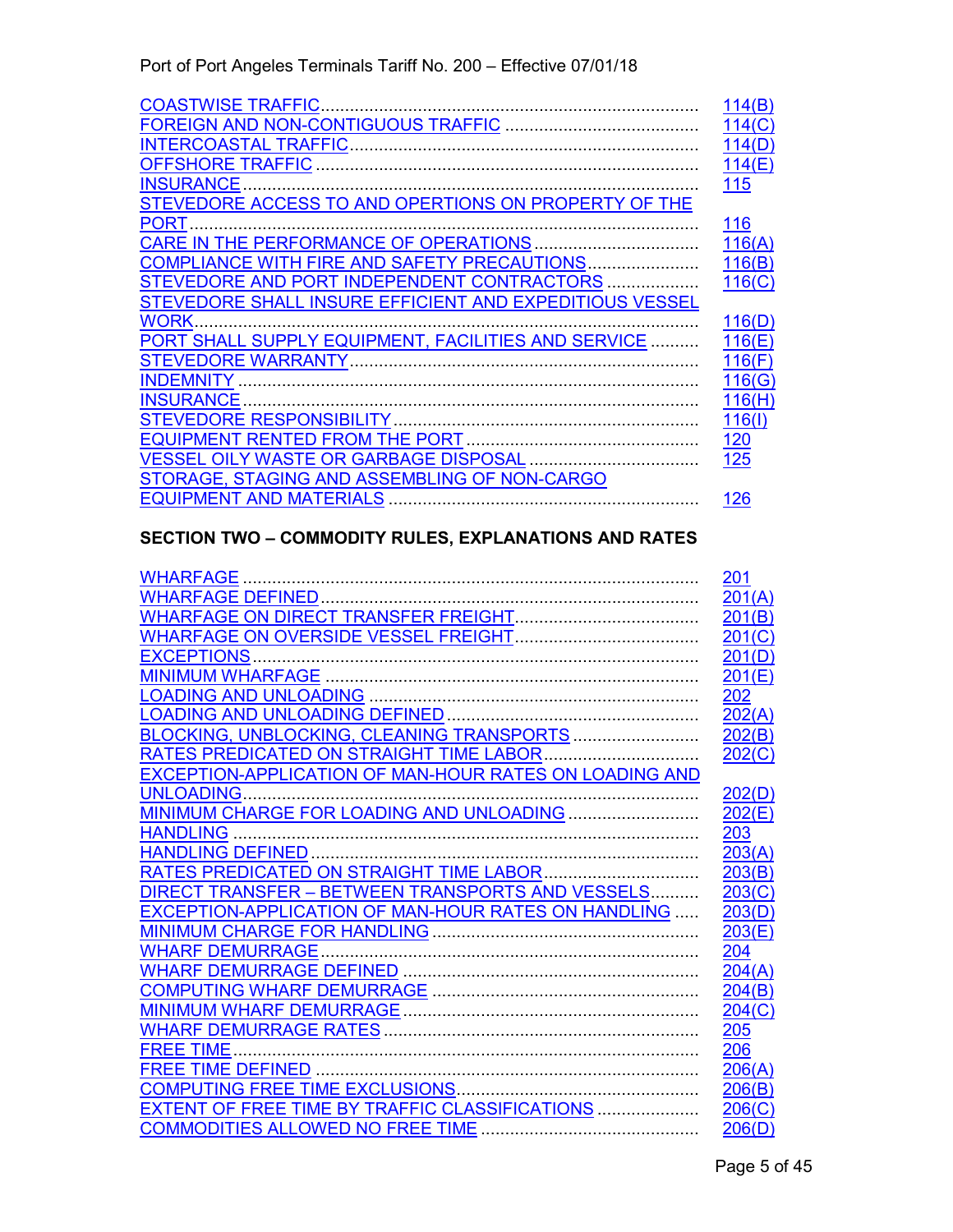#### **SECTION THREE – MISCELLANEOUS CHARGES**

|                                                            | 301    |
|------------------------------------------------------------|--------|
|                                                            | 301(A) |
|                                                            | 301(B) |
|                                                            | 301(C) |
| CONTROL OF VESSELS NOT LOADING OR DISCHARGING              | 301(D) |
|                                                            | 301(E) |
|                                                            | 301(F) |
| <b>FREE DOCKAGE.</b>                                       | 301(G) |
|                                                            | 302    |
| <b>DOCKAGE RATES</b>                                       | 302(A) |
|                                                            | 302(B) |
|                                                            | 303    |
|                                                            | 304    |
|                                                            | 305    |
|                                                            | 308    |
| <b>ELECTRICAL POWER.</b>                                   | 309    |
|                                                            | 310    |
|                                                            | 311    |
| ———<br>……………………………………………………………<br><b>TELEPHONE SERVICE</b> | 313    |
|                                                            | 317    |
|                                                            | 320    |
| <b>SECURITY FEE</b>                                        | 325    |

#### **SECTION FOUR – MAN-HOUR SCHEDULE, RULES AND RATES**

| SERVICES REQUIRING LABOR FOR A MINIMUM NUMBER OF HOURS 401(C) |  |
|---------------------------------------------------------------|--|
|                                                               |  |
|                                                               |  |
|                                                               |  |
| SCHEDULE OF MAN-HOUR RATES FOR DIRECT TRANSFER LOG            |  |
|                                                               |  |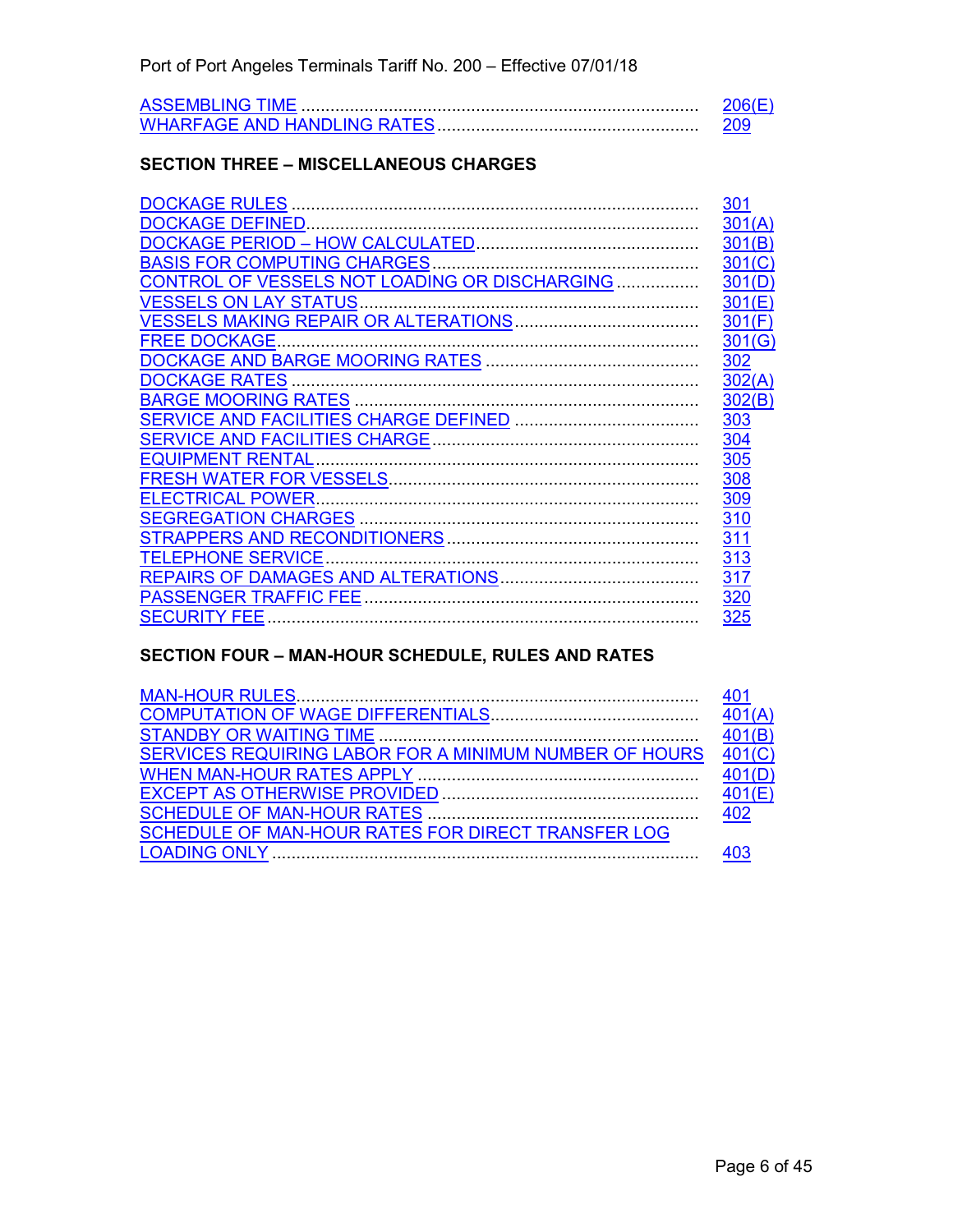<span id="page-6-1"></span><span id="page-6-0"></span>**ITEM 25 COMMODITY INDEX**

### <span id="page-6-6"></span><span id="page-6-5"></span><span id="page-6-4"></span><span id="page-6-3"></span><span id="page-6-2"></span>[A](#page-6-2) [B](#page-6-3) [C](#page-6-4) [D](#page-6-5) [E](#page-6-6) [F](#page-6-7) [G](#page-6-8) [H](#page-6-9) [I](#page-6-10) [J](#page-6-11) [K](#page-6-12) [L](#page-6-13) [M](#page-6-14) [N](#page-7-0) [O](#page-7-1) [P](#page-7-2) [Q](#page-7-3) [R](#page-7-4) [S](#page-7-5) [T](#page-7-6) [U](#page-7-7) [V](#page-7-8) [W](#page-7-9) [X](#page-7-10) [Y](#page-7-11) [Z](#page-7-12) **ITEM A** ALL FREIGHT, NOS – [SERVICE AND FACILITIES CHARGE.](#page-37-0).................. [304](#page-37-1) ALL FREIGHT, NOS - [WHARFAGE AND HANDLING](#page-31-0) ............................... [210](#page-31-0) **B** BARK - [WHARFAGE AND HANDLING.](#page-31-1)..................................................... [216](#page-31-2) BARK REMOVAL – [SERVICE AND FACILITIES CHARGE](#page-37-2) ....................... [304](#page-37-1) **C** No commodities listed **D** No commodities listed **E** [EXPLOSIVES, INFLAMMABLES](#page-31-3) - WHARFAGE AND HANDLING ............ [230](#page-31-4) **F** FISH AND SEAFOODS - [WHARFAGE AND HANDLING.](#page-31-5).......................... [235](#page-31-6) **G** No commodities listed **H** No commodities listed **I** No commodities listed **J** No commodities listed **K** No commodities listed

<span id="page-6-14"></span><span id="page-6-13"></span><span id="page-6-12"></span><span id="page-6-11"></span><span id="page-6-10"></span><span id="page-6-9"></span><span id="page-6-8"></span><span id="page-6-7"></span>

| LIGHTWEIGHT PAPER PRODUCTS - WHARFAGE AND HANDLING   | 266 |
|------------------------------------------------------|-----|
| LOGS, BOLTS, CANTS, PEELERS, SOFTWOOD - WHARFAGE AND |     |
|                                                      | 240 |
| LUMBER AND LUMBER PRODUCTS - SERVICE AND FACILITIES  |     |
|                                                      | 304 |
| LUMBER, SOFTWOOD, ROUGH OR SURFACED NOS - WHARFAGE   |     |
|                                                      | 245 |
|                                                      |     |
| M                                                    |     |
| METAL SCRAPS, NOS - WHARFAGE AND HANDLING            | 250 |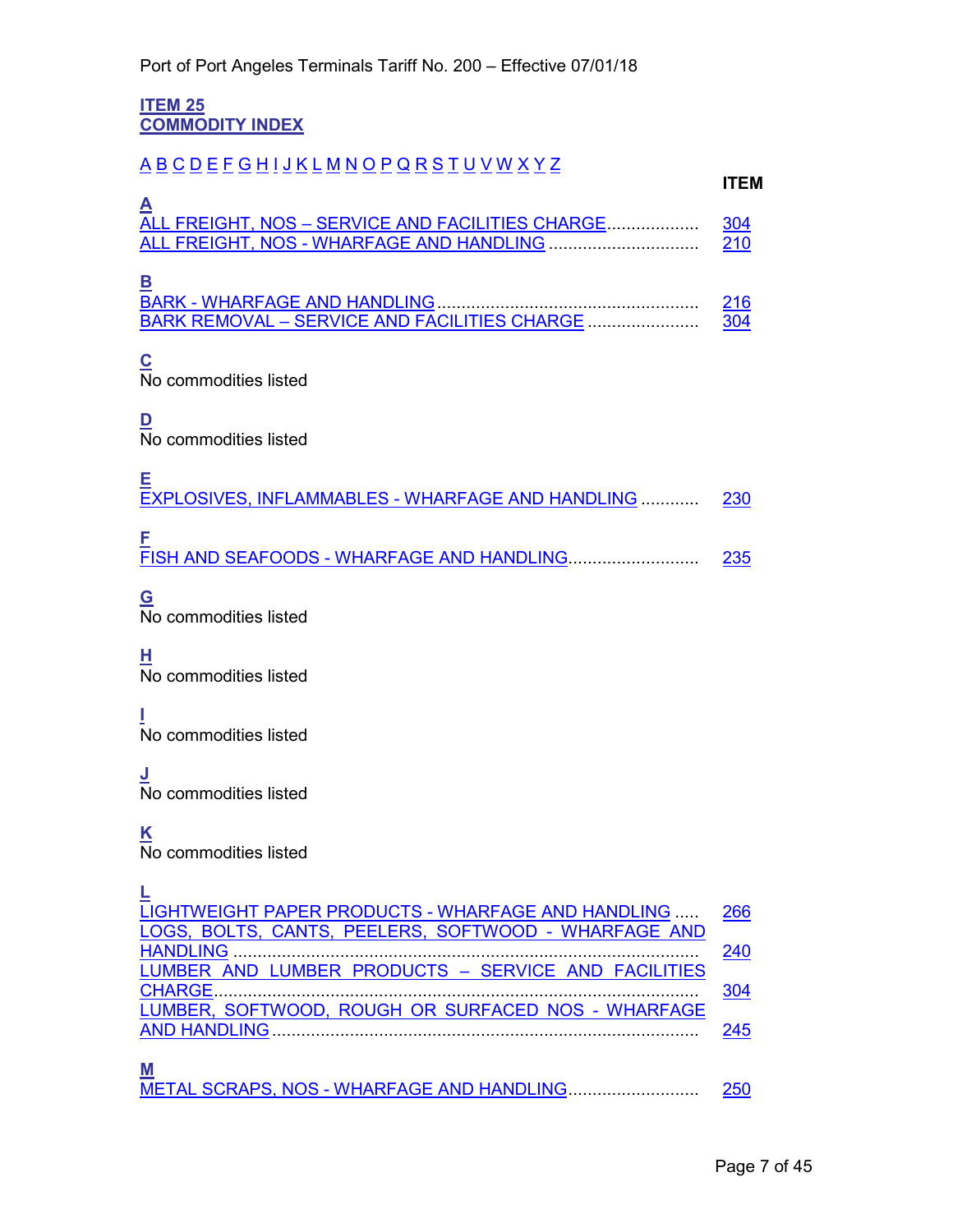#### <span id="page-7-0"></span>**N**

No commodities listed

<span id="page-7-2"></span><span id="page-7-1"></span>

|                                             | 255        |
|---------------------------------------------|------------|
|                                             | 270        |
|                                             | 275        |
|                                             | <u>304</u> |
| PULP, PAPER OR WOOD - WHARFAGE AND HANDLING | 280        |

### <span id="page-7-3"></span>**Q**

No commodities listed

<span id="page-7-4"></span>**R** No commodities listed

<span id="page-7-5"></span>**S** SHINGLES – WOOD - [WHARFAGE AND HANDLING](#page-32-8) .............................. [285](#page-32-9) [SOFTWOOD LOGS, PILING AND POLES –](#page-37-5) SERVICE AND FACILITIES [CHARGE.](#page-37-5)................................................................................................... [304](#page-37-5)

### <span id="page-7-6"></span>**T**

No commodities listed

<span id="page-7-7"></span>**U** No commodities listed

<span id="page-7-8"></span>**V** No commodities listed

<span id="page-7-9"></span>**W** No commodities listed

<span id="page-7-10"></span>**X** No commodities listed

<span id="page-7-11"></span>**Y** No commodities listed

<span id="page-7-12"></span>**Z** No commodities listed

[Return to Top of Commodity Index](#page-6-0)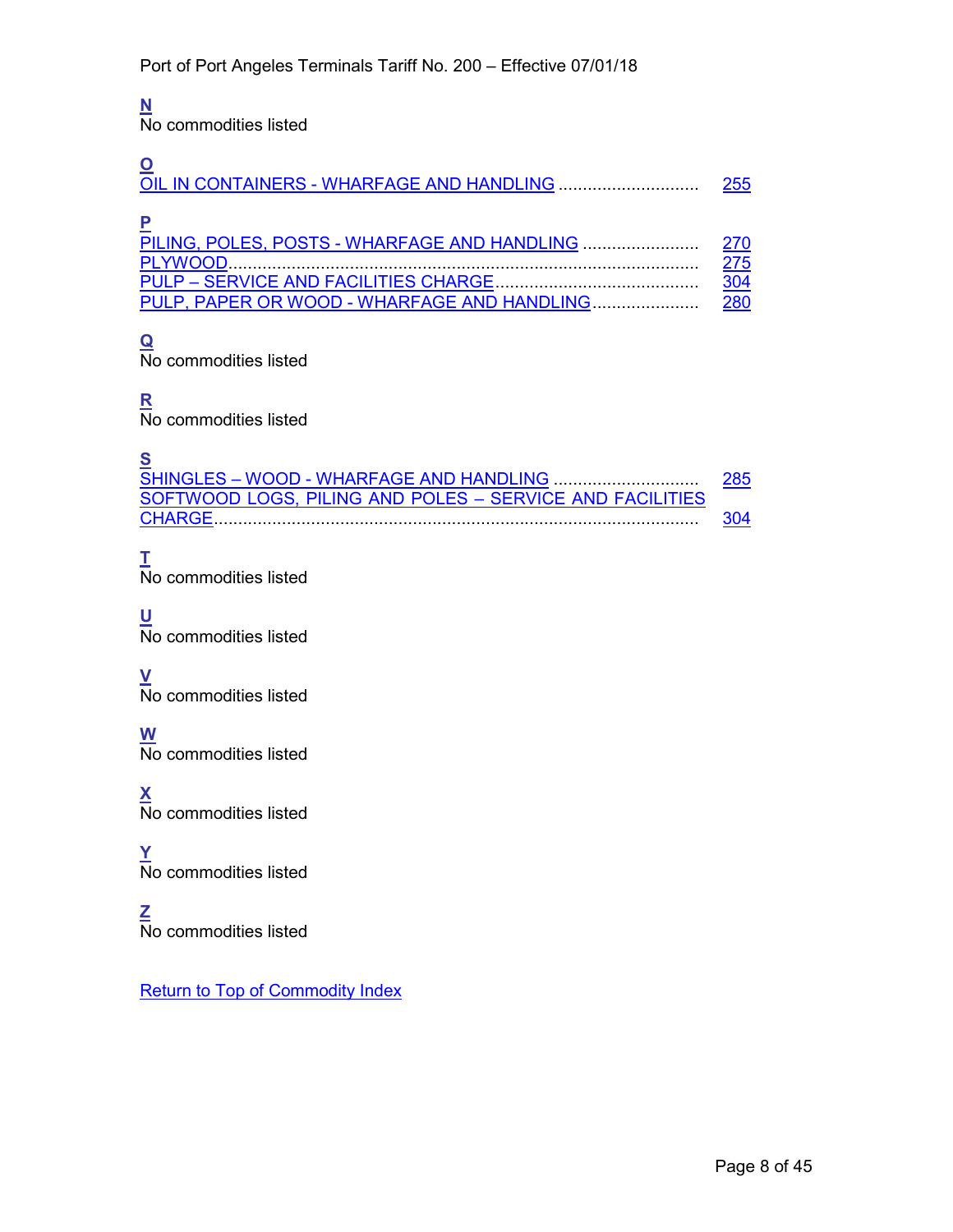#### <span id="page-8-0"></span>**SECTION ONE – GENERAL RULES AND REGULATIONS**

#### <span id="page-8-2"></span><span id="page-8-1"></span>**ITEM 100 LIMITS OF LIABILITY**

┿

No provision contained in this tariff shall limit or relieve the Port of Port Angeles from liability for its own negligence nor require any person, vessel, or lessee to indemnify or hold harmless the Port of Port Angeles from liability for its own negligence.

#### <span id="page-8-4"></span><span id="page-8-3"></span>**ITEM 101 APPLICATION OF TARIFF**

#### <span id="page-8-5"></span>**(A) NOTICE TO PUBLIC**

This tariff is published and filed as required by law and is, therefore, notice that the rates, rules and charges apply to all traffic without specific notice, quotation or arrangement.

#### <span id="page-8-6"></span>**(B) USE OF FACILITIES, DEEMED ACCEPTANCE**

Use of wharves or facilities shall be deemed an acceptance of this tariff and the terms and conditions named herein.

#### <span id="page-8-7"></span>**(C) RATES SUBJECT TO CHANGE**

The rates named in this tariff are based upon ordinary traffic and labor conditions. If and when these conditions change because of demand of labor for increased wages, strikes, congestion, or other causes not reasonably within the control of the Port of Port Angeles resulting in an increase cost of service, the rates are subject to change, on or after effective date filed with the F.M.C. or the charge for service may be assessed on the Man-Hour basis as provided in [Item 402.](#page-43-2)

#### <span id="page-8-8"></span>**(D) TARIFF EFFECTIVE**

The rates, charges, rules and regulations named in this tariff additions, revisions or supplements thereto, shall apply on all freight received at terminal on or after effective date of this tariff or effective dates of additions, revisions or supplements thereto, provided, however, that when terminal charges have been prepaid at point of origin, at the terminal tariff rates in effect on date of shipping, such rates prevail even though the shipment is received at destination after effective date of the new tariff, revisions or supplements. Unless otherwise specified, all transit freight received at the terminal and undelivered prior to effective dates of tariff, revisions or supplements thereto, shall be charged the rates in effect on the date such freight was received until entire lot or shipment has been withdrawn.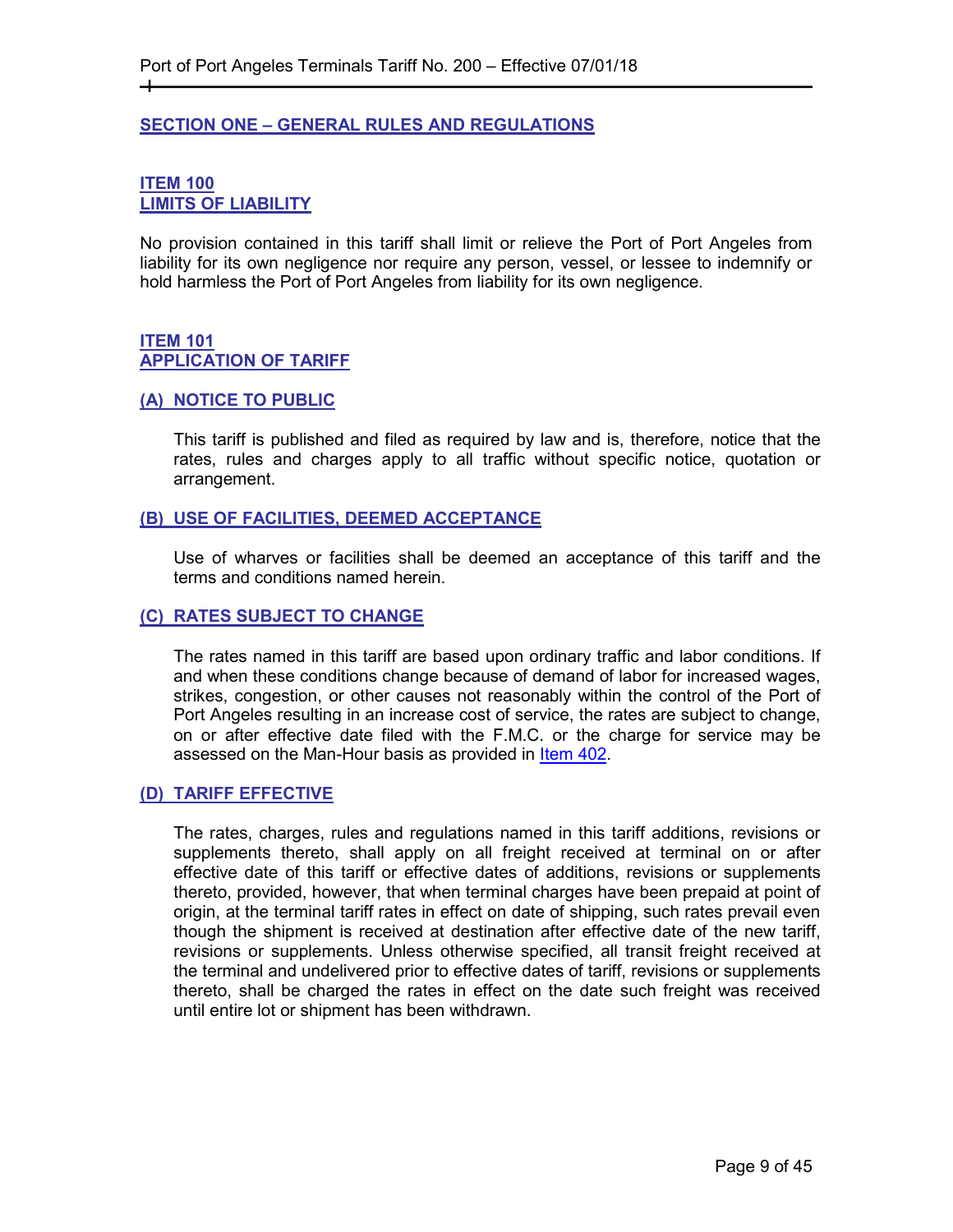#### <span id="page-9-0"></span>**(E) LIABILITY FOR DAMAGE**

The vessel assumes liability for damage caused to port facilities by the vessel. Should unusual structures exist, it is the vessel's responsibility to make the necessary arrangements to protect the dock against damage by them.

#### <span id="page-9-2"></span><span id="page-9-1"></span>**ITEM 102 RIGHTS OF OPERATION AND AGREEMENT RESERVED**

#### <span id="page-9-3"></span>**(A) RIGHT OF OPERATION RESERVED**

Right is reserved by the Port of Port Angeles to furnish all equipment, supplies and materials and to perform all services in connection with the operation of their facilities under rates and conditions named herein.

#### <span id="page-9-4"></span>**(B) RIGHT OF AGREEMENT RESERVED**

Right is reserved by the Port of Port Angeles to enter into agreements with carriers, shippers, consignees and/or their agents concerning rates and services providing such agreements are consistent with existing local, state and national law governing the civil and business relation of all parties concerned.

#### <span id="page-9-5"></span>**(C) LABOR EMERGENCY**

When by reason of strike, boycott, walkout or other condition affecting longshore labor supply or port ability to provide, or permit, necessary functions of labor in connection with the receipt and delivery of cargo on a port wide basis, the Executive Director may declare a period of "Labor Emergency" to exist.

During the period of Labor Emergency, the duration of which shall be fixed by the Executive Director in recognition of the nature of the emergency encountered, the congestion of facilities, duration of labor disruption, accumulation of cargo involved and other similar factors, Free Time (See [Item 206\)](#page-29-2) may be extended, Demurrage Charges (See [Item 109\)](#page-17-1) may be waived. Subject to Notes 1, 2 and 3.

- Note 1: The duration of the Labor Emergency in no case may exceed a period concurrent with the period of actual work stoppage and five work days after.
- Note 2: Cargo of Free Time shall obtain an extension of that Free Time period equal to the duration of the Labor Emergency.
- Note 3: Cargo on Demurrage at the onset of the period of Labor Emergency shall be relieved of the payment of demurrage charges during the period of Labor Emergency and shall instead be assessed Storage Charges for that period. Demurrage status shall be restored with the expiration of the Labor Emergency.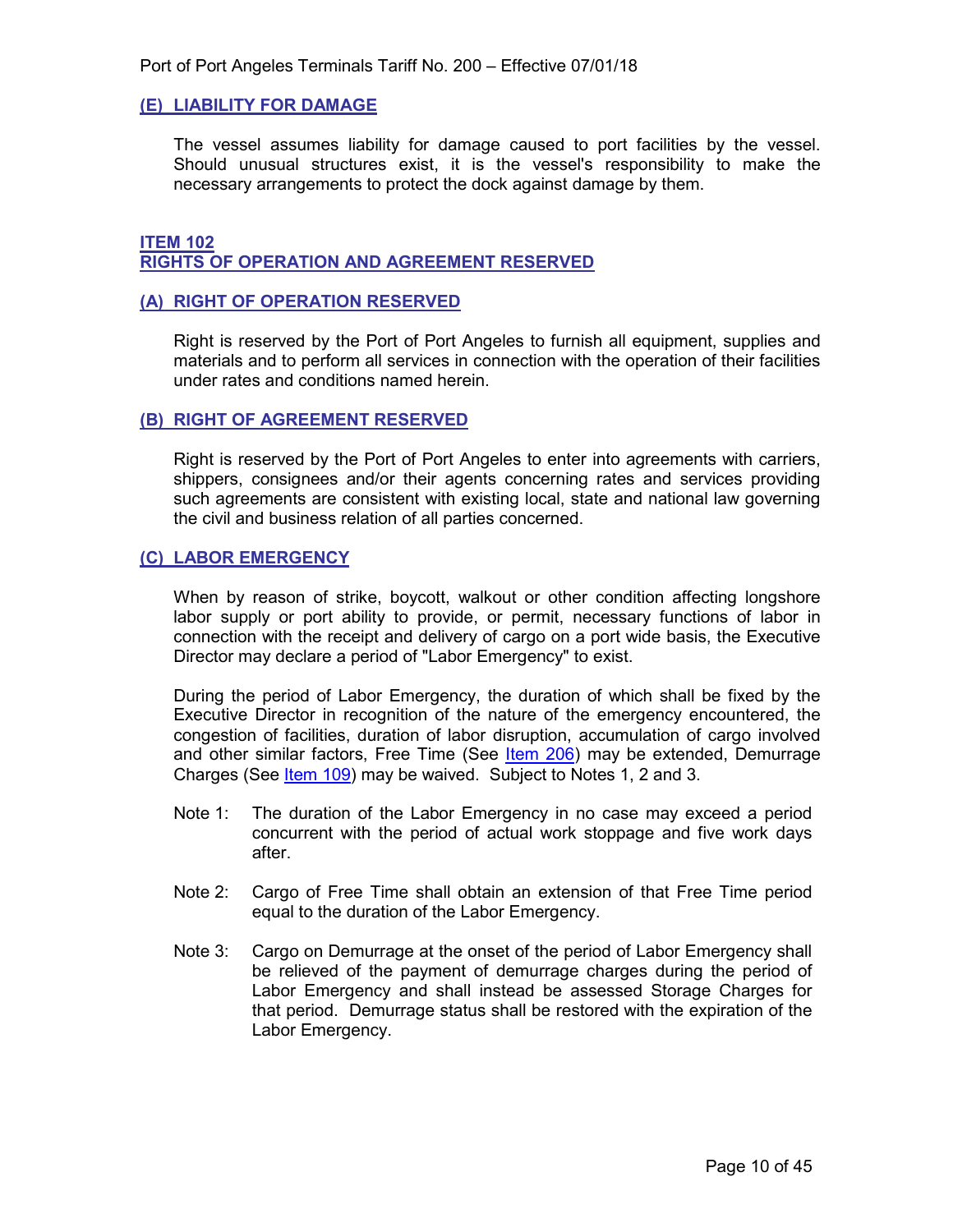#### <span id="page-10-1"></span><span id="page-10-0"></span>**ITEM 103 RESPONSIBILITY**

#### <span id="page-10-2"></span>**(A) RESPONSIBILITY FOR LOSS, DAMAGE OR DELAYS**

The Port of Port Angeles will not be responsible for any loss or damage, caused by fire, frost, heating, dampness, leakage, the elements, evaporation, natural shrinkage, wastage or decay, animals, rats, mice or other rodents, moths, weevils, or other insects, leakage or discharge from sprinkler fire protection systems, collapse of building or equipment, or by floats, logs or piling required in breasting vessels away from wharf; nor will it be answerable for any loss, damage or delay arising from insufficient notification or from war, insurrection, shortage of labor, combination, riots, or strikes or any persons in its employ or in the service of others or for any consequences arising therefrom, except to the extent that any of the aforesaid loss or damage results from negligent acts or omission of the Port, its employees or agents, (Subject to **Item 100** herein.)

#### <span id="page-10-3"></span>**(B) LIABILITY FOR DAMAGES AND/OR INJURY**

If and when others than the Port of Port Angeles are permitted to perform services on the wharves or premises of the terminal company, they shall be liable for the injury of persons in their employ and shall also be held accountable for malicious acts or thefts by themselves or persons in their employ.

The provisions of this item are applicable to all persons, corporations, associations and the like who in any manner come upon or use the terminal facilities, except to agents or employees of the Port. All such person, corporations, associations and the like shall be strictly liable and responsible for damage to property or for damage or injury to, or for the death of, any person or persons, which may be caused or occasioned by any act or omission of such persons or the acts or omissions of their agents or employees. All such persons who come upon or use the terminal facilities shall be deemed to have irrevocably agreed to indemnify Port of Port Angeles for any such loss or damage to persons or property for which a claim is or may be made against the Port, and all such persons shall save and hold the Port harmless from any and all such liability, together with all costs and expenses incurred by the Port in investigating or defending claims therefore, including, but not limited to, court costs, experts fees and attorneys fees.

The indemnification, hold harmless, and non-liability provisions of this section do not apply to losses, damages, or injuries to the extent such losses, damages, or injuries are occasioned by any acts or omission of the Port, its employees or agents.

#### <span id="page-10-4"></span>**(C) DUE DILIGENCE**

The Port will not be responsible for any loss damage or delay of merchandise which may arise from any cause beyond its direct authority and control, nor for any cause except for want of due diligence of the Port. (Subject to [Item 100](#page-8-2) herein.)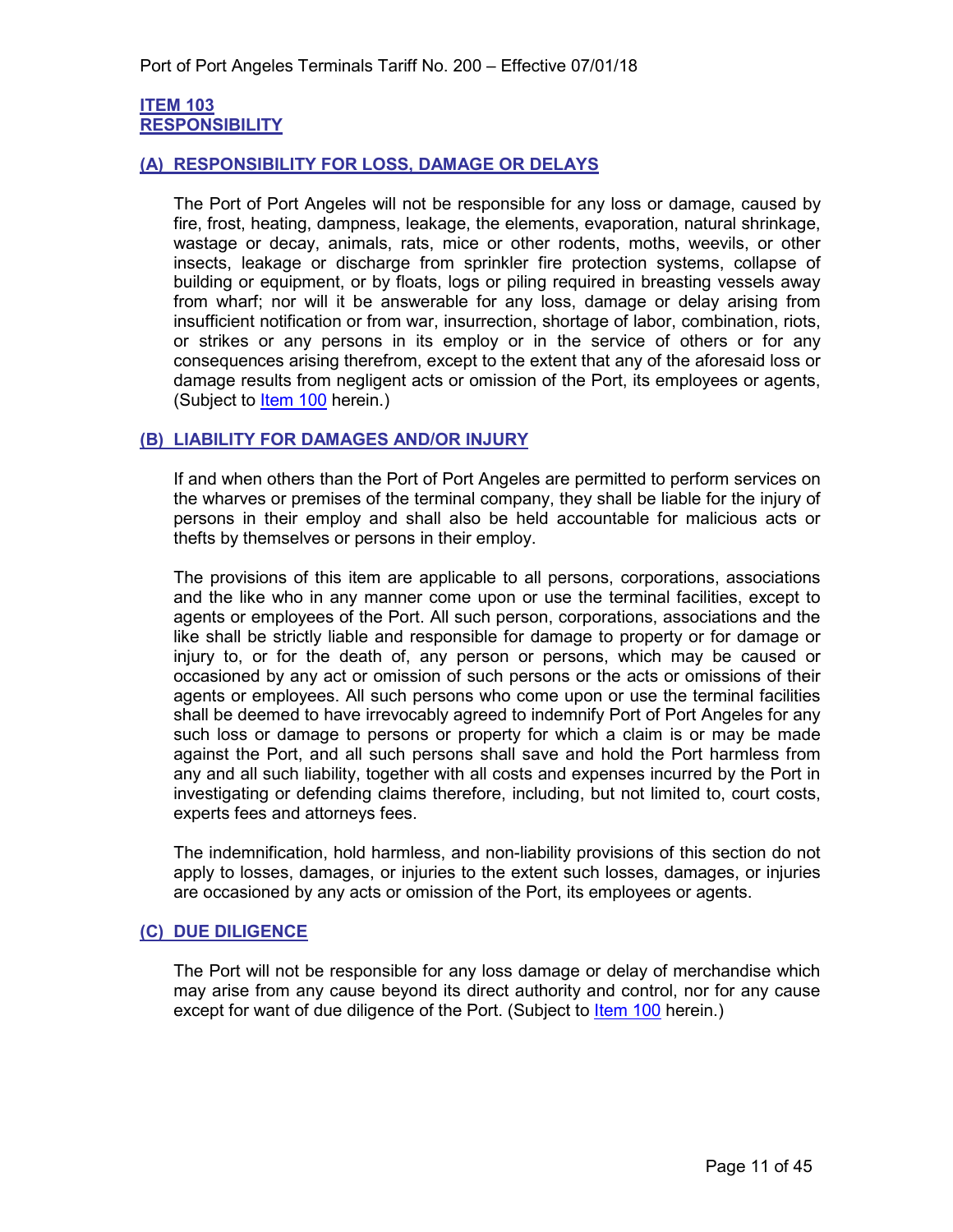<span id="page-11-1"></span><span id="page-11-0"></span>**ITEM 104 SHIPPERS REQUESTS AND COMPLAINTS**

Any interested party may initiate requests or complaints on matters relating to rates, charges, rules and regulations contained in this tariff by filing a statement fully documenting the request or complaint with the Executive Officer, Northwest Marine Terminal Association, Inc., P. O. Box 1970, Shelton, Washington, 98584.

#### <span id="page-11-3"></span><span id="page-11-2"></span>**ITEM 105 ACCEPTANCE, RETENTION AND DELIVERY OF FREIGHT**

#### <span id="page-11-4"></span>**(A) RIGHT TO REFUSE FREIGHT**

Right is reserved by the Port of Port Angeles, without responsibility for demurrage, loss or damage attaching, to refuse to accept, receive or unload or to permit vessels to discharge freight for which previous arrangement for space, receiving, unloading, or handling have not been made by shipper, consignee or carrier. Freight deemed offensive, perishable, or hazardous, or freight not packed in containers suitable to standing ordinary handling incident to its transportation can also be refused under these provisions.

#### <span id="page-11-5"></span>**(B) RIGHT TO REMOVE, REPILE, TRANSFER OR WAREHOUSE FREIGHT**

Hazardous or offensive freight which, by its nature, is liable to damage other freight, is subject to immediate removal either from the wharf or wharf premises with all expense and risk of loss or damage for the account of owner, shipper or consignee.

Freight remaining on wharf or wharf premises after expiration of free time, as defined herein, and freight shut out at clearance of vessel may be piled or repiled to make space, transferred to other locations or receptacles within the wharf premises, or removed to public or private warehouse with all expense and risk of loss or damage for account of owner, shipper, consignee, or carrier as responsibility may appear. (Subject to [Item](#page-8-2) 100 herein.)

#### <span id="page-11-6"></span>**(C) RIGHT TO WITHHOLD DELIVERY OF FREIGHT**

Right is reserved to withhold delivery of freight until all accrued charges and advances against said freight have been paid in full.

#### <span id="page-11-7"></span>**(D) RIGHT TO SELL FREIGHT**

Freight on which unpaid terminal charges have been accrued may be sold to satisfy such charges and costs. Freight of a perishable nature or of a nature liable to damage other freight may be sold at public or private sale without advertising, provided owner has been given reasonable notice to pay charges and to remove said freight and has neglected or failed to comply.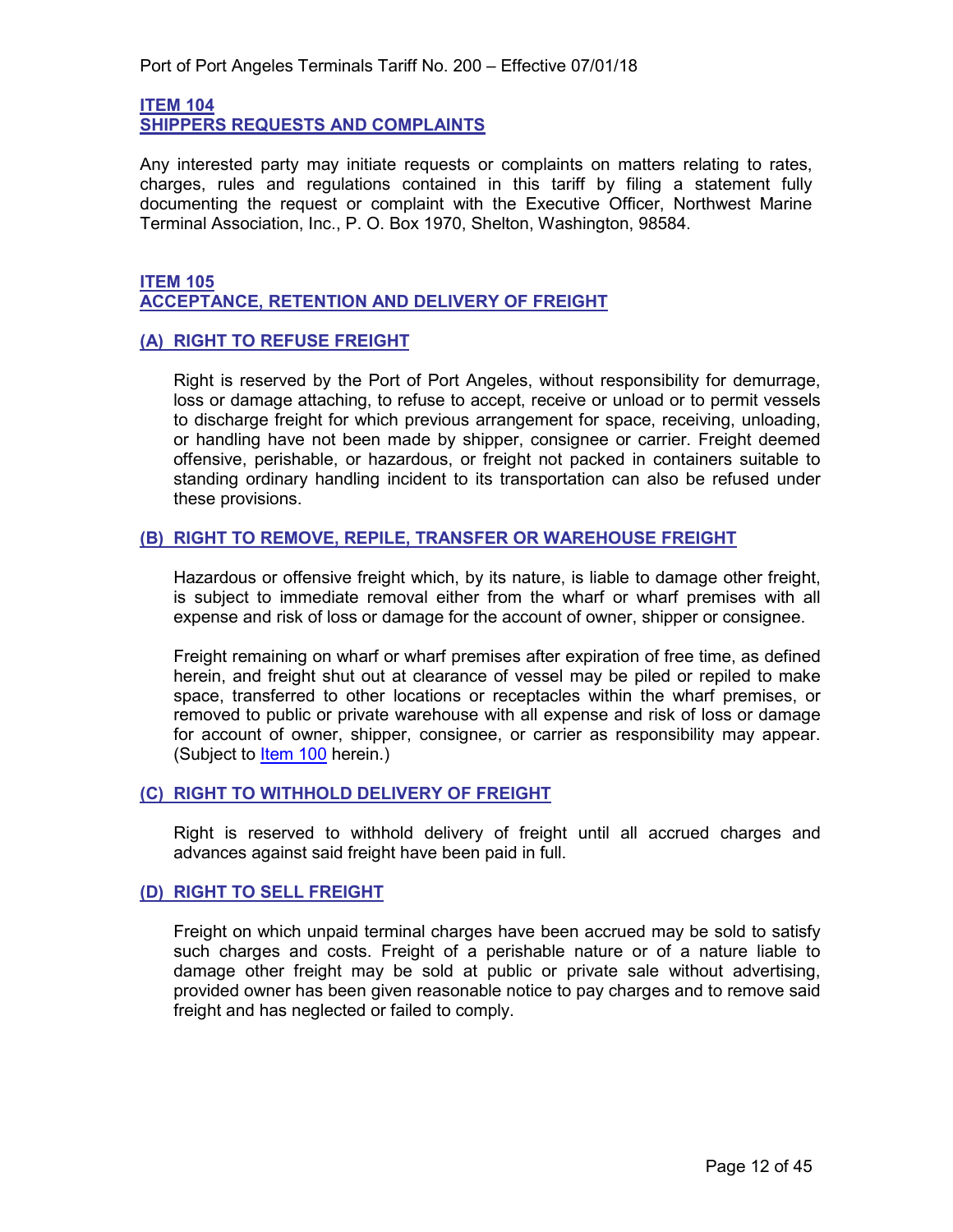#### <span id="page-12-0"></span>**(E) EXPLOSIVES AND INFLAMMABLES**

Explosives and hazardous or highly inflammable commodities or material may only be handled over, or received on, the facilities of the Port of Port Angeles by special arrangement with, and at the option of the Port of Port Angeles and subject to Federal, State and City rules and regulations.

#### <span id="page-12-1"></span>**(F) FREIGHT AT OWNER'S RISK**

Owner, shipper, consignee, or carrier as responsibility may appear shall assume all risk of loss or damage to glass, liquids and fragile articles, freight on open ground or open wharf, log or lumber rafts, and all water craft, if and when permitted by terminal operator to be moored in slips, at moorage dolphins, at wharves, or alongside vessels except to extent such losses or damages are occasioned by any acts or omission of the Port, its employees or agents. (Subject to [Item 100](#page-17-5) herein.)

#### <span id="page-12-3"></span>**ITEM 106**

#### <span id="page-12-2"></span>**RECEIPT OR DELIVERY OF FREIGHT DURING OTHER THAN REGULAR WORKING HOURS**

Unless otherwise excepted, prior arrangements must be made with the Port of Port Angeles when freight is to be received from, or delivered to, trucks, drays or water carriers on Saturdays, Sundays, holidays or during hours when, under working rules governing labor, the payment of overtime to checkers is necessitated.

Checking from trucks during overtime hours when freight is received from or delivered to trucks during hours when the payment of overtime is necessitated and the terminal is required to check same or to furnish receipts for the freight, the full time, including standby time, of checker employed to receive or deliver such freight, shall be charged against the truck company, its owners or operators. This rate will be charged in accordance with the rates provided for under Man-Hour Schedule, [Item 402](#page-43-2) and [403.](#page-44-1)

#### <span id="page-12-5"></span><span id="page-12-4"></span>**ITEM 107 CHECKING OF FREIGHT**

#### <span id="page-12-6"></span>**(A) DEFINITION OF CHECKING**

Checking means the service of counting and checking cargo against appropriate documents for the account of the cargo or the vessel, or other person requesting same.

#### <span id="page-12-7"></span>**(B) CHECKING RESPONSIBILITY LIMITED**

- 1. In performing the service of checking, the Port of Port Angeles will accept no responsibility for concealed damage nor for the condition of contents of containers, whether or not receipts so state.
- 2. Except when freight is accepted for storage and is transferred to designated storage locations, freight from vessels will only be accepted for delivery, and receipts for such freight will only be issued, subject to outturn at delivery.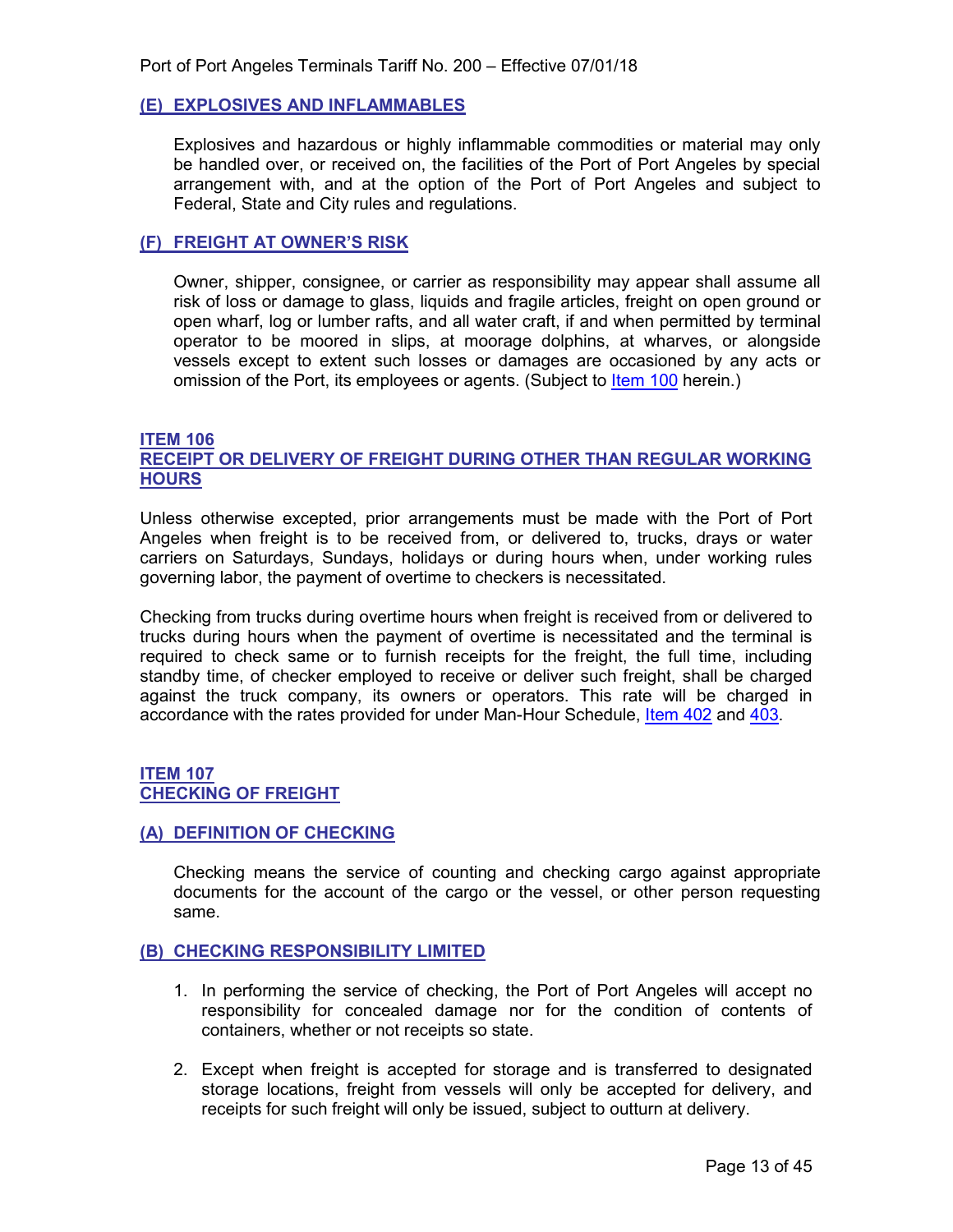#### <span id="page-13-2"></span><span id="page-13-1"></span>**ITEM 108 COLLECTION AND GUARANTEE OF CHARGES AND VESSEL BERTH RESERVATION**

Use of Port facilities or service is conditioned upon satisfactory assurance to the Port by the customer that applicable charges will be paid when due. All charges are due and payable as they accrue or on completion of service or use.

Payment terms are cash unless the Port customer, prior to the use of Port facilities or service, has established credit worthiness acceptable to the Port, and has been relieved of cash payment requirement by the Port.

The Port may require payment of charges in advance, as follows:

- 1. By the vessel, its owners or agents before vessel is assigned a berth and commences its loading or unloading operations. (Conditions, imposed by the Port, for waiver of cash in advance requirements, are specified in "Conditions of Berth Reservation" - which is incorporated into this tariff under [Item 108\(C\).](#page-16-0)
- 2. By the owner, shipper, or consignee before cargo leaves the custody of the terminal.
- 3. For all charges on perishable cargo or cargo of doubtful value and household goods.

<span id="page-13-0"></span>All estimates of Port charges are subject to approval and/or adjustment by the Port.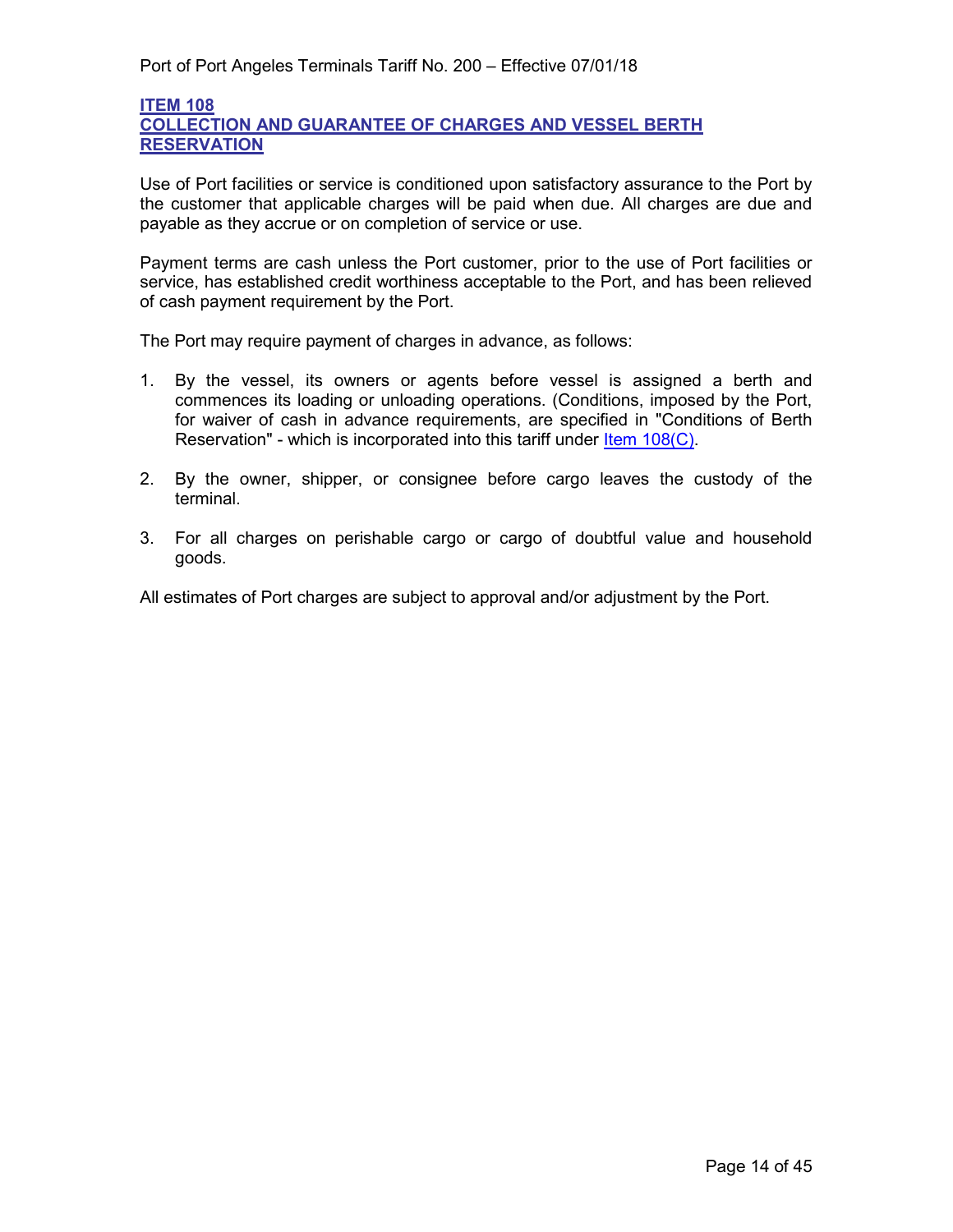#### <span id="page-14-0"></span>**ITEM 108(A)**

| Reservation of a Berth is Requested at the Port of Port Angeles |                      |                                          |            | Date |
|-----------------------------------------------------------------|----------------------|------------------------------------------|------------|------|
| Vessel                                                          | Voyage No.           | LOA                                      | <b>EIA</b> | ETD. |
| <b>Vessel Owner/Line</b>                                        | <b>Berth Desired</b> |                                          |            |      |
| <b>Vessel Charterer</b>                                         |                      |                                          |            |      |
| To Load (Commodity Type and Amount)                             |                      | To Discharge (Commodity Type and Amount) |            |      |
| <b>Terms of Affreightment</b>                                   |                      | <b>lerms of Affreightment</b>            |            |      |
| Agency Firm                                                     |                      | Authorized Individual                    |            |      |

Rules and Terms of the Port tariff and to the timely filing of the Statement of Financial Responsibility provided and incorporated herewith as Supplement to this Application for Vessel Berth Reservation.

| FOR PORT USE ONLY                                   |             |  |
|-----------------------------------------------------|-------------|--|
| Application Received By:                            | Time/Date:  |  |
| Application Approved By:                            | Time/Date:  |  |
| Berth Assigned:                                     | Vessel ETA: |  |
| Special Crane or Cargo Handling Equipment Required: |             |  |
|                                                     |             |  |
|                                                     |             |  |
|                                                     |             |  |
|                                                     |             |  |
|                                                     |             |  |
|                                                     |             |  |
|                                                     |             |  |
|                                                     |             |  |
|                                                     |             |  |
|                                                     |             |  |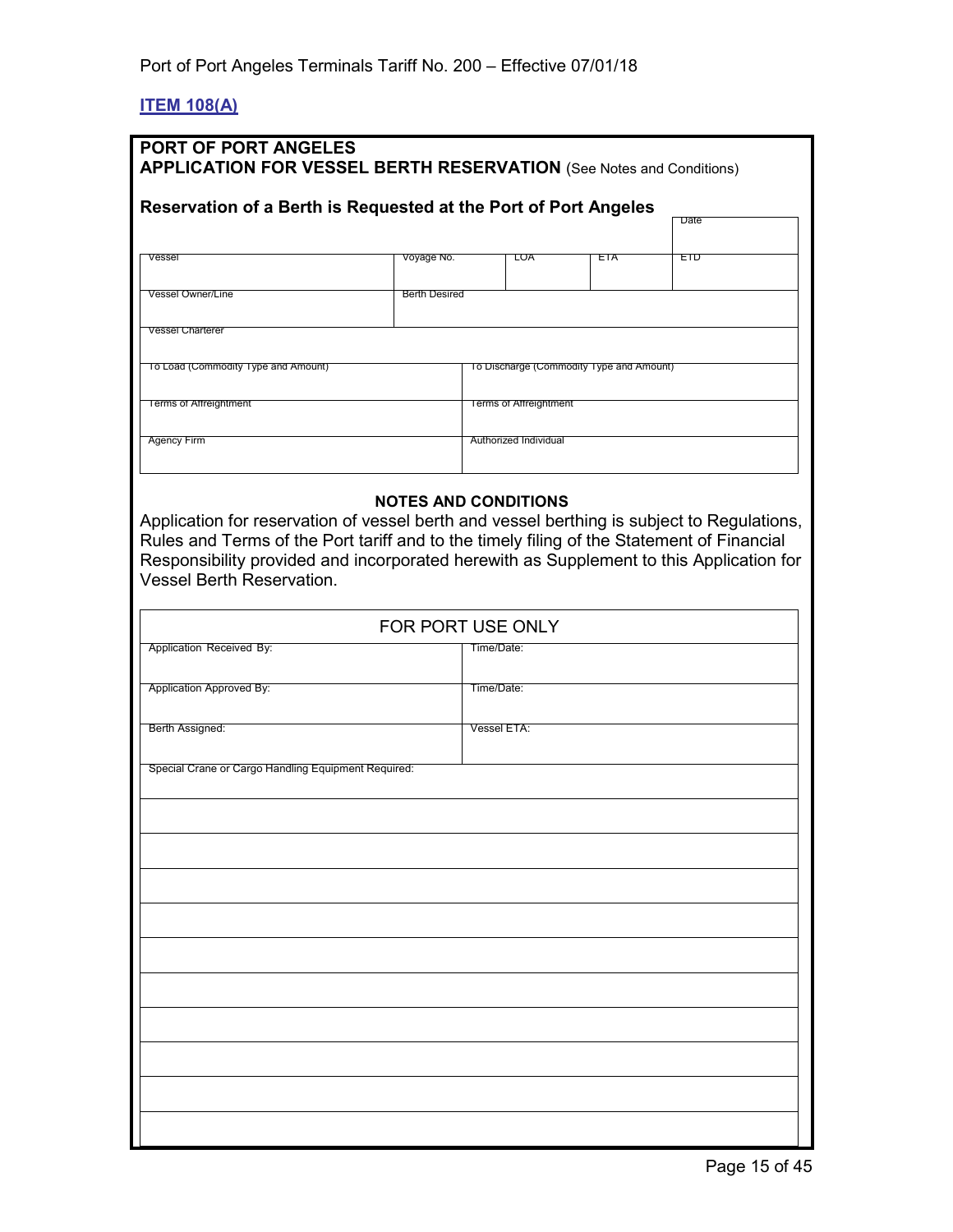#### <span id="page-15-0"></span>**ITEM 108(B)**

| SUPPLEMENT TO APPLICATION FOR VESSEL BERTH RESERVATION                                                                                                                                                                                                                                                    |               |                        |                                         |                                          |                 | Date                       |
|-----------------------------------------------------------------------------------------------------------------------------------------------------------------------------------------------------------------------------------------------------------------------------------------------------------|---------------|------------------------|-----------------------------------------|------------------------------------------|-----------------|----------------------------|
|                                                                                                                                                                                                                                                                                                           |               |                        |                                         |                                          |                 |                            |
| Vessel                                                                                                                                                                                                                                                                                                    |               | Voyage No.             |                                         | LOA                                      | ETA             | EID                        |
|                                                                                                                                                                                                                                                                                                           |               |                        |                                         |                                          |                 |                            |
| <b>Vessel Owner/Line</b>                                                                                                                                                                                                                                                                                  |               | <b>Berth Desired</b>   |                                         |                                          |                 |                            |
|                                                                                                                                                                                                                                                                                                           |               |                        |                                         |                                          |                 |                            |
| <b>Vessel Charterer</b>                                                                                                                                                                                                                                                                                   |               |                        |                                         |                                          |                 |                            |
| To Load (Commodity Type and Amount)                                                                                                                                                                                                                                                                       |               |                        |                                         | To Discharge (Commodity Type and Amount) |                 |                            |
|                                                                                                                                                                                                                                                                                                           |               |                        |                                         |                                          |                 |                            |
| <b>Terms of Affreightment</b>                                                                                                                                                                                                                                                                             |               |                        |                                         | Terms of Affreightment                   |                 |                            |
|                                                                                                                                                                                                                                                                                                           |               |                        |                                         |                                          |                 |                            |
| Agency Firm                                                                                                                                                                                                                                                                                               |               |                        | Authorized Individual                   |                                          |                 |                            |
|                                                                                                                                                                                                                                                                                                           |               |                        |                                         |                                          |                 |                            |
| Note: Separate submissions of this document are required when the vessel affreightment for part of the                                                                                                                                                                                                    |               |                        |                                         |                                          |                 |                            |
| cargo differs from the terms of the affreightment for any other part of the cargo.                                                                                                                                                                                                                        |               |                        |                                         |                                          |                 |                            |
| <b>Category of Port Changes</b>                                                                                                                                                                                                                                                                           |               |                        | <b>Party Responsible</b><br>for Payment | <b>Estimated</b><br><b>Dollar Amount</b> |                 | For Port/Dock Operator Use |
| 1.<br>Dockage                                                                                                                                                                                                                                                                                             |               |                        |                                         |                                          |                 |                            |
| 2.<br>Wharfage                                                                                                                                                                                                                                                                                            |               |                        |                                         |                                          |                 |                            |
| 3.<br>Service and Facility Charge                                                                                                                                                                                                                                                                         |               |                        |                                         |                                          |                 |                            |
| $\overline{4}$ .<br>Handling                                                                                                                                                                                                                                                                              |               |                        |                                         |                                          |                 |                            |
| 5.<br>Misc. (Water, Electricity, Etc.)                                                                                                                                                                                                                                                                    |               |                        |                                         |                                          |                 |                            |
| 6.<br><b>Security Fee</b>                                                                                                                                                                                                                                                                                 |               |                        |                                         |                                          |                 |                            |
| Pursuant to the instructions set forth in Conditions of Berth Reservation, the undersigned hereby seeks the<br>arrangement of berthing facilities on behalf of the above-named vessels, and attests to the accuracy of the<br>information provided to the extent set forth in Paragraph C.<br><b>Date</b> | (Berth Agent) |                        |                                         |                                          | (As Agent Only) |                            |
|                                                                                                                                                                                                                                                                                                           |               |                        |                                         |                                          |                 |                            |
| <b>Acceptance of Financially Responsibility for Payment</b>                                                                                                                                                                                                                                               |               |                        |                                         |                                          |                 |                            |
| In connection with the Application for Vessel Berth Reservations dated                                                                                                                                                                                                                                    |               |                        |                                         |                                          |                 | 20                         |
| the undersigned hereby accepts responsibility, on its own behalf, for payment of the port charges listed<br>under the line items as designated below which correspond with those designated in the above                                                                                                  |               |                        |                                         |                                          |                 |                            |
| Supplement to Application for Vessel Berth Reservation, in a maximum amount not to exceed 125 percent                                                                                                                                                                                                     |               |                        |                                         |                                          |                 |                            |
| (125%) of the aggregate estimated dollar amount shown above for the relevant line items, or 125 percent                                                                                                                                                                                                   |               |                        |                                         |                                          |                 |                            |
| (125%) of such other sum as the Port, after review and revision of such estimates, has provided to the<br>undersigned in writing, in which latter case a copy of such writing is physically attached hereto.                                                                                              |               |                        |                                         |                                          |                 |                            |
| Category of Port Charges Line item(s) No.                                                                                                                                                                                                                                                                 |               |                        |                                         |                                          |                 | For Port/Dock Operator Use |
|                                                                                                                                                                                                                                                                                                           |               |                        |                                         |                                          |                 |                            |
| (Name of Company)                                                                                                                                                                                                                                                                                         |               | (Authorized Signature) |                                         |                                          |                 |                            |
|                                                                                                                                                                                                                                                                                                           |               |                        |                                         |                                          |                 |                            |
| Category of Port Charges Line item(s) No.                                                                                                                                                                                                                                                                 |               |                        |                                         |                                          |                 |                            |
| (Name of Company)                                                                                                                                                                                                                                                                                         |               | (Authorized Signature) |                                         |                                          |                 |                            |
|                                                                                                                                                                                                                                                                                                           |               |                        |                                         |                                          |                 |                            |
| Category of Port Charges Line item(s) No.                                                                                                                                                                                                                                                                 |               |                        |                                         |                                          |                 |                            |
|                                                                                                                                                                                                                                                                                                           |               |                        |                                         |                                          |                 |                            |
| (Name of Company)                                                                                                                                                                                                                                                                                         |               | (Authorized Signature) |                                         |                                          |                 |                            |
|                                                                                                                                                                                                                                                                                                           |               |                        |                                         |                                          |                 |                            |
|                                                                                                                                                                                                                                                                                                           |               |                        |                                         |                                          |                 |                            |
| Note: Pursuant to Port of Port Angeles Tariff Rule No. 108, in all instances where the "Party Responsible                                                                                                                                                                                                 |               |                        |                                         |                                          |                 |                            |
| for Payment" listed above has not established credit worthiness with the Port and where responsibility for<br>port charges has not been accepted by another credit worthy entity, the Port shall require payment of cash                                                                                  |               |                        |                                         |                                          |                 |                            |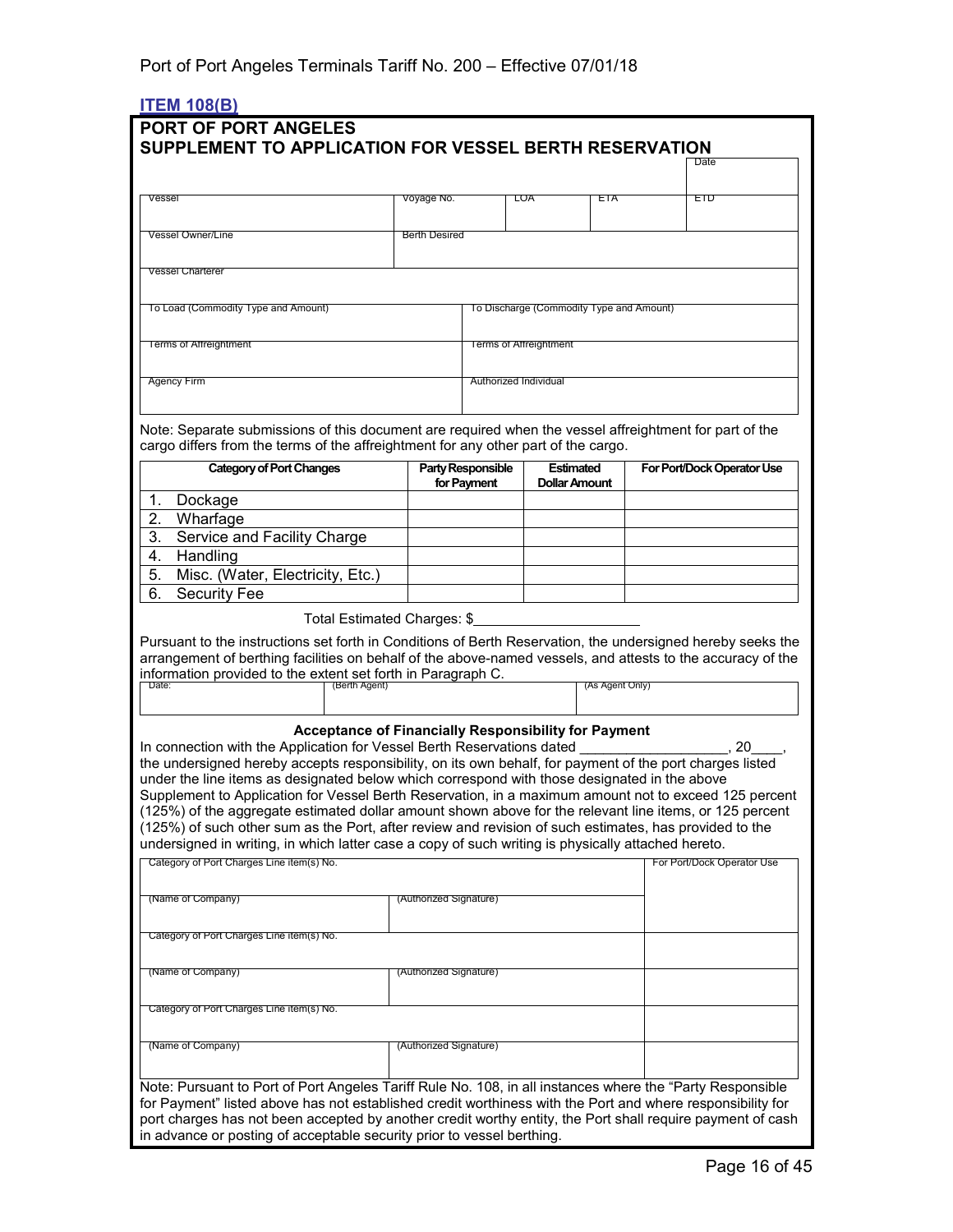#### <span id="page-16-0"></span>**ITEM 108(C)**

#### **PORT OF PORT ANGELES CONDITIONS OF VESSEL BERTH RESERVATION**

In accordance with Federal Maritime Commission Docket 83-48, Alaska Maritime Agencies, Inc., et al v. Port of Anacortes, et al, and Tariff Rule 108 in the Port of Port Angeles Terminals Tariff No. 200, all applications for vessel berth reservation shall be made in the form specified by the Port, and will require the timely filing of the financial responsibility information shown on the Supplement To Application for Vessel Berth Reservation, completed in accordance with and otherwise governed by, the terms and conditions set forth below:

- A. Except where and to the extent waived pursuant to paragraph B below, terms of payment for all acceptable Port charges shall be cash in advance. A cash deposit or acceptable security in an amount equal to 125% of the estimated applicable charges will be required to be posted with the Port, six days prior to the vessel's scheduled arrival, or at such other time as may be authorized or directed by the Port, but in all cases in advance of actual services rendered. In any case in which a cash deposit has been posted, any excess thereof, after satisfaction of all applicable port charges, shall be promptly refunded by the Port to the party posting same.
- B. The Port may waive the requirement of cash in advance as to all or any category or categories of its anticipated port charges when the party responsible for such charges has been identified by the berthing agent to the satisfaction of the Port, and:
	- 1. That party responsible has established credit worthiness acceptable to the Port; or
	- 2. Adequate security, acceptable to the Port, in an amount equal to 125% of the applicable estimated port charges, has been posted; or
	- 3. The agent requesting the berth, or another entity, in each case acceptable to the Port as credit worthy, has personally accepted financial responsibility for the applicable charges.
- C. The vessel agent or other person requesting reservation of a berth ("berthing agent") shall, as part of the berth reservation process, provide to the extent of his knowledge all information called for on the Supplement to Application for Vessel Berth Reservation respecting the vessel, its estimated arrival and departure, amount(s) and type(s) of cargo to be loaded/discharged, and estimate of amount of each category of port charges, as enumerated, and party responsible for thereof. The submission of this form, signed by the berthing agent, shall constitute the berthing agent's attestation as to the accuracy of information therein supplied, based upon and to the extent of information made available to the berthing agent at the time of submission; and the berthing agent shall be held personally liable to the Port for any financial loss suffered by the Port as a result of the agent's failure so to report accurately.
- D. Should the berthing agent, subsequent to submission of this form, receive information which materially differs from the information previously provided, and which information the agent reasonably believes is not equally known the Port, it shall immediately notify the Port and, as if requested by the Port, promptly file an amended Supplement to Application for Vessel Berth Reservation with the Port.
- E. All estimates of port charges are subject to approval and/or adjustment by the Port.
- F. The Port shall, promptly after receipt of this form, advise the berthing agent as to (1) its approval or adjusted estimate of port charges, and (2) whether posting of cash or security is required for any one or more categories of such charges and the amount thereof.
- G. In addition to the terms for berth reservation and establishment of financial responsibility set forth herein, requests for berth reservations and assignments of berths shall otherwise be in accordance with all local rules and regulations established by the Port.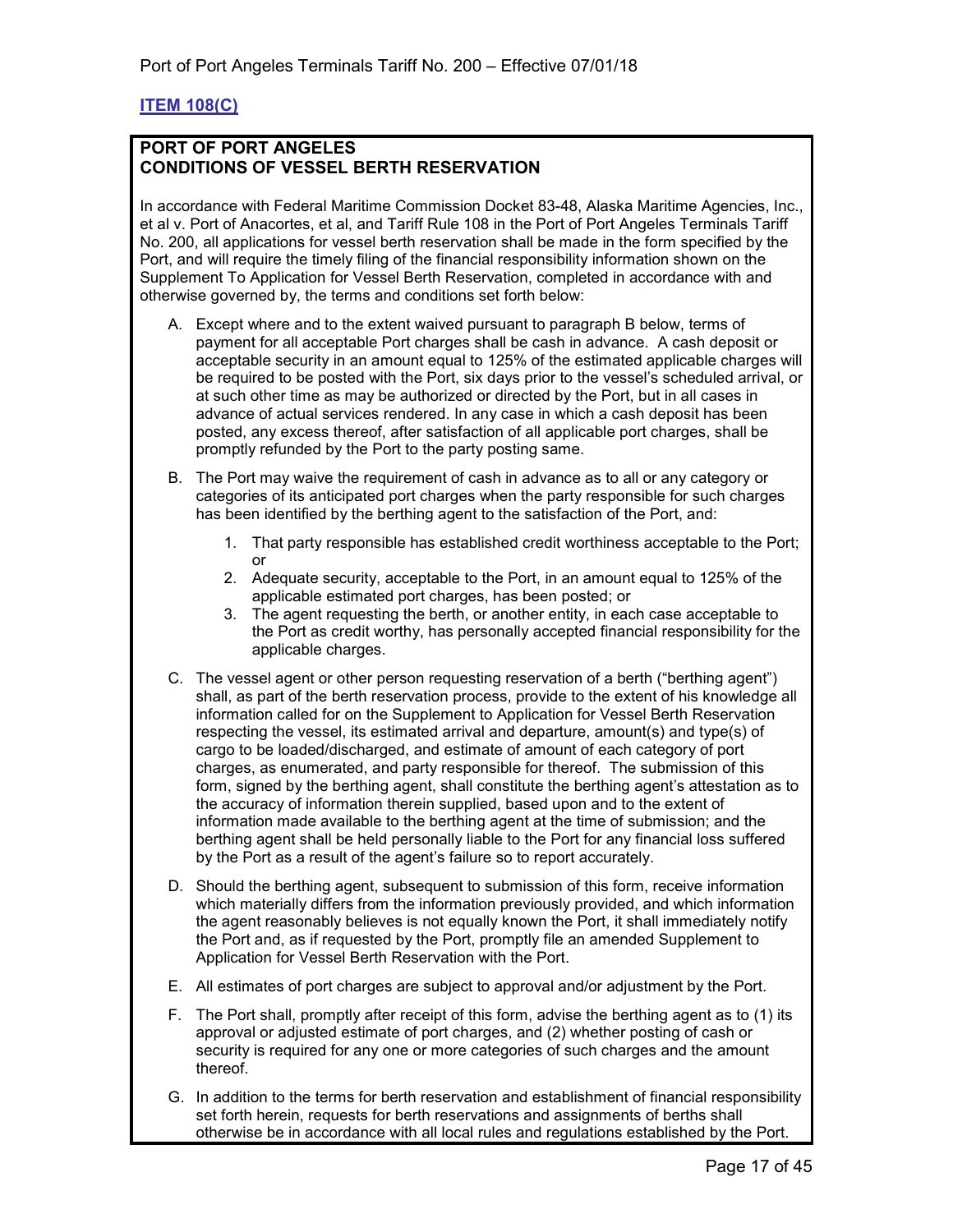#### <span id="page-17-1"></span>**ITEM 109**

<span id="page-17-0"></span>**DEMURRAGE, DELAYS AND WAIVER OF CHARGES**

#### <span id="page-17-2"></span>**(A) DEMURRAGE – TRANSPORTS OR VESSELS**

In furnishing the service of ordering, billing out, loading or unloading cars, or of handling to and from vessels, no responsibility for any demurrage whatsoever on either cars or vessels will be assumed by the Port of Port Angeles. (Subject to Item [100](#page-8-2) herein)

#### <span id="page-17-3"></span>**(B) DELAYS, WAIVER OF CHARGES**

Delays in loading, receiving, delivering, or handling freight arising from combinations, riots, or strikes of any persons in the employ of the Port of Port Angeles or in the services of other or arising from any other cause not reasonably within control of the Port of Port Angeles, will not entitle the owners, shippers, consignees, or carriers of the freight to waiver of wharf demurrage or any other terminal charges or expenses that may be incurred.

#### <span id="page-17-5"></span><span id="page-17-4"></span>**ITEM 110 BERTH ASSIGNMENTS**

#### <span id="page-17-6"></span>**(A) VESSELS REQUIRED TO OBTAIN ASSIGNMENTS**

No vessel will be permitted to berth at a facility of the Port of Port Angeles without having first made assignment and without such an assignment having been granted. Applications for berth assignment must specify arrival and departure times and dates and the nature and quantity of the freight to be loaded or discharged.

#### <span id="page-17-7"></span>**(B) BERTH ASSIGNMENT CONDITIONAL**

Berth assignments made by the Port of Port Angeles are subject to alteration and revocation in the following conditions:

- 1. Any vessel assigned a berth for any other purpose than to load or discharge cargo may be ordered to vacate such berth when the Port, at its sole discretion, determines the berth is required for the use of a vessel desiring to load or discharge cargo.
- 2. Any vessel on berth to load or discharge cargo which, for any reason, experiences a delay in such operations may be ordered to vacate the berth when the Port, at its sole discretion, determines congestion or excessive operational cost is threatened by reason of delay and may be reduced or avoided by the use of the berth of another vessel which is capable of cargo loading or discharge at the berth.
- 3. Whenever the Port deems a danger of congestion exists any vessel on berth may be required to work cargo around-the-clock or at overtime expense. Should any vessel refuse to comply the Port may order the vessel to vacate the berth.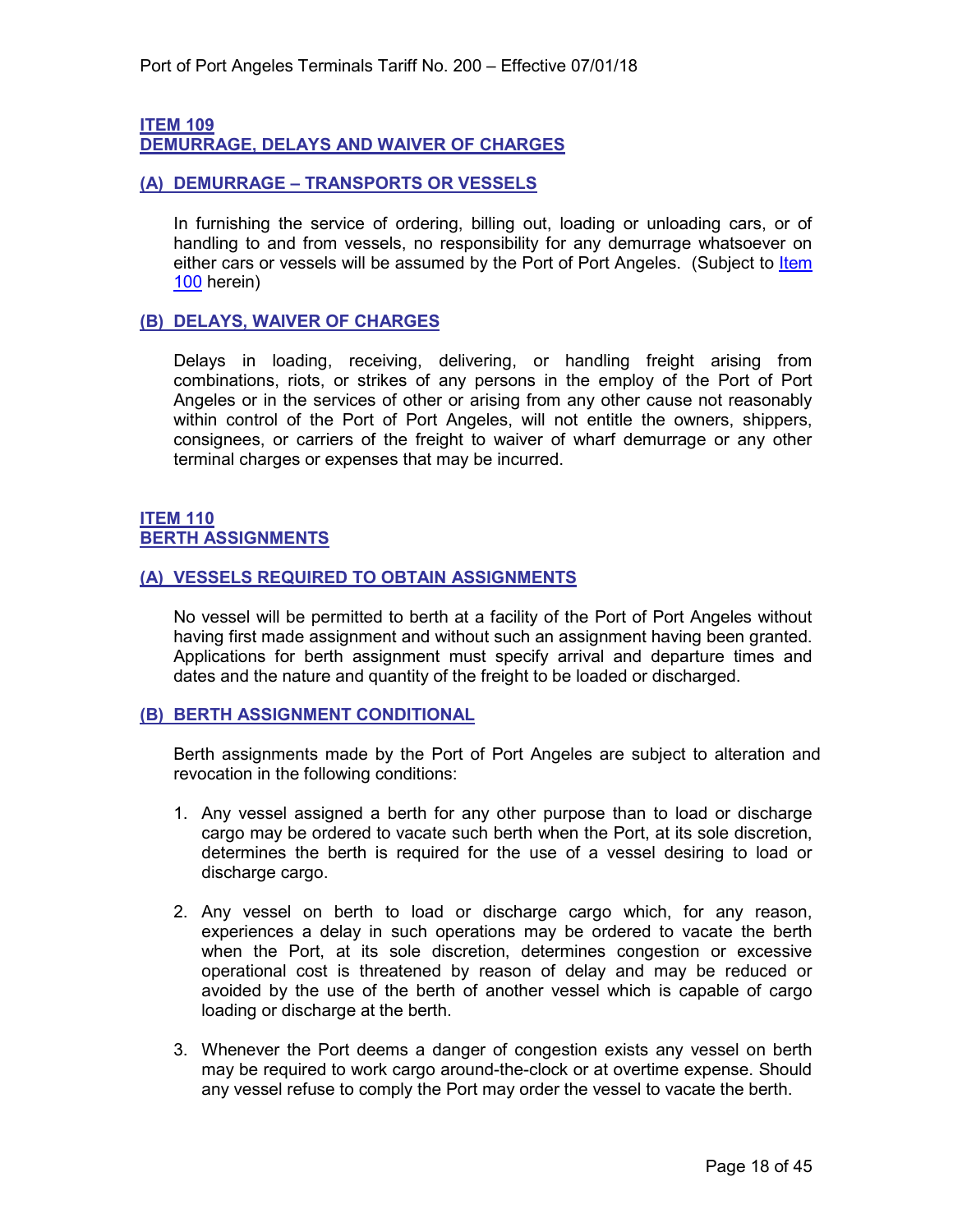Port of Port Angeles Terminals Tariff No. 200 – Effective 07/01/18

4. Whenever any vessel occupies a berth provided with special purpose equipment or facilities which are not required to facilitate the cargo operations of such vessel the Port may, when faced with an urgent need to employ such equipment or facilities in connection with a cargo movement fitted to their use, may require the vessel on berth to work around-the-clock or at overtime expense to clear the berth as soon as possible or order the vessel to vacate the berth.

Any vessel ordered to vacate a berth in such circumstances will be assigned another berth if a satisfactory alternate is available or shall be permitted to return to the original berth immediately after the second vessel has completed cargo operations or has vacated the berth for any other reason, provided the conditions which caused the original issuance of the order to vacate are deemed by the Port to exist not longer.

All costs of extra or overtime labor, pilotage, shifting, tug-hire, linesman or those of any description rising from the requirements of the Port under these rules shall be for the vessels account.

#### <span id="page-18-1"></span><span id="page-18-0"></span>**ITEM 111 VESSELS REQUIRED TO MOVE**

#### <span id="page-18-2"></span>**(A) ORDERS TO VACATE BERTH**

Order to vacate a berth shall provide the vessel with a reasonable period in which to comply. In no case shall such orders require a vessel to vacate in less than 12 hours from the time the order is issued and tendered to the vessel.

#### <span id="page-18-3"></span>**(B) PENALTY FOR REFUSAL TO VACATE BERTH**

Whenever an order to vacate a berth is made by the Port under these rules and said order if refused or not complied with in the time specified, the Port may assess a penalty dockage rate of \$500.00 per hour for each hour the vessel remains on berth after such order has been issued or tendered to the vessel.

At its option the Port may effect the removal of a vessel from berth at the expiration of the time period specified in the Order to Vacate with all risks, liability and expense for the vessel's account. The alternatives permitted the Port under these rules shall be a choice solely to the discretion of the Port.

#### <span id="page-18-5"></span><span id="page-18-4"></span>**ITEM 112 MANIFESTS REQUIRED OF VESSELS**

Masters, owners, agents or operator of vessels are required to furnish the Port of Port Angeles with complete copies of vessel manifests showing names of consignees or consignors and the weights or measurements of all freight loaded or discharged at the facilities of the Port of Port Angeles. Such manifests must also designate the basis of the weight or measurement on which ocean freight was assessed. In lieu of manifests, certified lists of copies of "boat notes" or mates' receipts containing all information as required above may be accepted.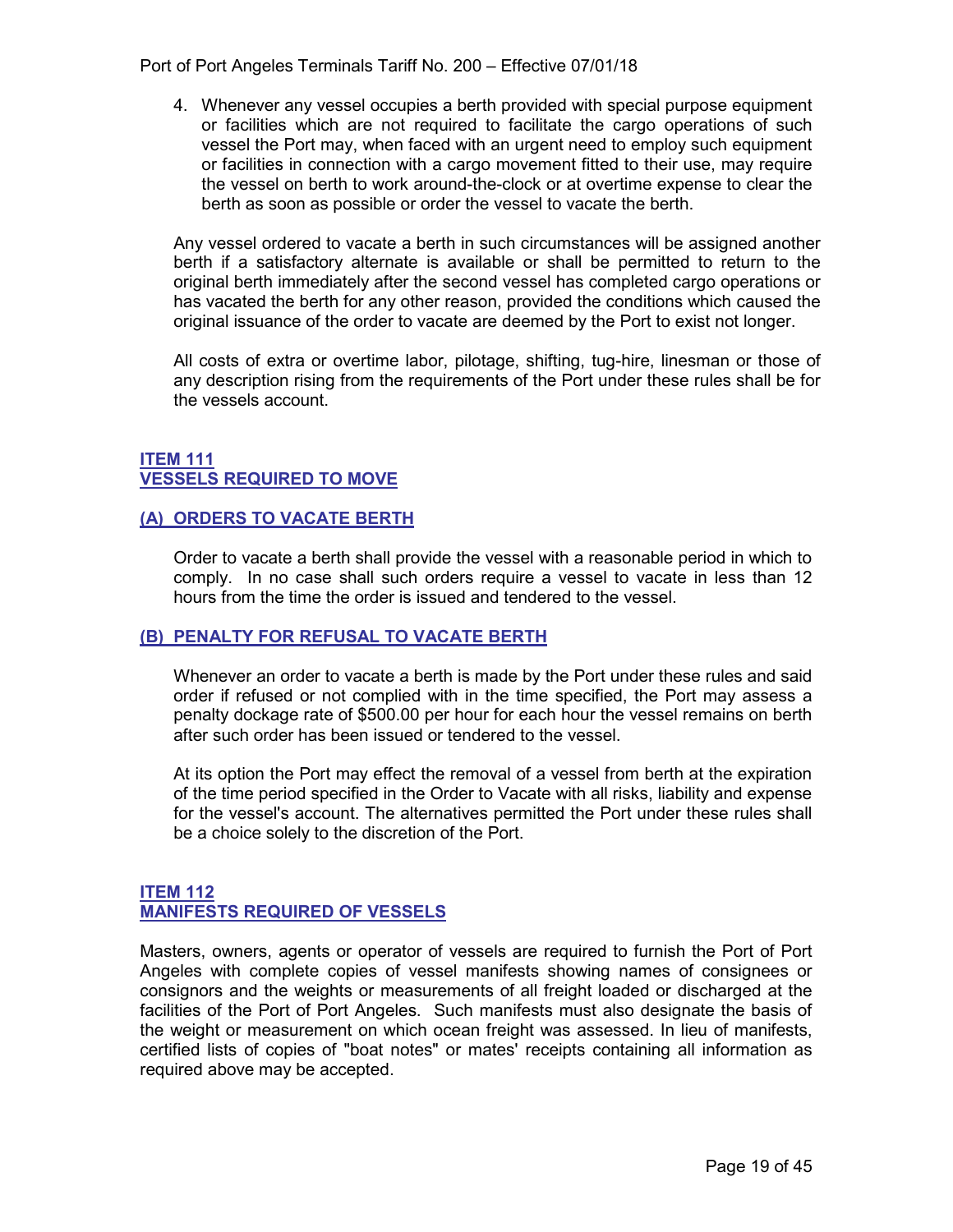#### <span id="page-19-1"></span><span id="page-19-0"></span>**ITEM 113 APPLICATION OF RATES**

#### <span id="page-19-2"></span>**(A) GENERAL APPLICATION OF RATES**

Unless specifically provided for otherwise, rate names in this tariff are in cents per 1,000 Kilograms or per cubic meter or per 1,000 feet board measure, according to vessel manifest or lading covering shipment when not in connection with vessel.

#### <span id="page-19-3"></span>**(B) SPECIFIC COMMODITY RATES PREVAIL**

Unless otherwise excepted, rates provided for specific commodities will prevail over NOS rates or general commodity rates.

#### <span id="page-19-5"></span><span id="page-19-4"></span>**ITEM 114 CLASSIFICATION OF TRAFFIC**

Vessels, the trade routes on which they operate, and the cargo which they handle are classified below for the purpose of applying the provisions of this tariff. Unless otherwise specified, cargo received from a vessel in one trade route and transshipped on a vessel in another trade route shall be subject to the rates, conditions, and exceptions governing the respective trade route classifications whether or not such cargo is moving on through rates and/or through bills of lading:

#### <span id="page-19-6"></span>**(A) ALASKA TRAFFIC**

All cargo between Washington ports and ports in Alaska, including Aleutian Islands, whether direct or via British Columbia ports.

#### <span id="page-19-7"></span>**(B) COASTWISE TRAFFIC**

All cargo between points on the Pacific Coast between the Mexican and Canadian boundaries, including cargo via Canadian ports.

#### <span id="page-19-8"></span>**(C) FOREIGN AND NON-CONTIGUOUS TRAFFIC**

All cargo shipped from or destined to any point not within the limits of the contiguous boundaries of the U.S.A.

#### <span id="page-19-9"></span>**(D) INTERCOASTAL TRAFFIC**

All cargo moving between the Pacific Coast and Atlantic or Gulf Coasts of the U.S.A.

#### <span id="page-19-10"></span>**(E) OFFSHORE TRAFFIC**

All cargo not otherwise specifically defined herein.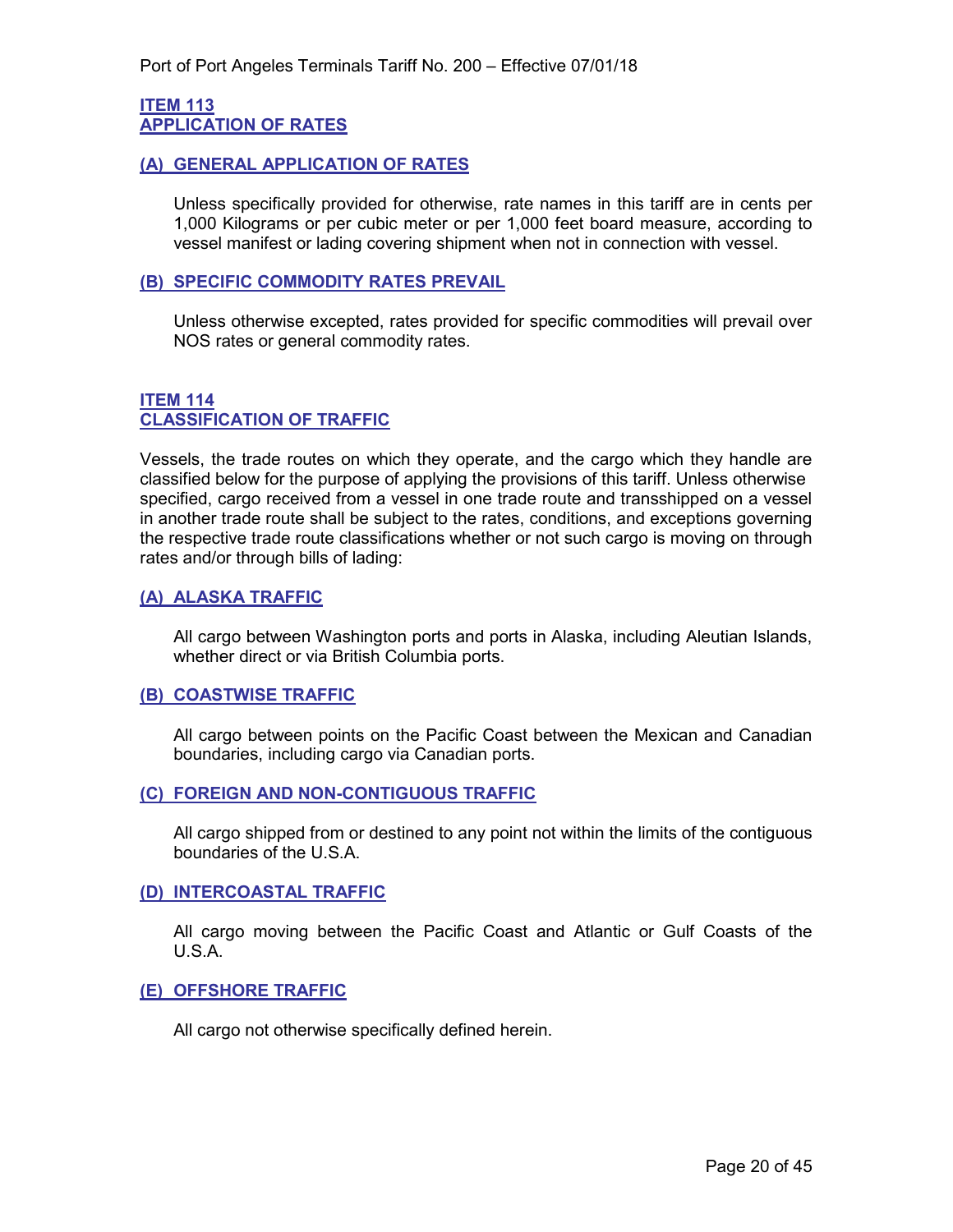#### <span id="page-20-1"></span><span id="page-20-0"></span>**ITEM 115 INSURANCE**

No insurance is included in the rates named in this tariff.

#### <span id="page-20-3"></span><span id="page-20-2"></span>**ITEM 116 STEVEDORE ACCESS TO AND OPERATIONS ON PROPERTY OF THE PORT**

#### <span id="page-20-4"></span>**(A) CARE IN THE PERFORMANCE OF OPERATIONS**

The Stevedore shall exercise care in the performance of its operations in order to prevent injury to or death of any person and damage to or destruction or loss of property, whether of the Port, of the Stevedore, of the vessel being stevedored or any other party.

#### <span id="page-20-5"></span>**(B) COMPLIANCE WITH FIRE AND SAFETY PRECAUTIONS**

The Stevedore shall take all necessary safety and fire precautions, and comply with recognized commercial and marine safety practices, procedures and regulations.

#### <span id="page-20-6"></span>**(C) STEVEDORE AND PORT INDEPENDENT CONTRACTORS**

In any service relationship the Port and the Stevedore shall be independent contractors, each to the other, and shall not be agents or employees, one for the other, for any purpose.

#### <span id="page-20-7"></span>**(D) STEVEDORE SHALL INSURE EFFICIENT AND EXPEDITIOUS VESSEL WORK**

In order to insure efficient and expeditious loading and discharge of vessels, and the maximum utilization of the full capacity of the port, the Stevedore shall:

- 1. Make use of appropriate facilities and equipment furnished by the Port.
- 2. Have at least one qualified supervisor present at all times while a vessel is loading or unloading.
- 3. Have at least one responsible officer or representative with full power to make all operating decisions concerning the stevedoring of vessels at the Port, available for contact by the Port at all times and keep the Port informed at all times of how and where such officer or representative may be contacted by the Port.
- 4. Cooperate fully with the Port in all respects by (I) advising as far in advance as possible the type of vessel, Master's estimate of the quantity of cargo to be loaded or discharged, estimated time to load or discharge, and any special problems that may exist or arise;(II) determining the equipment needed for the operation; and (III) coordinating sequence and timing of operations for the convenience and efficiency of the Port.
- 5. Promptly restore terminal working areas to a clean, safe and orderly condition on completion of stevedoring operations.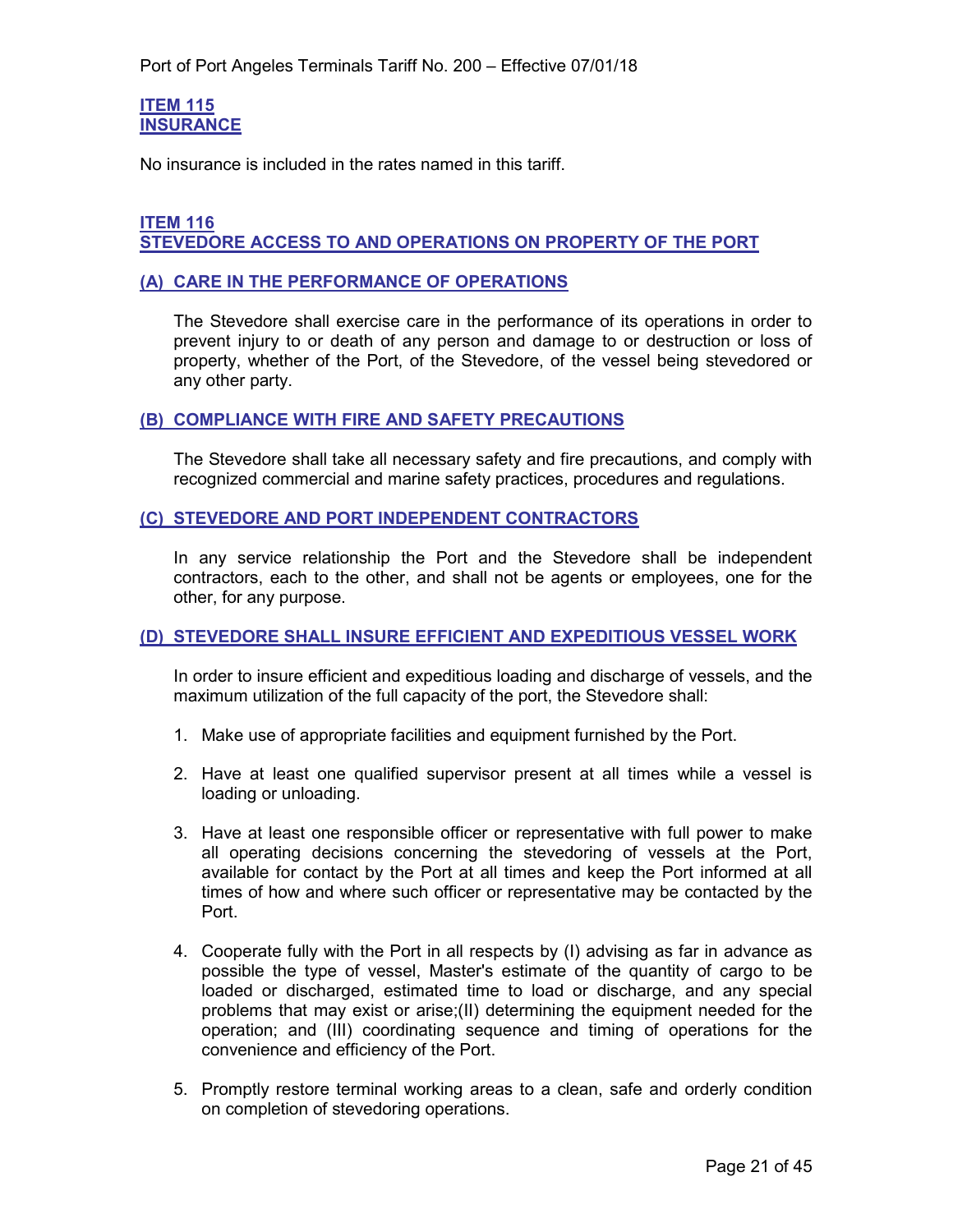#### <span id="page-21-0"></span>**(E) PORT SHALL SUPPLY EQUIPMENT, FACILITIES AND SERVICE** (Subject to [Item 100](#page-8-2) herein.)

- 1. The Port shall furnish, subject to conditions and charges stipulated elsewhere in this tariff, the following:
	- a. Access, for Stevedore employees, to Port property at the places and in the manner as may be approved by the Port.
	- b. Emergency office and telephone usage.
	- c. Port equipment to the extent it is available, required, and dedicated to stevedore use.
- 2. All Port equipment utilized by the stevedores in performing its work is expressly understood to be under the direction and control of the stevedore and the stevedore is responsible for the operation thereof and assumes all risk for injuries or damages which may arise or grow out of the use or operation of such equipment. It is incumbent upon the stevedore to make a thorough inspection and satisfy himself as to the physical condition and capacity of the equipment, as well as the competency of the operator, there being no representation or warranty by the Port with respect to such matters.
- 3. All such equipment will be properly used by the stevedore and not subjected to abuse or more than normal wear and tear. If there is any such abuse or more than normal wear and tear, the stevedore shall pay for the damage to such equipment.
- 4. Upon termination of the period of use, all such equipment shall be returned to the Port in the same condition as received, normal wear and tear excepted.
- 5. It shall be incumbent on the stevedore to make a reasonable inspection of all accesses permitted to and from a work area and the work areas themselves to satisfy himself that these are safe places for the access and the work to be performed. There is no representation or warranty by the Port with respect to such matters.

#### <span id="page-21-1"></span>**(F) STEVEDORE WARRANTY**

As a condition to the right to conduct business or operate on Port property the stevedore shall warrant that all its stevedoring operations shall be conducted at all times with all necessary labor and equipment under competent supervision, with all proper dispatch and in good workmanlike manner, and the conduct of such business or operations on Port property shall be deemed to be an offer of such warranty by the stevedore and its acceptance by the Port.

If any breach of these warranties causes or subjects the Port to any losses, suits, claims, damages or liabilities, the stevedore shall defend, indemnify and save harmless, and reimburse the Port for all such losses, suits, claims, damages, or liabilities to the extent of the stevedore's liability therefore. (Subject to [Item 100](#page-8-2) herein.)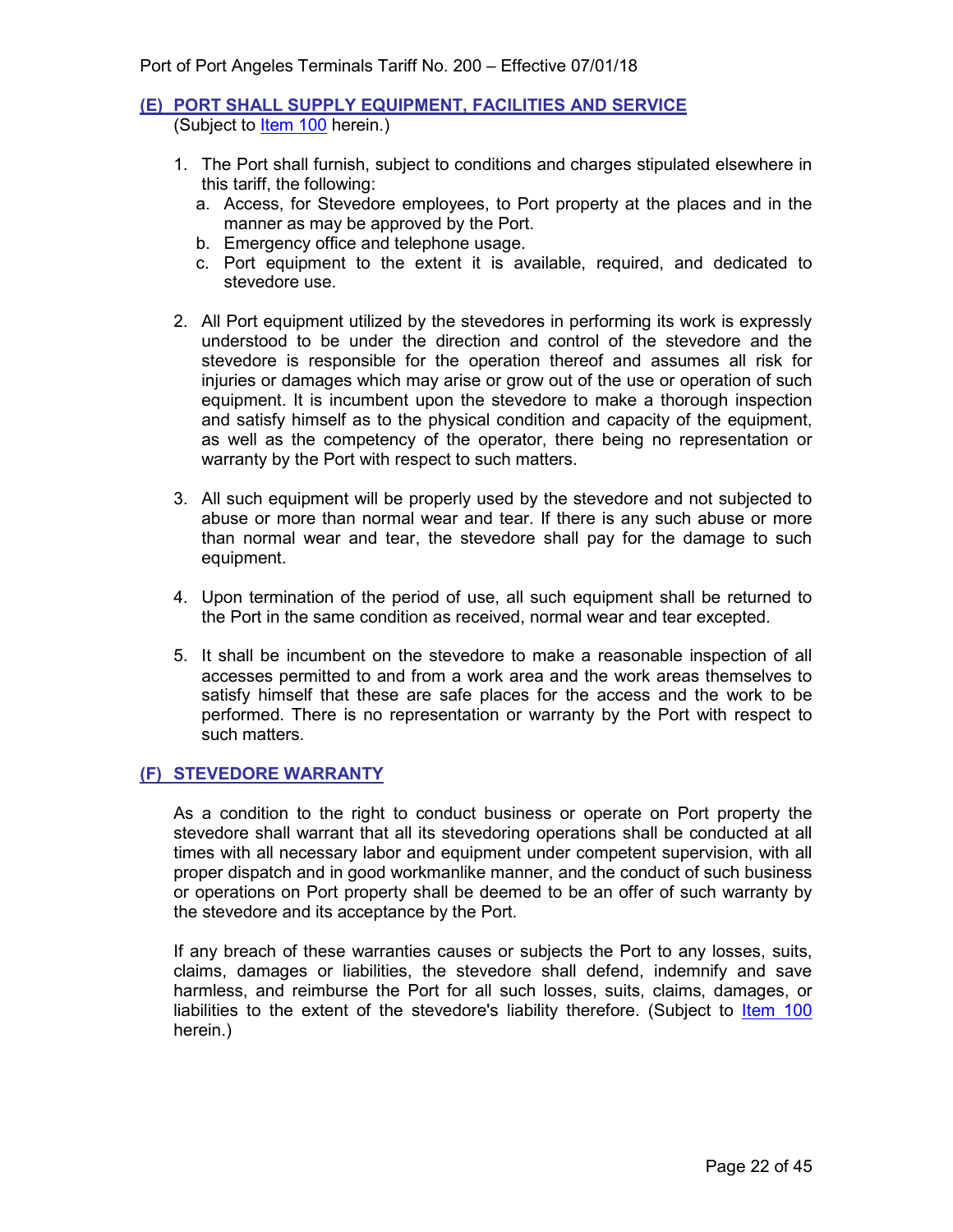#### <span id="page-22-0"></span>**(G) INDEMNITY**

(Subject to *Item 100* herein.) The stevedore shall indemnify and hold harmless the Port, its employees and agents from and against any claims, damages, losses or expenses (including attorney's fees) for the injury to or death of any of the stevedore's employees, agents or invitees, or for damage to or destruction of stevedore's property. The stevedore shall also indemnify and hold harmless the Port, its employees, agents and invitees from and against any claims, damages, losses and expenses (including attorney's fees) for injury to or death of any persons (including employees of the Port),and for damage to or destruction of property (including property of the Port),which is caused in whole or in part by any negligent act or omission or breach of these rules by the stevedore, its employees, agents or anyone else for whose acts the stevedore is or may be liable.

- 1. The indemnification, hold harmless, and non-liability provisions of (G) do not apply to losses, damages, or injuries to the extent such losses, damage, or injuries are occasioned by any acts or omissions of the Port, its employees or agents.
- 2. The stevedore shall execute and deliver to the Port an indemnity agreement substantially in accord with the terms of this tariff.

#### <span id="page-22-1"></span>**(H) INSURANCE**

(Subject to [Item 100](#page-8-2) herein.) The stevedore shall obtain, and shall maintain, the following insurance coverage.

- 1. Workman's Compensation Insurance (including Longshoremen and Harbor Workers Act Coverage) under all applicable Federal and State statutes and municipal ordinances for all the stevedore's employees performing its work, and Employer's Liability Insurance (including liability under the Jones Act) in the amount of not less than \$1,000,000.
- 2. Comprehensive General Liability (including coverage for automobile liability and property in the insured's care, custody and control) against claims for bodily injury, death or property damage occurring on, in or about the vessels being loaded by the stevedore, or the premises of the Port, and the adjoining areas, with limits to bodily injury or death and property damage of not less than \$5,000,000 for each occurrence.
- 3. The stevedore shall submit to the Port certificates of insurance evidencing the foregoing coverage, and said certificates shall provide that the Port is to be given 15 days prior notice of any alteration or cancellation.

#### <span id="page-22-2"></span>**(I) STEVEDORE RESPONSIBILITY**

It shall be the responsibility of the stevedore, its employees, agents or others for whose acts the stevedore is or may be liable to conduct operations on property of the Port in compliance with Port, Federal, State and Municipal Rules and Regulations. Such rules and regulations shall include but not be limited to speed limits, fire regulations, vehicle access and parking.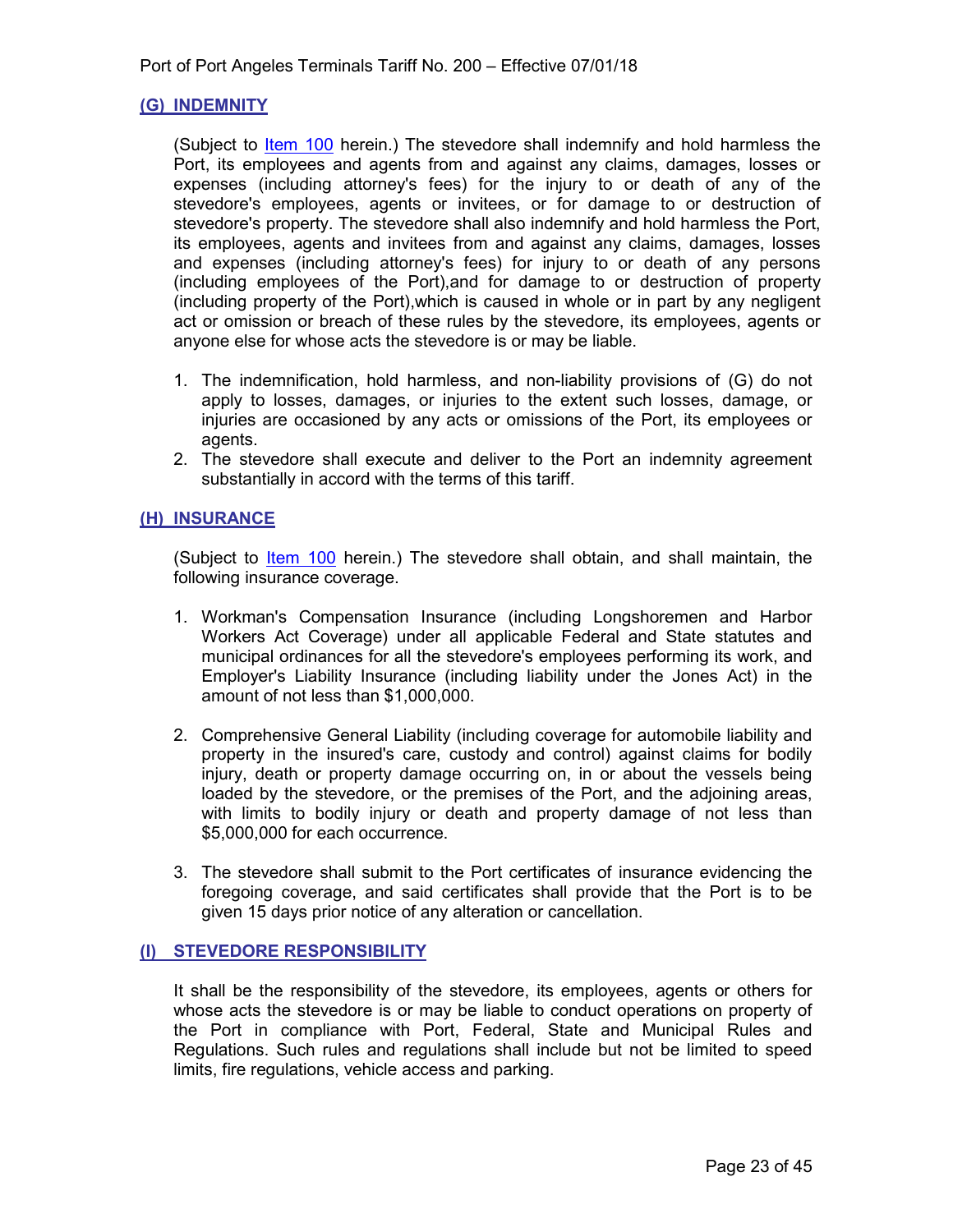#### <span id="page-23-1"></span><span id="page-23-0"></span>**ITEM 120 EQUIPMENT RENTED FROM THE PORT**

Equipment specifically listed in [Item 305,](#page-38-1) when available, will be rented at the convenience of the Port.

All equipment supplied under these provisions is expressly understood to be under the direction and control of the Port's customer and the Port's customer is responsible for the operation thereof and assumes all risk for injuries or damages which may arise or grow out of the use or operation of such equipment. It is incumbent upon the Port's customer to make a thorough inspection and satisfy himself as to the physical condition and capacity of the equipment, as well as the competency of the operator, there being no representation or warranty by the Port with respect to such matters.

All equipment supplied under these provisions will be properly used by the Port's customers and not subjected to abuse or more than normal wear and tear. If there is any such abuse or more than normal wear and tear the Port's customer shall pay for the damage to such equipment.

Upon termination of the period of use, all such equipment shall be returned to the Port in the same condition as when received, normal wear and tear excepted.

#### <span id="page-23-3"></span><span id="page-23-2"></span>**ITEM 125 VESSEL OILY WASTE OR GARBAGE DISPOSAL**

Vessels which find it necessary to discharge oily waste or garbage at the Port of Port Angeles shall contact the Port for the name of oily waste or garbage haulers and/or reception facilities in the area which provide equipment to receive, haul and dispose of oily waste or garbage. The vessel shall arrange directly with the oily waste or garbage hauler and/or reception facility for such services and equipment. Payment of charges for the services and equipment provided by the oily waste or garbage hauler and/or reception facility will be made directly to the oily waste or garbage hauler and/or reception facility by the vessel, its agent, owner, charterer, or any other party responsible for such payment of charges by the vessel.

The oily waste or garbage hauler and/or reception facility is not an agent or employee of the Port of Port Angeles, nor shall the Port of Port Angeles be liable for any act, omission or negligence of any such oily waste or garbage hauler and/or reception facility. Rates and charges assessed vessels by the Port of Port Angeles for use of its facilities or services do not include this service nor insurance coverage for any potential liability of any oily waste or garbage hauler and/or reception facility permitted by the Port of Port Angeles. The discharge by a vessel of oily waste or garbage at any terminal at the Port of Port Angeles shall only be in accordance with the terms of this tariff item and applicable federal, state and local laws and regulations.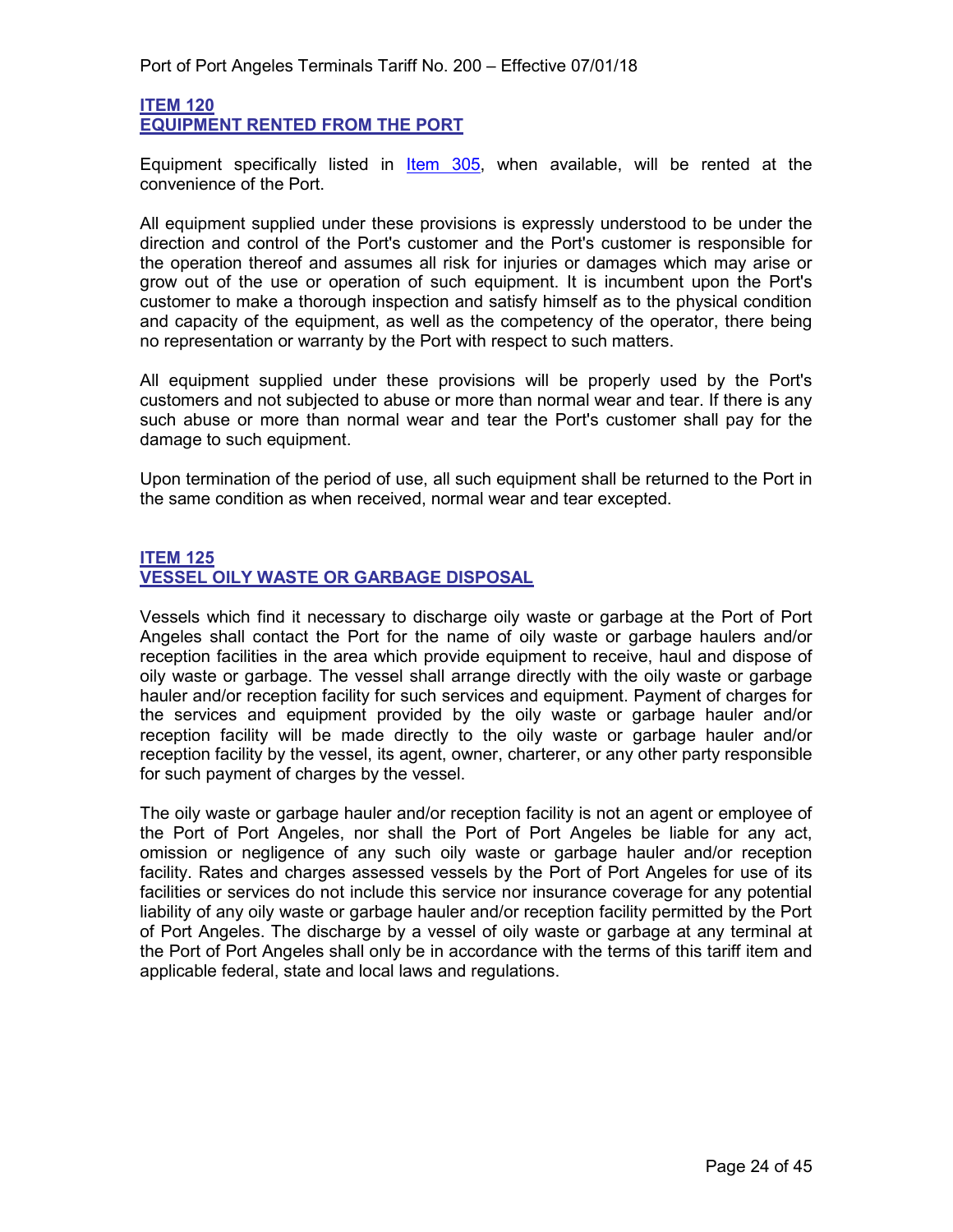#### <span id="page-24-1"></span><span id="page-24-0"></span>**ITEM 126 STORAGE, STAGING AND ASSEMBLING OF NON-CARGO EQUIPMENT AND MATERIALS**

The Port of Port Angeles, at its sole discretion, shall determine what constitutes cargo and what constitutes non-cargo equipment, materials and stores.

Staging, storage and assembling of non-cargo equipment, materials and stores on Port terminal facilities will be subject to adherence to directives of the Port's Executive Director or designee. Storage, staging and assembling of materials and equipment as required for vessel repair or alterations, ships stores and other materials not deemed as cargo, will be allotted "Free Time" period of no more than 72 hours prior to the arrival of the vessel and of not more than 72 hours after the departure of the vessel. In recognition of emergency encountered, congestion of facilities, labor disruptions, or other similar factors, free time may be reduced, eliminated or extended at the discretion and directive of the Port's Executive Director or designee.

Free Time is defined as a specified number of days or hours during which materials and equipment may remain on wharf or terminal premises without incurring Port charges (See [Item 206A\)](#page-29-3).

Explosives and hazardous inflammable materials may only be handled over, stored on or received on, the facilities of the Port of Port Angeles by special arrangement with, and at the option of the Port of Port Angeles and subject to Federal, State and City rules and regulations.

The Port retains the right to enter into agreements with consignees and their agents concerning rates and services relating to the staging, storage and assembling of equipment materials and stores at the Port's Marine Terminals.

End of section, return to [General Index.](#page-3-0)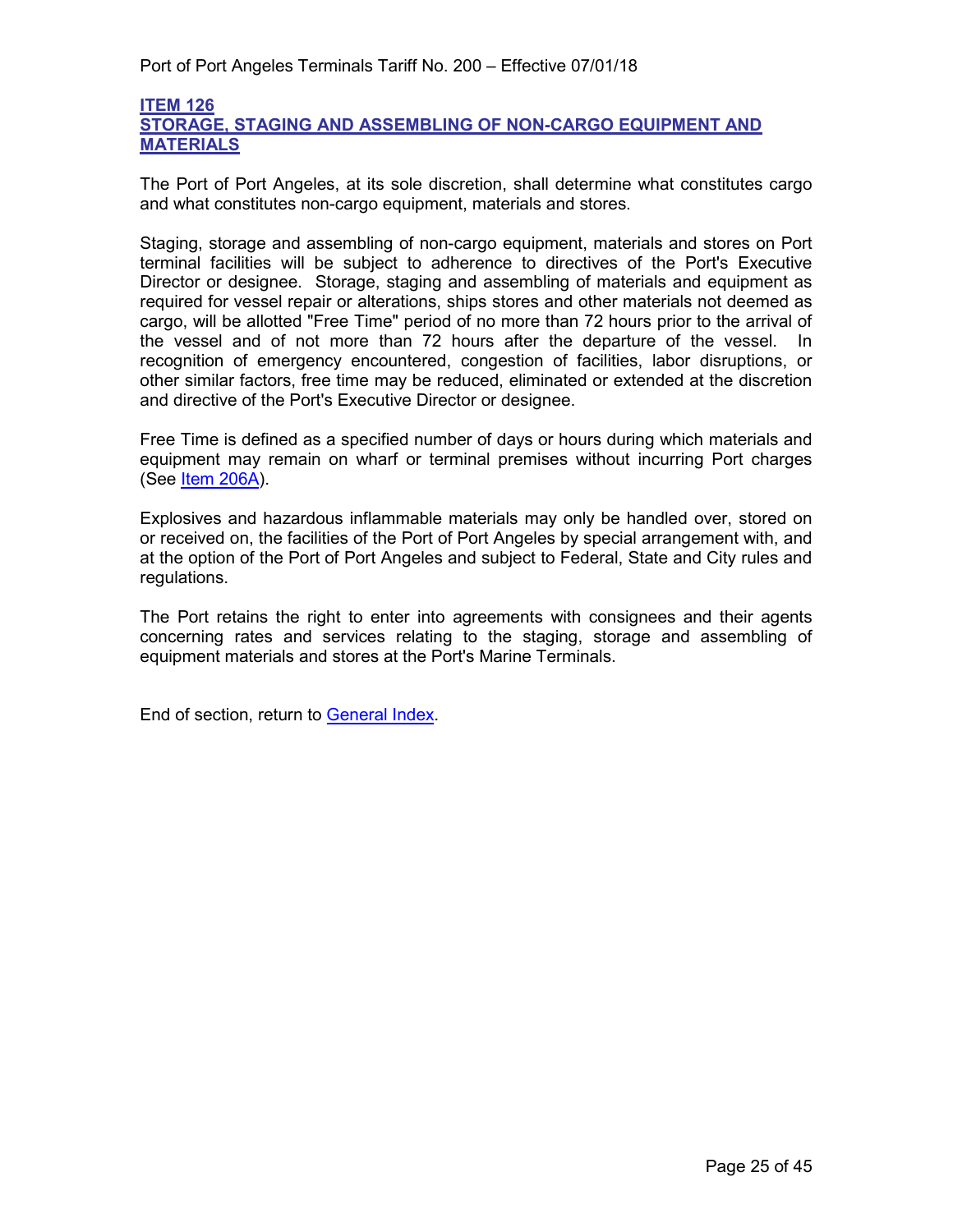#### <span id="page-25-0"></span>**SECTION TWO – COMMODITY RULES, EXPLANATIONS AND RATES**

#### <span id="page-25-2"></span><span id="page-25-1"></span>**ITEM 201 WHARFAGE**

┿

#### <span id="page-25-3"></span>**(A) WHARFAGE DEFINED**

Wharfage is the charge for the use of the wharf that is assessed on all freight passing or conveyed over, under, through or onto wharf premises or loaded or discharged overside vessels berthed at wharf or moored in wharf slip. No services are covered by this charge. Unless otherwise provided, wharfage shall be considered earned and will be assessed whether or not freight received on wharf or wharf premises from cargo, trucks, drays or water carriers is eventually loaded on vessel.

Note: This wharfage definition takes precedence over, and is a departure from the Federal Maritime Commission definition prescribed in 46 Code of Federal Regulations, Part 525, Marine Terminal Operator Schedules, reading as follows: "Wharfage means a charge assessed against the cargo or vessel on all cargo passing or conveyed over, onto, or under wharves or between vessels (to or from barge, lighter, or water), when berthed at wharf or when moored in slip adjacent to a wharf. Wharfage is solely the charge for use of a wharf and does not include charges for any other service.

#### <span id="page-25-4"></span>**(B) WHARFAGE ON DIRECT TRANSFER FREIGHT**

Unless otherwise specifically excepted, all freight handled direct between transports and vessels will be subject to full wharfage at the regular rates due according to ship's manifest and the respective traffic and commodity classifications of the freight.

#### <span id="page-25-5"></span>**(C) WHARFAGE ON OVERSIDE VESSEL FREIGHT**

Except as otherwise provided under individual items naming specific "overside" rates, all freight discharged or loaded overside from or to a vessel directly to or from another vessel, bare, lighter or raft or to or from the water while vessel is berthed at wharf or moored in wharf slip, will be assessed one-half the regular rates due according to ships manifest and the respective traffic and commodity classification of the freight.

#### <span id="page-25-6"></span>**(D) EXCEPTIONS**

Ship's stores, fuel handled overside vessel and repair materials and supplies, all when intended for vessels' own use, consumption of repairs, will be exempt from assessment of wharfage unless wharf employees are required to receipt for such supplies or stores as may be received or unloaded on wharf.

Note: Ballast (ballast must be handled overside direct between vessel and barges or scows), dunnage lumber or materials ostensibly not for use in storage of freight loaded at the wharves of the Port of Port Angeles, lining lumber (specifically for use in lining vessels for grain or other bulk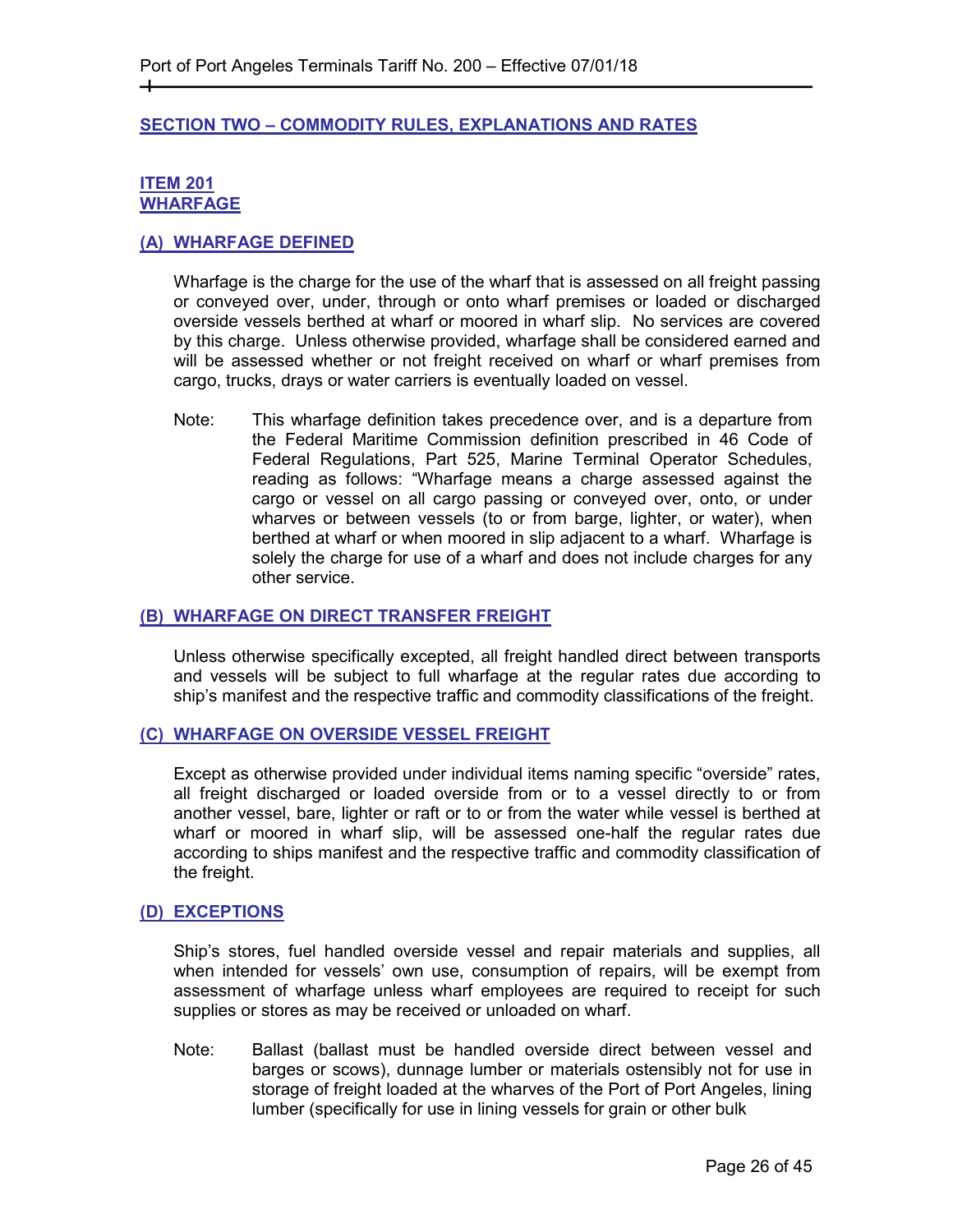Port of Port Angeles Terminals Tariff No. 200 – Effective 07/01/18

commodities as distinguished from dunnage lumber for use in ordinary stowage) and fuel.

#### <span id="page-26-0"></span>**(E) MINIMUM WHARFAGE**

Minimum wharfage charge on any single shipment will be 1108 cents.

#### <span id="page-26-2"></span><span id="page-26-1"></span>**ITEM 202 LOADING AND UNLOADING**

#### <span id="page-26-3"></span>**(A) LOADING AND UNLOADING DEFINED**

Loading and Unloading are the respective charges for services performed in loading freight from wharf premises on or into transports or trucks, and unloading freight from transports or trucks onto wharf or premises. The services include ordinary breaking down, sorting and stacking. Loading and unloading charges are assessed against the freight, except in cases where carriers absorb such charge (Subject to Note).

Note: For the purpose of continuing in effect the historic practice of terminals performing the service, this loading and unloading definition takes precedence over, and is a departure from the Federal Maritime Commission definition prescribed in 46 Code of Federal Regulations, Part 525, Marine Terminal Operator Schedules, reading as follows: "The service of loading or unloading cargo between any place on the terminal and railroad cars, trucks, lighters or barges or any other means of conveyance to or from the terminal facility.

#### <span id="page-26-4"></span>**(B) BLOCKING, UNBLOCKING, CLEANING TRANSPORTS**

In addition to loading and unloading, a charge based on actual cost of wages and material plus 40% will be assessed for all stakes, dunnage materials and labor furnished in cleaning, blocking and/or unblocking, preparing for loading or unloading and in blocking and unblocking freight.

#### <span id="page-26-5"></span>**(C) RATES PREDICATED ON STRAIGHT TIME LABOR**

Loading and unloading rates are predicated upon the payment of labor of basic straight time wages and the performance of such services on days or during the hours when the basic straight time scale prevails. In addition to these rates, when it is required to perform services on days or during hours when, under the working rules governing labor, the payment of penalty time, overtime, or penalty overtime wage is necessitated, all wage costs of labor incurred in excess of wage costs at basic straight time scale of pay for the number of hours such labor is engaged will be assessed in accordance with Man-Hour Schedule [\(See Item 402\)](#page-43-2).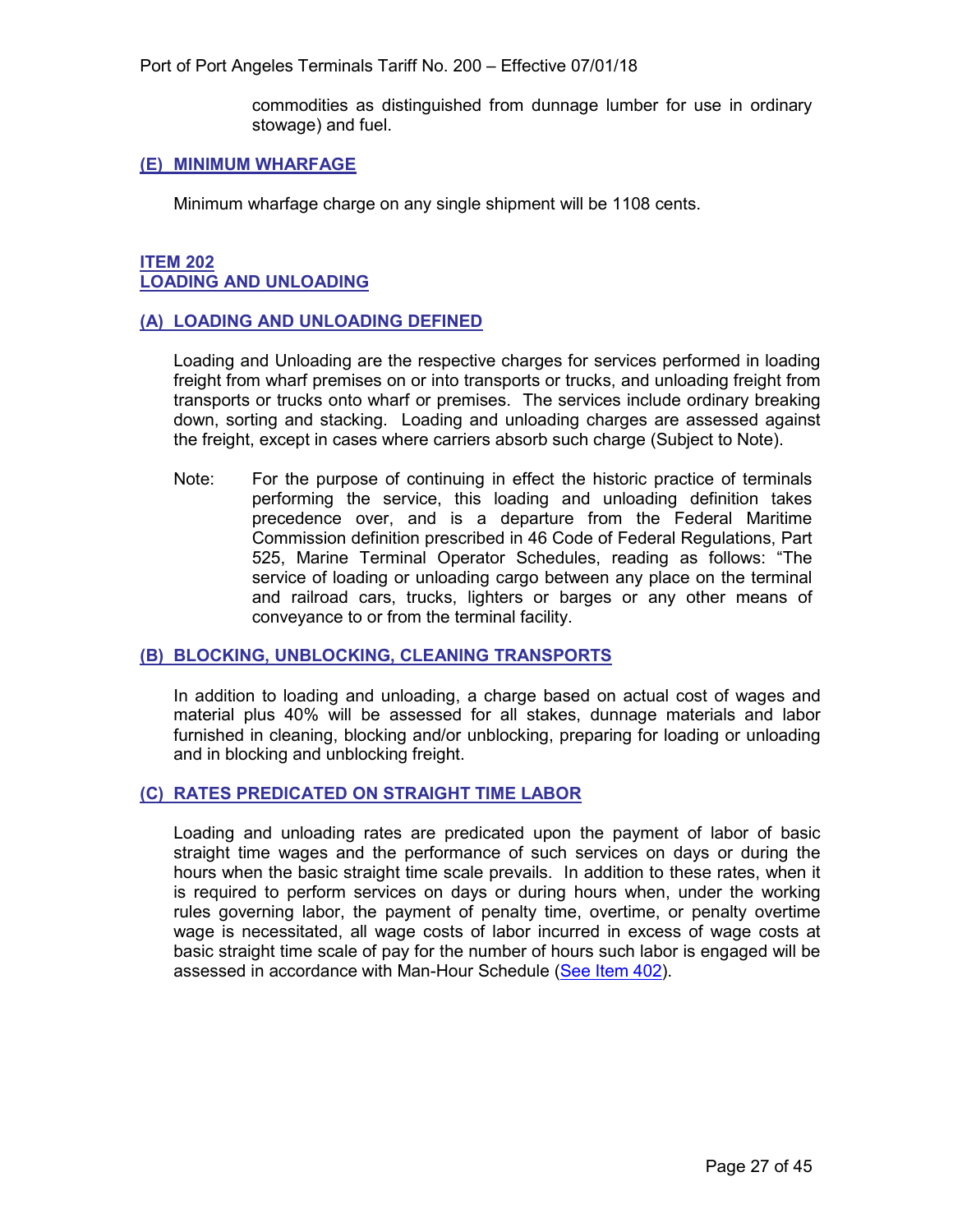#### <span id="page-27-0"></span>**(D) EXCEPTION-APPLICATION OF MAN-HOUR RATES ON LOADING AND UNLOADING**

When the service of loading and unloading of freight in containers or units of such unusual bulk, size, shape, or weight as to preclude performing services at specified or NOS rates named, or when such services are delayed because of sorting, special checking, tallying, inspection, weighing, conditions of freight or other conditions or causes not ordinarily incidental to the services, the Port of Port Angeles reserves the right to apply Man-Hour rates as named in this tariff on such services after notice has been made to shipper, consignee and/or carrier involved.

#### <span id="page-27-1"></span>**(E) MINIMUM CHARGE FOR LOADING AND UNLOADING**

Minimum charge for loading and unloading will be 1108 cents.

#### <span id="page-27-3"></span><span id="page-27-2"></span>**ITEM 203 HANDLING**

#### <span id="page-27-4"></span>**(A) HANDLING DEFINED (Subject to Note)**

Handling is the charge assessed for moving freight from the end of ship's tackle on the wharf to first place of rest on the wharf, or from first place of rest on the wharf to within reach of ship's tackle on the wharf. It includes ordinary sorting, breaking down, and stacking on wharf. Unless otherwise excepted, the Port of Port Angeles will perform the service of handling.

Note: For the purpose of continuing in effect the historic practice of terminals performing the service, this handling definition takes precedence over, and is a departure from the Federal Maritime Commission definition prescribed in 46 Code of Federal Regulations, Part 525, Marine Terminal Operator Schedules, reading as follows: "The service of physically moving cargo between point of rest and any place on the terminal facility, other than the end of ship's tackle.

#### <span id="page-27-5"></span>**(B) RATES PREDICATED ON STRAIGHT TIME LABOR**

Handling rates are predicated upon the payment to labor of basic straight time wages and the performance of such services on days during hours when the basic straight time scale prevails. In addition to these rates, when it is required to perform services on days or during hours when, under the working rules governing labor, the payment of penalty time, overtime, or penalty overtime wage is necessitated, all wage costs of labor incurred in excess of wage costs at basic straight time scale of pay for the number of hours such labor is engaged will be assessed against the vessel, its owner, agent or operator, in accordance with applicable rate shown in Man-Hour Schedule, [Item 402](#page-43-2) of this tariff.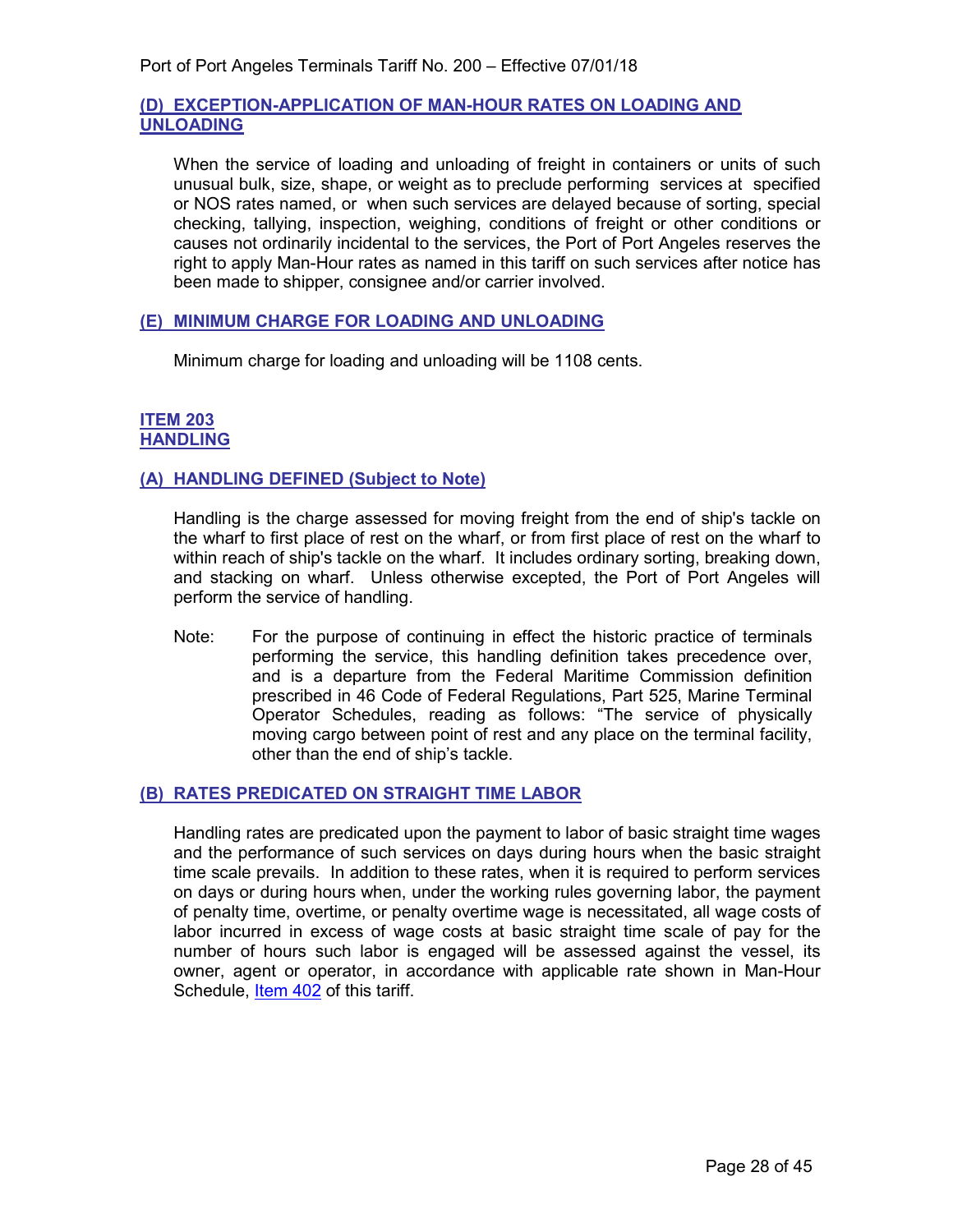#### <span id="page-28-0"></span>**(C) DIRECT TRANSFER – BETWEEN TRANSPORTS AND VESSELS**

By Direct Transfer is meant the handling, loading or unloading of freight direct between transports, rafts, barges, trucks and vessel by ship's gear or by mechanical equipment. Unless otherwise specified, freight so handled shall not be subject to assessment of handling, loading or unloading, but (except for such charges as may be requested in checking, cleaning, dunnaging or blocking) shall be subject to assessments of wharfage only. The Port of Port Angeles will not be responsible for overloading or improper loading nor for the freight condition on outturn of freight when loaded by direct transfer.

#### <span id="page-28-1"></span>**(D) EXCEPTION-APPLICATION OF MAN-HOUR RATES ON HANDLING**

When the services of handling of freight in containers or units of such unusual bulk, size or weight as to preclude performing services at a specified or N.O.S. rates named, or when such services are delayed on account of sorting, special checking, tallying, inspection, weighing, condition of freight or other conditions or causes not ordinarily incidental to the services the Port of Port Angeles reserves the right to apply applicable Man-Hour rates, as named in this tariff, on such services.

#### <span id="page-28-2"></span>**(E) MINIMUM CHARGE FOR HANDLING**

Minimum charge for handling will be 1108 cents.

#### <span id="page-28-4"></span><span id="page-28-3"></span>**ITEM 204 WHARF DEMURRAGE**

#### <span id="page-28-5"></span>**(A) WHARF DEMURRAGE DEFINED**

Wharf Demurrage means a charge assessed against cargo remaining in or on terminal facilities after the expiration of free time, unless arrangements have been made for storage. Free time is defined in [Item 206.](#page-29-2)

#### <span id="page-28-6"></span>**(B) COMPUTING WHARF DEMURRAGE**

In computing either wharf demurrage or storage on freight delivered to a vessel, the day or days vessel is loading will not be considered demurrage for storage days. On freight delivered to transports, trucks or drays, the day freight is loaded or delivered will be considered a Demurrage or storage day.

#### <span id="page-28-7"></span>**(C) MINIMUM WHARF DEMURRAGE**

<span id="page-28-8"></span>Minimum wharf demurrage charge will be 1201 cents.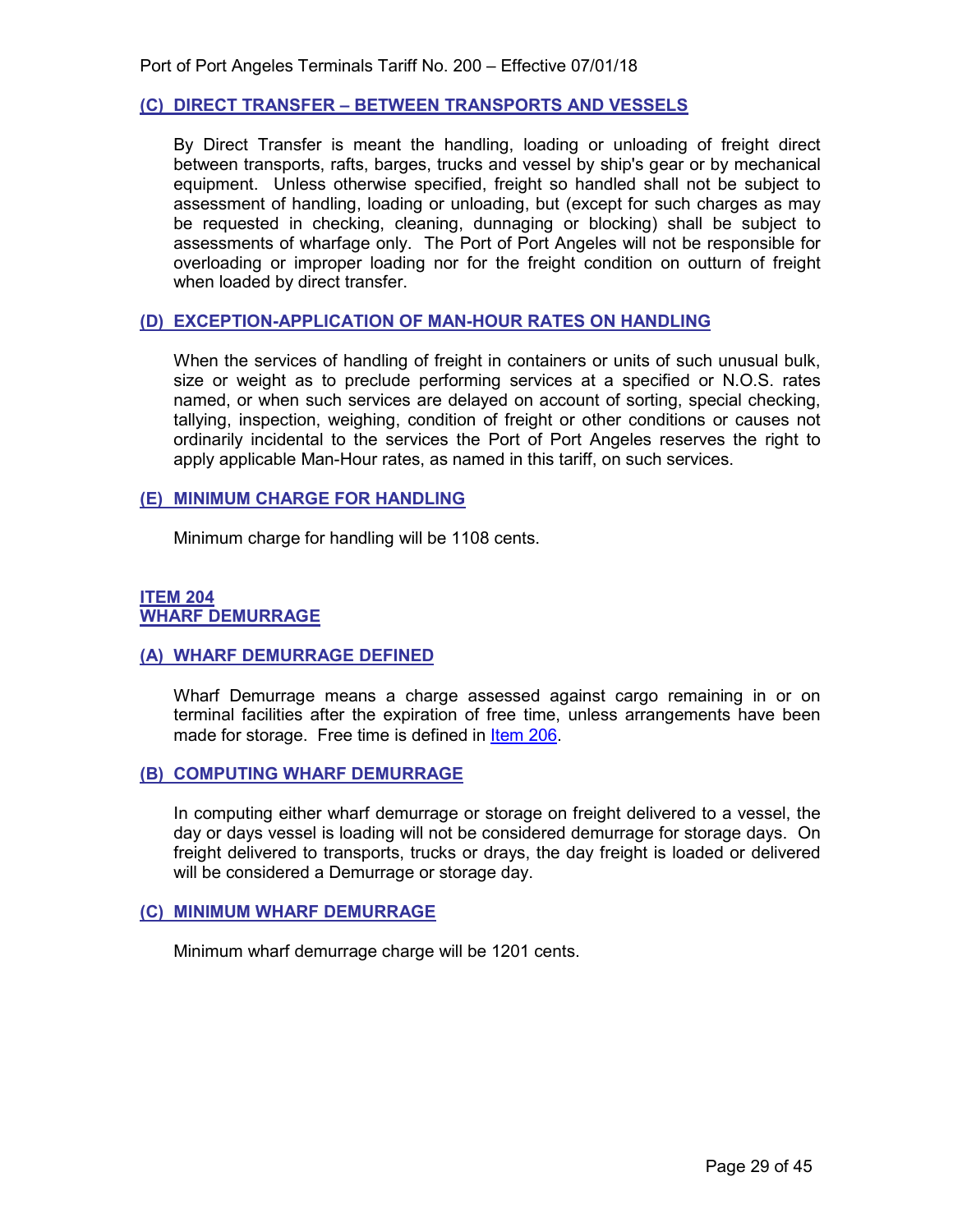#### <span id="page-29-0"></span>**ITEM 205 WHARF DEMURRAGE RATES**

Except as otherwise provided (see notes below), after expiration of Free Time, as defined in [Item 206,](#page-29-2) Wharf Demurrage will be assessed at the following rates:

Per Day – per 1000 Kilograms or per cubic meter as freighted on manifest (see Note 1)

|                            | First 5 Days | After 5 Days |  |
|----------------------------|--------------|--------------|--|
| All Freight NOS - Inbound  | 12 cents     | 17 cents     |  |
| All Freight NOS - Outbound | 12 cents     | 17 cents     |  |

- Note 1: Weight of Measure Used in Computing Wharf Demurrage When a manifest lists freight both by weight and measure, Wharf Demurrage will be assessed on whichever produces the greater revenue.
- Note 2: Wharf Demurrage on Lumber and Logs NOS Free time will be allowed but not to exceed 20 days when received or unloaded in or on open area and free time of not to exceed 10 days in covered areas. Wharf Demurrage after the expiration of respective stated free times will be assessed at the rate of 2 cents per M. Ft. B.M. per day in or on open areas and at the rate of 4 cents per M. Ft. B.M. in covered areas.

Note 3: Wharf Demurrage on Vehicles An exception to the general provisions of **Item 206**, (Free Time) all vehicles in Local, Coastwise and Intercoastal Traffic are allowed but 72 hours free time. Wharf Demurrage after expiration of said Free Time will be assessed at the following rates:

| <b>Boxed or Crated</b> | 60 cents per day, each  |
|------------------------|-------------------------|
| Not Boxed or Crated    | 120 cents per day, each |

#### <span id="page-29-2"></span><span id="page-29-1"></span>**ITEM 206 FREE TIME**

#### <span id="page-29-3"></span>**(A) FREE TIME DEFINED**

Free time means the period specified in the terminal schedule during which cargo may occupy space assigned to it on terminal property, including off-dock facilities, free of wharf demurrage or terminal storage charges immediately prior to the loading or subsequent to the discharge of such cargo on or off the vessel.

#### <span id="page-29-4"></span>**(B) COMPUTING FREE TIME EXCLUSIONS**

Except where limited under individual items not to exceed a specified number of days, free time is exclusive of Saturdays, Sundays and legal holidays and, unless otherwise specified, is computed from the first 7 a.m. occurring after freight is received or unloaded on wharf or wharf premises or, in case of freight from vessel, from the first 7 a.m. occurring after a vessel completes discharge.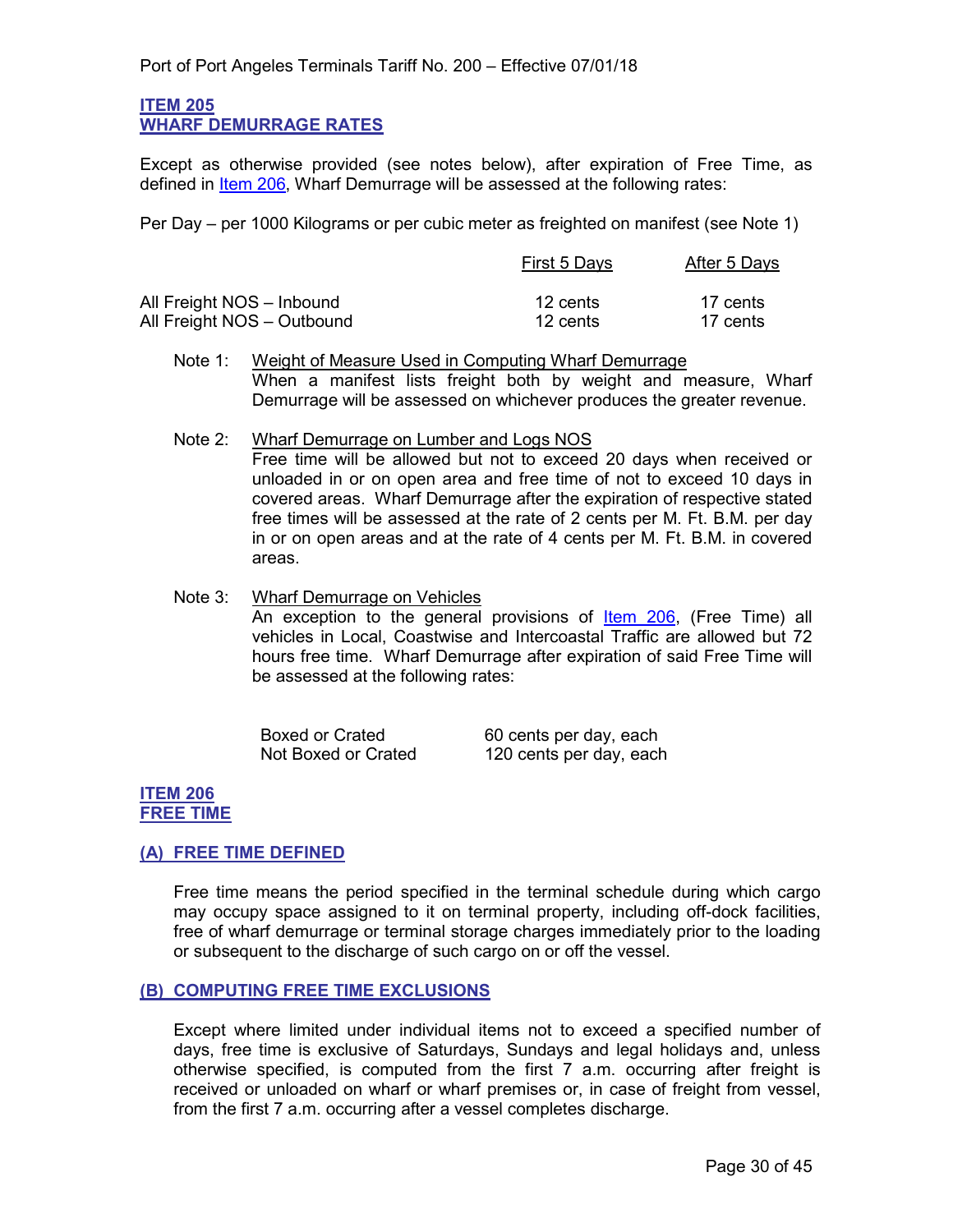#### <span id="page-30-0"></span>**(C) EXTENT OF FREE TIME BY TRAFFIC CLASSIFICATIONS**

Unless otherwise provided under individual items, Free Time will be allowed freight according to traffic classifications, as follows:

| <b>Traffic Classifications</b>                                                                           | <b>Free Time Allowed</b>                                                          |
|----------------------------------------------------------------------------------------------------------|-----------------------------------------------------------------------------------|
| (As defined in Item 114)                                                                                 |                                                                                   |
| Alaskan<br>Coastwise<br>Foreign and Non-Contiguous<br>Intercoastal, Eastbound<br>Intercoastal, Westbound | Ten (10) days<br>Ten (10) days<br>Ten (10) days<br>Ten (10) days<br>Ten (10) days |
| Offshore                                                                                                 | Ten (10) days                                                                     |

#### <span id="page-30-1"></span>**(D) COMMODITIES ALLOWED NO FREE TIME**

(1)Explosives, Inflammables, Hazardous Commodities (2)Salvaged Freight, Offensive Freight, when either are so designated

#### <span id="page-30-2"></span>**(E) ASSEMBLING TIME**

At option of Port of Port Angeles, assembling time up to 10 days beyond the regular Free Time allowance may be granted shippers for assembling lots of 200 Metric Tons or more for a particular vessel or shipment.

#### <span id="page-30-4"></span><span id="page-30-3"></span>**ITEM 209 WHARFAGE AND HANDLING RATES**

Rates in this section apply on traffic moving in Alaskan, Coastwise, Foreign, Intercoastal and Offshore Trade Routes, (see  $ltem 114$ ). Rates in this section also apply on traffic</u> moving to or from the State of Alaska for account of the U. S. Government when unloaded from or loaded to transports at Port of Port Angeles.

Except as otherwise provided, rates apply to 1,000 Kilograms or per cubic meters as manifested by vessel for revenue purposes. When no specific commodity rate is named in this tariff, freight manifested by vessel on a per package basis will be assessed applicable NOS rate of 1,000 Kilograms or cubic meter whichever creates greater revenue. Subject to the following limitations:

- Note 1: Wharfage charge not to exceed four times the rate named per 1,000 Kilograms.
- Note 2: When charges for truck loading or unloading and handling are assessed per cubic meter, the charge will not exceed double the rate per 1,000 Kilograms.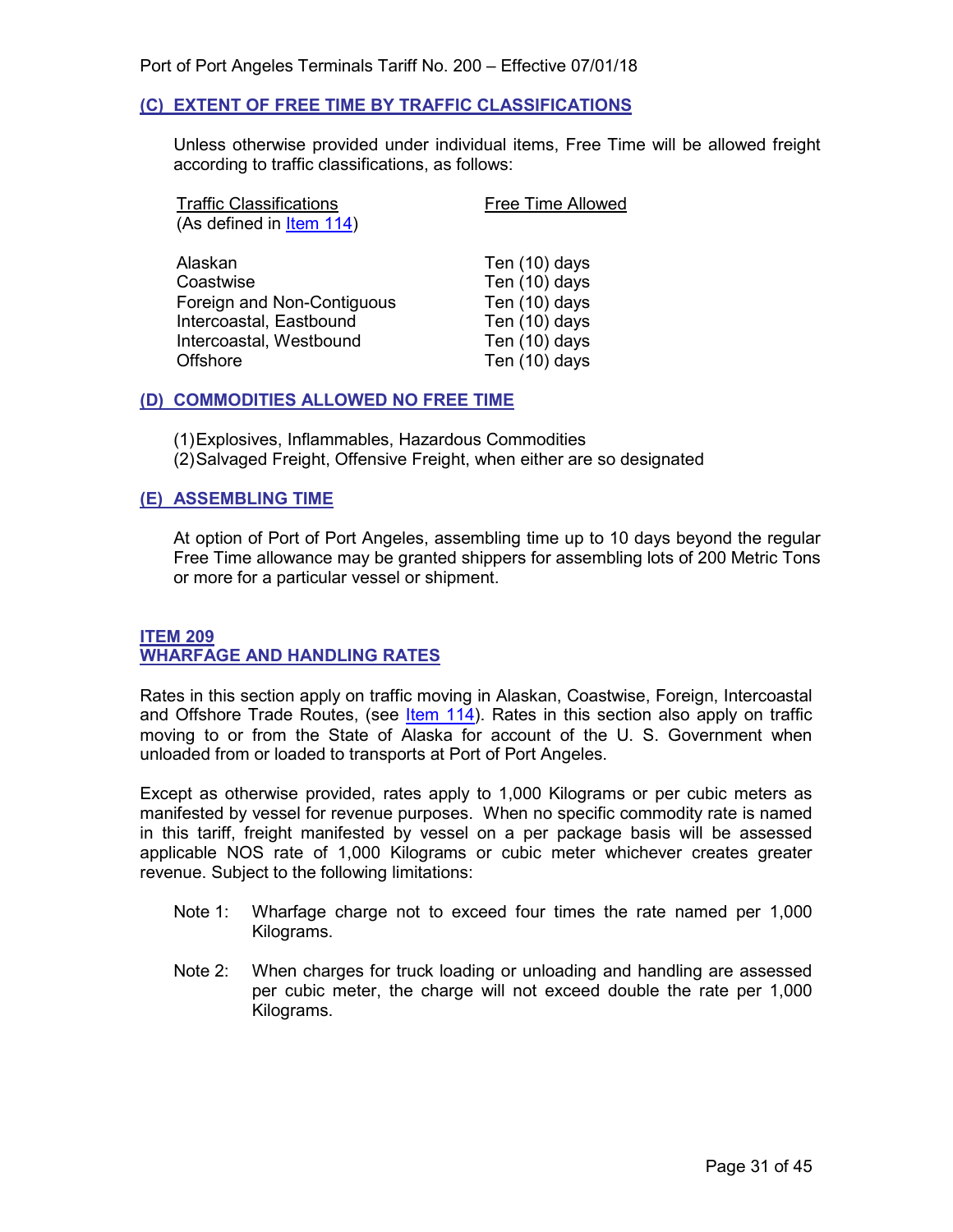<span id="page-31-14"></span><span id="page-31-13"></span><span id="page-31-12"></span><span id="page-31-11"></span><span id="page-31-10"></span><span id="page-31-9"></span><span id="page-31-8"></span><span id="page-31-7"></span><span id="page-31-6"></span><span id="page-31-5"></span><span id="page-31-4"></span><span id="page-31-3"></span><span id="page-31-2"></span><span id="page-31-1"></span><span id="page-31-0"></span>

|                 | <b>COMMODITY</b>                                                                                                                                                   | WHARFAGE                 | <b>HANDLING</b>             |
|-----------------|--------------------------------------------------------------------------------------------------------------------------------------------------------------------|--------------------------|-----------------------------|
|                 | Except as otherwise provided, rates<br>are in cents per 1,000 Kilogram or per<br>cubic meter as manifested by vessel<br>for revenue purposes.                      |                          |                             |
| <b>ITEM 210</b> | <b>ALL FREIGHT, NOS</b>                                                                                                                                            |                          |                             |
|                 |                                                                                                                                                                    | 1102<br>874              | 4301                        |
|                 | <b>ITEM 216 BARK, VIZ:</b><br>Cascara or Cassia, Cassia Quilla,<br>Cinnamon or Chinchome in bags or<br>bales, per 1000 Kilograms                                   | 1590                     | 8532                        |
| <b>ITEM 230</b> | <b>EXPLOSIVE, INFLAMMABLES, VIZ:</b><br>In containers, Benzine, Distillate,<br>Gasoline, Napths, Turpentine, Thinner,<br>Solvents, Lighter Fluid, Liquid Petroleum | 1377                     | 4301                        |
|                 | <u>ITEM 235 FISH AND SEAFOODS, VIZ:</u><br>Crabs - Fresh per dozen                                                                                                 | 43<br>1641               | Apply <b>Item 402</b>       |
|                 | <b>ITEM 240 LOGS, BOLTS, CANTS, PEELERS,</b><br><b>SOFTWOOD</b><br>Per 1,000 Ft. BM Scribner                                                                       | 1108                     | Apply <b>Item 402</b>       |
| <b>ITEM 242</b> | <b>WOOD CHIPS, SAWDUST AND WOOD</b><br><b>BIOMASS (GREEN)</b>                                                                                                      | 140                      | Apply Item 402              |
| <b>ITEM 245</b> | <b>LUMBER, SOFTWOOD, ROUGH OR</b><br><b>SURFACED NOS</b><br>Per 1,000 Ft. BM Scribner<br>Lath in Bundles per 1,000                                                 | 526<br>98                | Apply Item 402              |
| <b>ITEM 250</b> | <b>METAL, SCRAPS, NOS</b><br>Scrap Heavy Iron or Steel Plates, in<br>Scrap Rails, Car Wheels or Axles, in                                                          | 702<br>702<br>702<br>702 | 3878<br>763<br>3103<br>3103 |
| <b>ITEM 255</b> | <b>OIL, IN CONTAINERS, VIZ:</b><br>Fuel Oil, Stove Oil, Diesel Oil, Kerosene.                                                                                      | 972                      | 4301                        |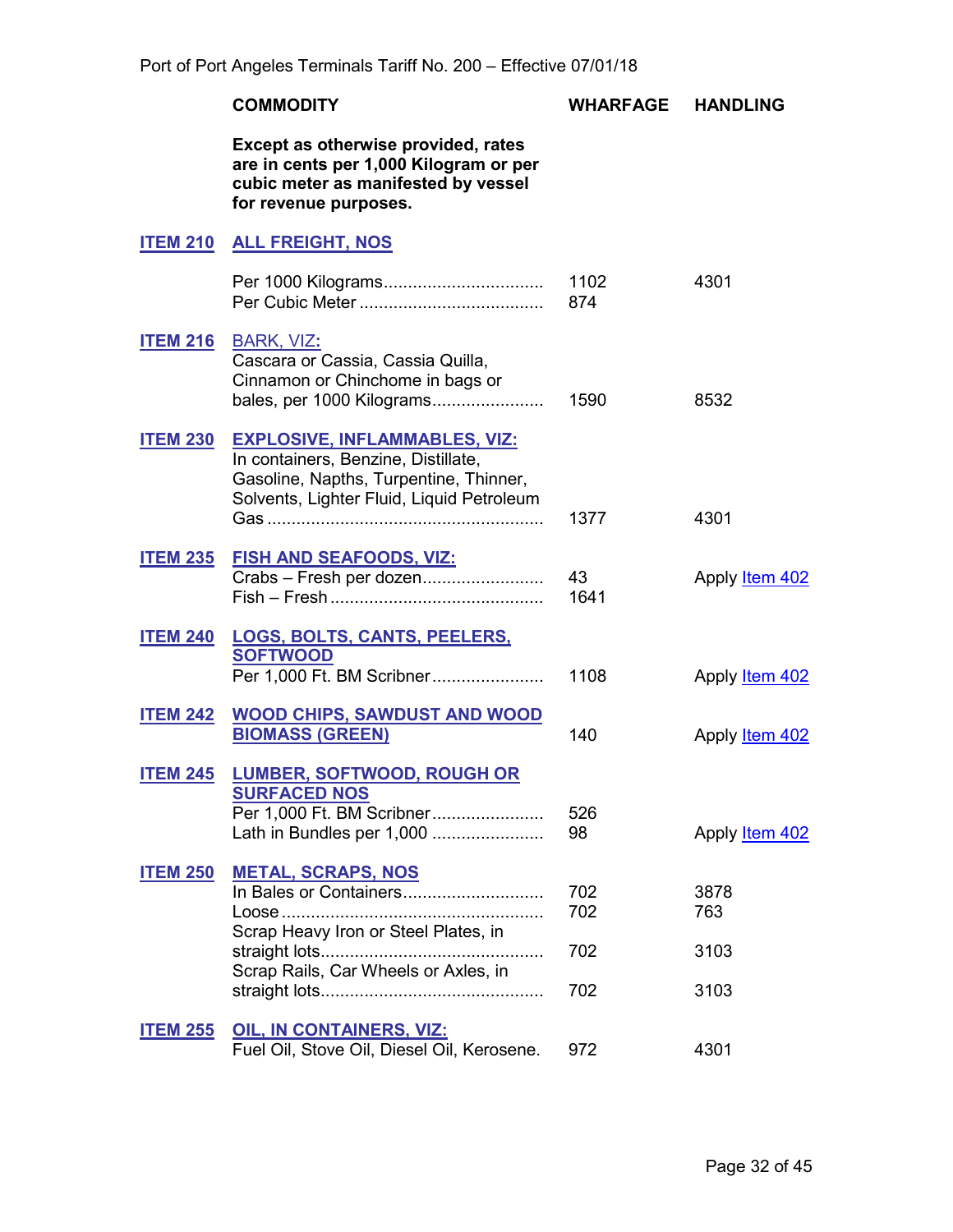#### **COMMODITY WHARFAGE HANDLING**

**Except as otherwise provided, rates are in cents per 1,000 Kilogram or per cubic meter as manifested by vessel for revenue purposes.**

#### <span id="page-32-1"></span><span id="page-32-0"></span>**ITEM 266 LIGHTWEIGHT PAPER PRODUCTS OR ARTICLES OR LIGHTWEIGHT PAPER, PAPERBOARD, OR CELLULOSE, VIZ:**

<span id="page-32-3"></span><span id="page-32-2"></span>

|                 | Bottles, Boxes, Cans, Cartons, Buckets,                                                                                                                    | 1595 | 4806                  |
|-----------------|------------------------------------------------------------------------------------------------------------------------------------------------------------|------|-----------------------|
|                 | Paperboard, Boxboard, Kraftboard,<br>Cardboard, Strawboard, Chipboard,<br>Fibreboard, Wastepaperboard,<br>Woodpulpboard<br>In bundles, packages, or rolls, | 1518 | 5069                  |
|                 |                                                                                                                                                            | 796  | 3692                  |
|                 | Paperboard and Paper Products or<br>Articles, Viz:<br>Paperboard, Fibreboard, viz:                                                                         |      |                       |
|                 | Boxes or Cartons, K.D. Flat or folded flat                                                                                                                 | 1056 | 3692                  |
|                 |                                                                                                                                                            | 1056 | 3692                  |
|                 |                                                                                                                                                            | 1056 | 3467                  |
| <b>ITEM 270</b> | PILING, POLES, POSTS<br>Per 1,000 BM Ft. Brereton                                                                                                          | 883  | Apply <b>Item 402</b> |
| <b>ITEM 275</b> | <b>PLYWOOD</b><br>Veneered and Wood Hardboard<br>Applies only when service can be<br>performed with mechanical equipment.                                  | 925  | 3029                  |
|                 |                                                                                                                                                            | 925  | 2504                  |
| <b>ITEM 280</b> | <b>PULP, PAPER OR WOOD</b>                                                                                                                                 |      |                       |
|                 | Except wet laps, tailings or screenings                                                                                                                    | 403  | 1801                  |
| <b>ITEM 285</b> | <b>SHINGLES, WOOD,</b><br>Not exceeding 18' in length and Shakes,                                                                                          |      |                       |
|                 | in bundles – per bundle<br>Over 18' in length and Shakes, in bundles                                                                                       | 30   | 80                    |
|                 |                                                                                                                                                            | 32   | 117                   |

<span id="page-32-9"></span><span id="page-32-8"></span><span id="page-32-7"></span><span id="page-32-6"></span><span id="page-32-5"></span><span id="page-32-4"></span>End of section, return to [General Index.](#page-3-0)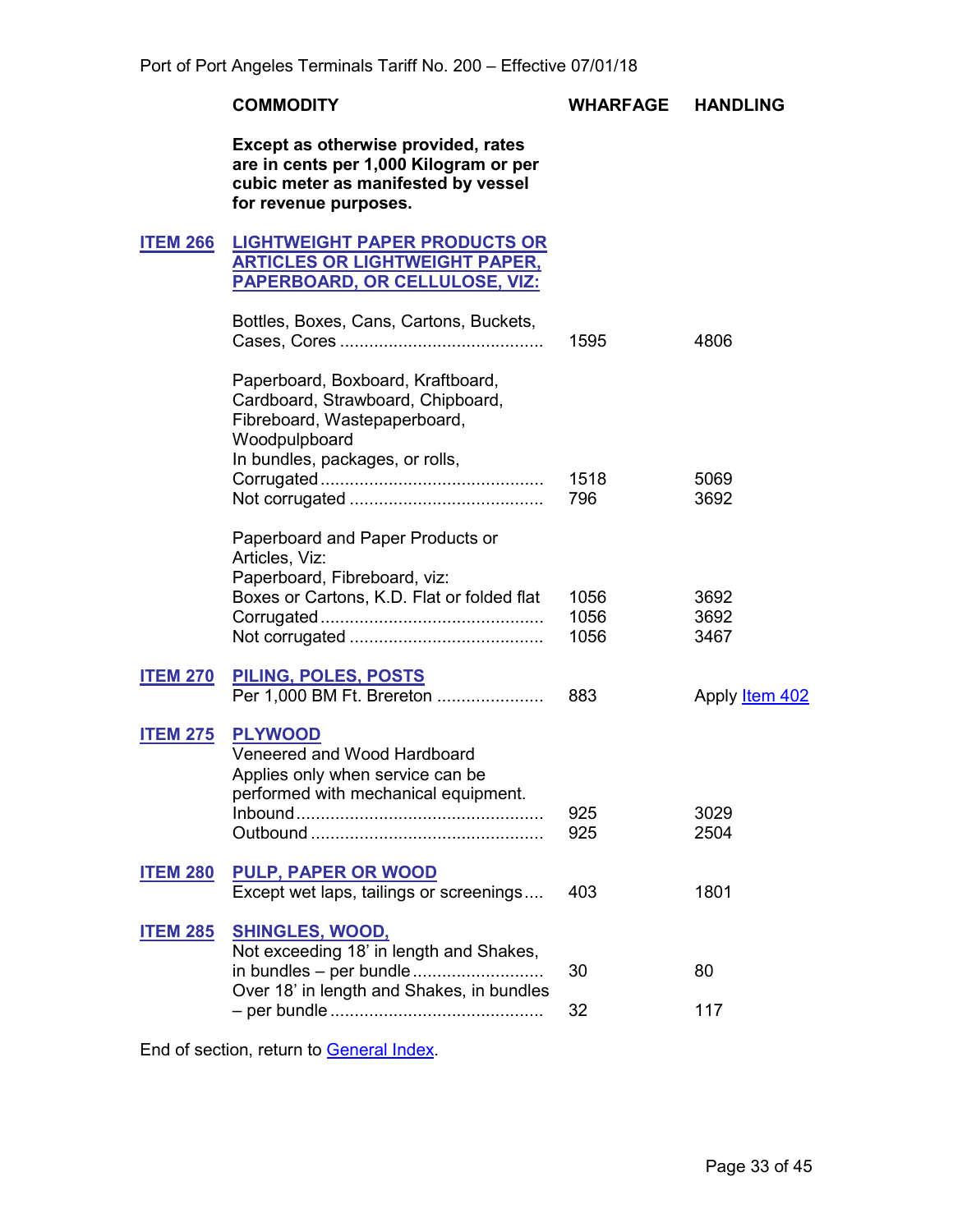#### <span id="page-33-0"></span>**SECTION THREE – MISCELLANEOUS CHARGES**

#### <span id="page-33-2"></span><span id="page-33-1"></span>**ITEM 301 DOCKAGE RULES**

┿

#### <span id="page-33-3"></span>**(A) DOCKAGE DEFINED**

Dockage means the charge assessed against a vessel for berthing at a wharf, pier bulkhead structure, or bank or for mooring to a vessel so berthed.

#### <span id="page-33-4"></span>**(B) DOCKAGE PERIOD - HOW CALCULATED**

The period of time which dockage will be assessed shall commence when the vessel is made fast to a wharf, or when a vessel is made fast to a vessel so berthed, or when a vessel comes within or moors within a slip; and shall continue until such vessel is completely free from and has vacated such berth or slip.

#### <span id="page-33-5"></span>**(C) BASIS FOR COMPUTING CHARGES**

Dockage charges will be based upon the overall length of the vessel as published in the most current edition of Lloyd's Register of Shipping at the time the vessel is berthed. Should length figures not be available from the sources, the Port may accept information from the vessel's official papers or measure the vessel.

#### <span id="page-33-6"></span>**(D) CONTROL OF VESSELS NOT LOADING OR DISCHARGING**

Vessels not engaged in loading or unloading cargo will be docked at a wharf, pier, or seawall structure, or moored to a vessel so docked, or permitted within a slip at the discretion of the Port of Port Angeles and then only with the expressed understanding that vessels shall move their position from such a place at the discretion of the Port of Port Angeles when the wharf, pier or seawall structure, or slip is required for a vessel to load or discharge cargo. Any vessel upon notice to move which refuses or fails to move may be shifted by tug or otherwise by wharf agent and any expenses, damages to vessel or other vessels, or wharf, pier or seawall structure during such removal shall be charged to the vessel so moved.

#### <span id="page-33-7"></span>**(E) VESSELS ON LAY STATUS**

At the Port of Port Angeles' discretion, vessels may be placed on lay status, which may include vessels waiting to discharge and/or load cargo. These vessels may be permitted to moor at a vacant berth, when such berth is available. Charges for vessels on lay status shall be 25% of the applicable dockage rates published in this tariff per 24 hour period or portion thereof.

At the Port of Port Angeles's discretion, vessels not actively working, not undergoing repairs, alterations or cleaning, requesting extended lay status of (10) ten consecutive days or more may be granted a special lay status at an idle berth when such berths are available. Such vessels will be charged at a rate of \$1.83 per foot in length overall (LOA) per 24 hour period or portion thereof.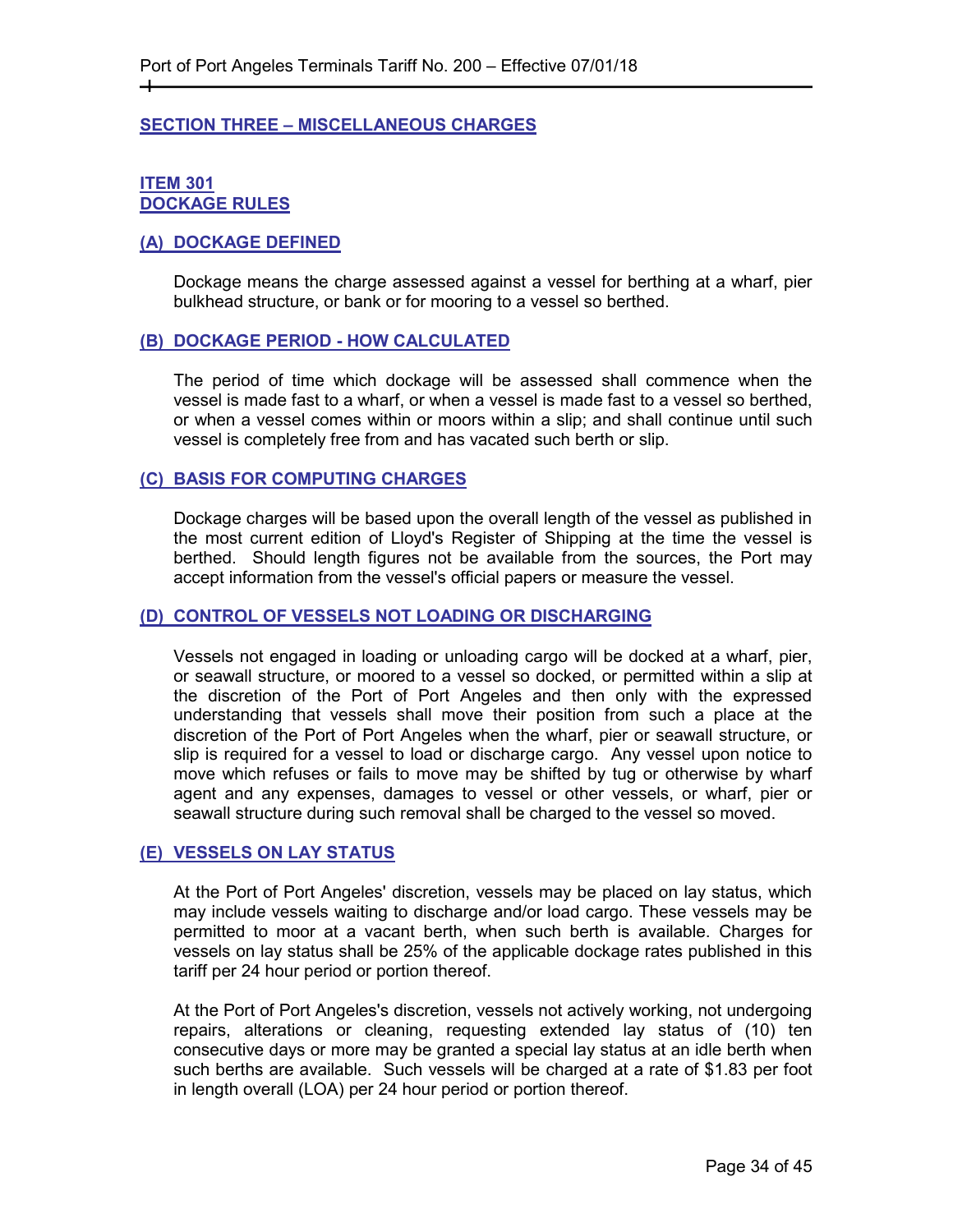#### <span id="page-34-0"></span>**(F) VESSELS MAKING REPAIR OR ALTERATIONS**

Vessels at berth over 375 feet in length overall (LOA), making alterations or repairs, shall pay dockage of \$3.90 per foot in length overall (LOA) per day. After the first 24 hours at berth, vessels will be charged at one-half  $(\frac{1}{2})$  the applicable rate per 12 hour period or portion thereof.

Vessels and barges at berth 375 feet in length overall (LOA) or less, making alterations or repairs, shall pay dockage of a minimum of \$190.00 per day or \$1.95 per foot in length overall (LOA) per day, whichever is greater.

#### <span id="page-34-1"></span>**(G) FREE DOCKAGE**

<span id="page-34-2"></span>Dockage charges will not be assessed against the following vessels not actively working, not undergoing repairs, alterations, or cleaning: Combat, combat auxiliary or training vessels of the United States of America.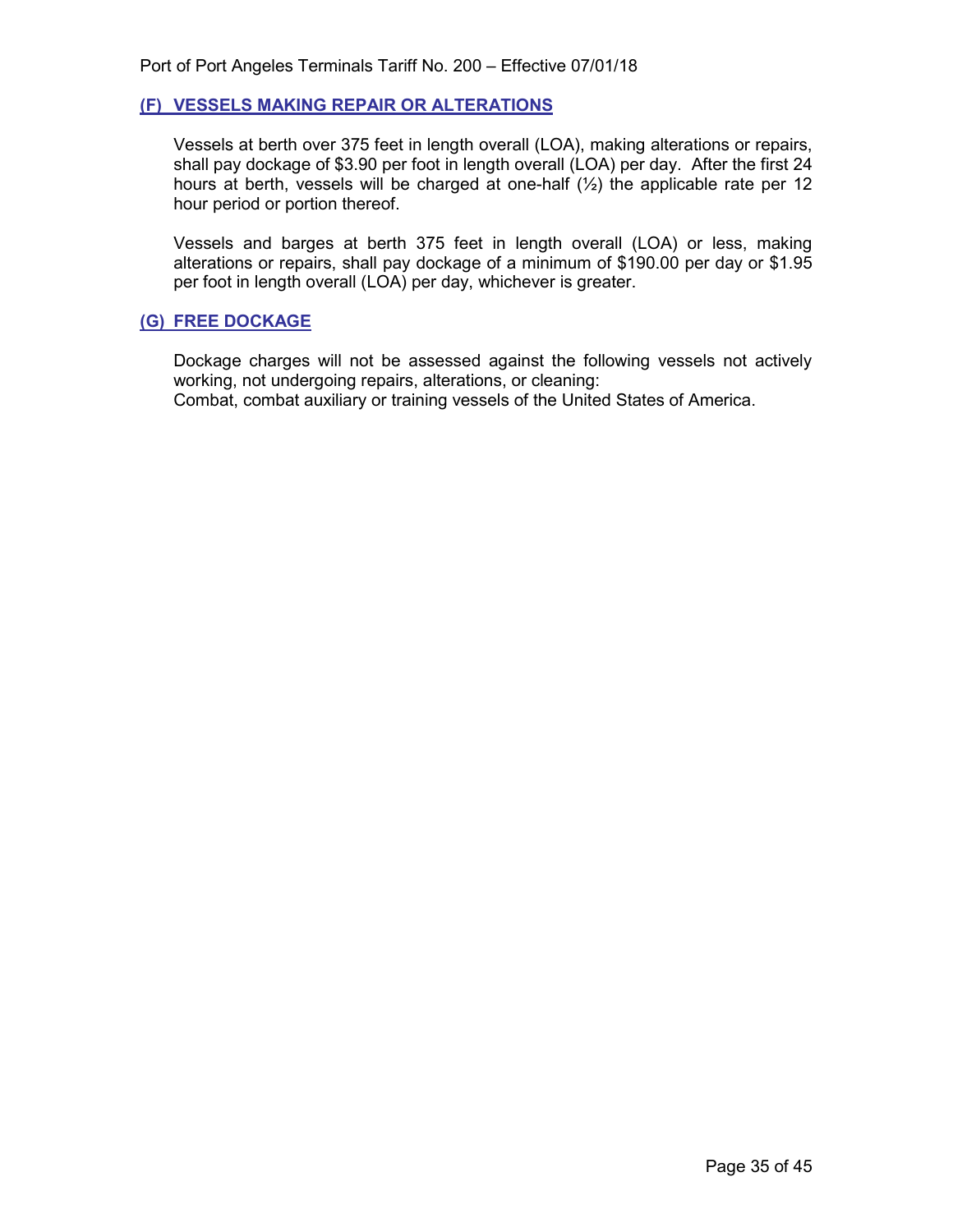#### <span id="page-35-0"></span>**ITEM 302 DOCKAGE AND BARGE MOORING RATES**

#### <span id="page-35-1"></span>**(A) DOCKAGE RATES**

Dockage charges will be assessed on the length-over-all of the vessel. Length-overall shall be construed to mean the linear distance, expressed in feet (meters), from the most forward point on the stem of the vessel to the after-most part of the stern of the vessel, measured parallel to the baseline of the vessel.

For dockage billing purposes, length-over-all of the vessel as published in "Lloyd's Register of Shipping" will be used. If no such figure appears in "Lloyd's Register", the Port reserves the right to: (a) obtain the length-over-all from the vessels register, or (b) measure the vessel.

Dockage rates will be assessed as follows unless otherwise specified in this tariff. Rates in dollars per 24-hour period or portion thereof.

|             | Length-over-all |           | Length-over-all |                     | Charge per 24-hour Day |
|-------------|-----------------|-----------|-----------------|---------------------|------------------------|
|             | In Feet         | In Meters |                 | Or Fraction Thereof |                        |
| Over        | But not over    |           | Over            | But not over        |                        |
| $\mathbf 0$ | 100             |           | $\mathbf{0}$    | 30.48               | \$258                  |
| 100         | 150             |           | 30.48           | 45.72               | \$359                  |
| 150         | 200             |           | 45.72           | 60.96               | \$485                  |
| 200         | 300             |           | 60.96           | 91.44               | \$1,158                |
| 300         | 350             |           | 91.44           | 106.68              | \$1,657                |
| 350         | 375             |           | 106.68          | 114.30              | \$2,056                |
| 375         | 400             |           | 114.30          | 121.92              | \$2,267                |
| 400         | 425             |           | 121.92          | 129.54              | \$2,514                |
| 425         | 450             |           | 129.54          | 137.16              | \$2,784                |
| 450         | 475             |           | 137.16          | 144.78              | \$3003                 |
| 475         | 500             |           | 144.78          | 152.40              | \$3,295                |
| 500         | 525             |           | 152.40          | 160.02              | \$3,742                |
| 525         | 550             |           | 160.02          | 167.64              | \$4,022                |
| 550         | 575             |           | 167.64          | 175.26              | \$4,365                |
| 575         | 600             |           | 175.26          | 182.88              | \$4,851                |
| 600         | 625             |           | 182.88          | 190.50              | \$5,528                |
| 625         | 650             |           | 190.50          | 198.12              | \$6,429                |
| 650         | 675             |           | 198.12          | 205.74              | \$7,316                |
| 675         | 700             |           | 205.74          | 213.36              | \$8,255                |
| 700         | 725             |           | 213.36          | 220.98              | \$9,942                |
| 725         | 750             |           | 220.98          | 228.60              | \$10,944               |
| 750         | 775             |           | 228.60          | 236.22              | \$12,417               |
| 775         | 800             |           | 236.22          | 243.84              | \$13,942               |
| 800         | 850             |           | 243.84          | 259.08              | \$16,011               |
| 850         | 900             |           | 259.08          | 274.32              | \$18,220               |
| 900         | --              |           | 274.32          |                     | (1)                    |

(1) Dockage charges for vessels over 900 ft. (274.32 Meters) in overall length shall be \$24.63 per day for each foot of overall length (or fraction thereof) in excess of 900 feet (274.32 Meters), in addition to the above rate of \$18,220. Dockage rates are charged per 24 hour period.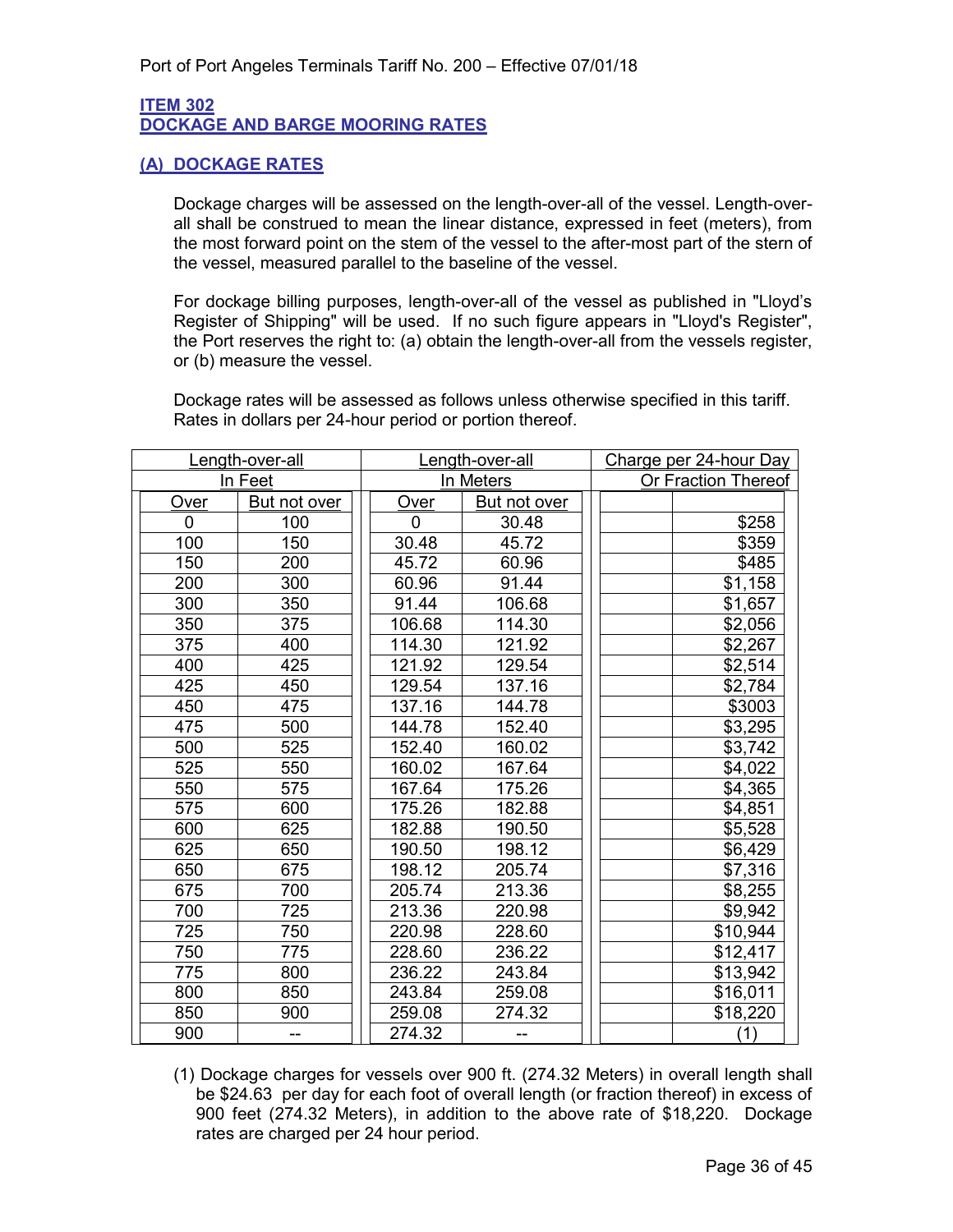#### <span id="page-36-0"></span>**(B) BARGE MOORING RATES**

Dockage charges will be assessed all barges on overall length at the same rate as published for vessel dockage except when actually tied along side a vessel and engaged in loading operations.

#### <span id="page-36-2"></span><span id="page-36-1"></span>**ITEM 303 SERVICE AND FACILITIES CHARGE DEFINED**

Service and Facilities Charge is the charge assessed against ocean vessels, their owners, agents or operators (See *[Item](#page-12-5) 107*), which load or discharge cargo at the terminals for the use of terminal working area in the receipt and delivery of cargo to and from vessel and for the services in connection with the receipt, delivery, checking, care, custody, and control of cargo required in the transfer of cargo (Subject to Note 1):

- A. From vessel to consignees, their agents or connecting carrier, or;
- B. From shippers, their agents or connecting carriers, to vessels.

The foregoing does not include any services or facilities the charge for which is included in wharfage, dockage, wharf demurrage, wharf storage or other individual charges. No person other than the terminal shall be permitted to perform the services covered by this definition.

Note 1: Service and Facilities charge does not include any cargo handling, loading nor unloading operations, nor any labor other than that which is essential to performing the services.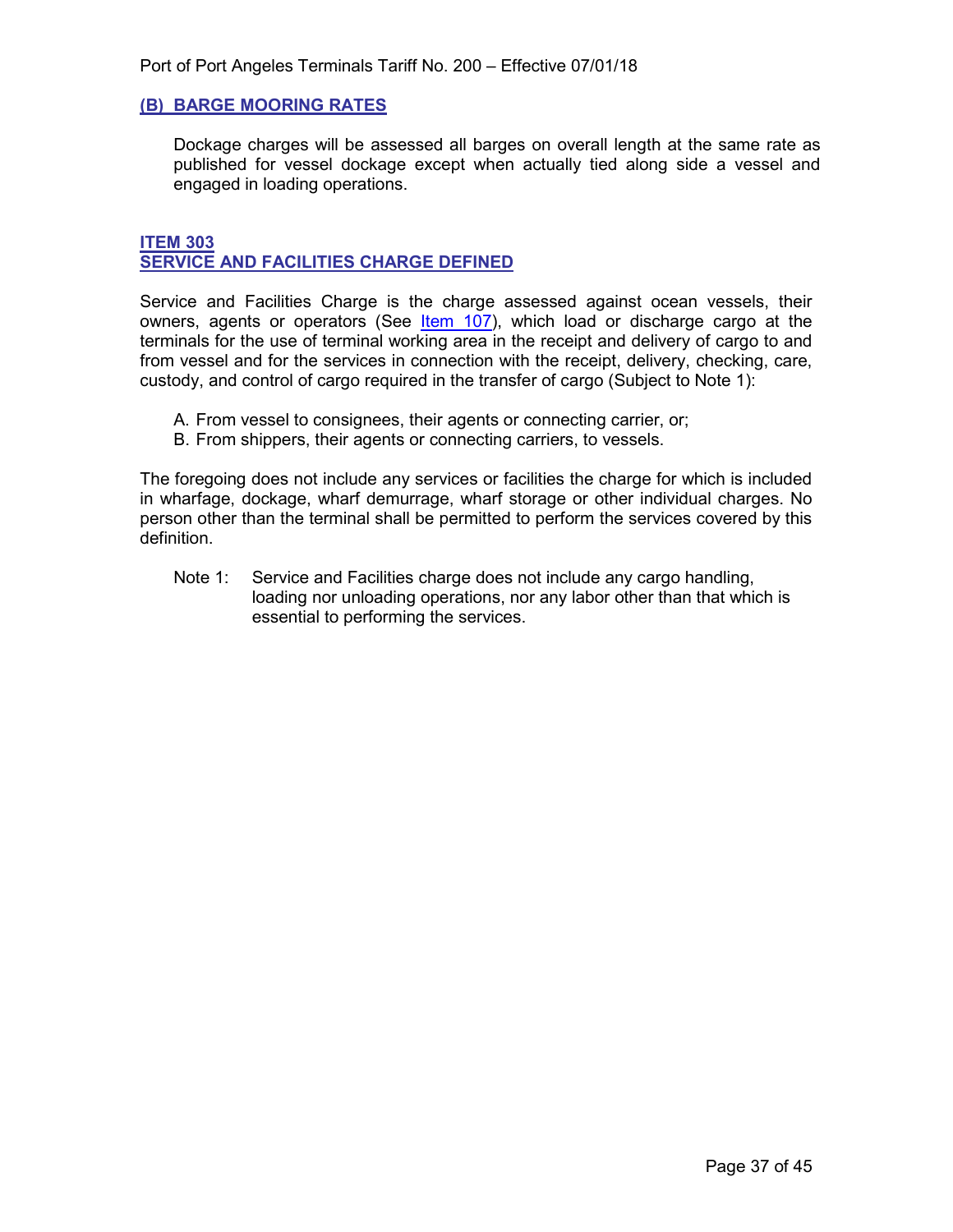#### <span id="page-37-1"></span>**ITEM 304 SERVICE AND FACILITIES CHARGE**

<span id="page-37-5"></span><span id="page-37-4"></span><span id="page-37-3"></span><span id="page-37-2"></span><span id="page-37-0"></span>

| <b>INBOUND</b>     | <b>OUTBOUND</b>    |
|--------------------|--------------------|
|                    |                    |
| 2054               | 1260               |
| 798                | 677                |
| 1014<br>298<br>158 | 561<br>298<br>158  |
| 1933<br>627<br>401 | 1000<br>611<br>401 |
|                    |                    |
|                    |                    |
| 60                 | 60                 |
|                    |                    |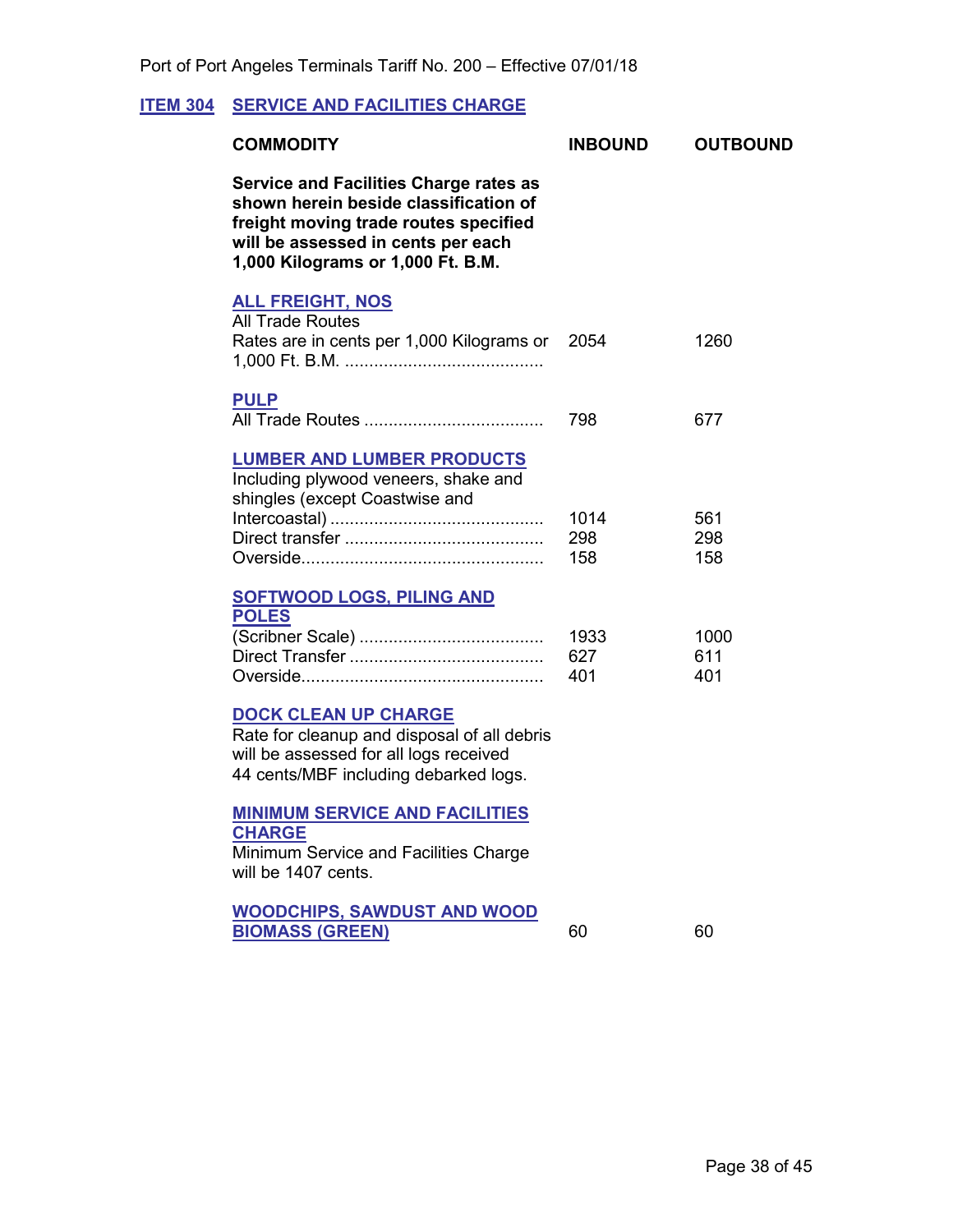#### <span id="page-38-1"></span><span id="page-38-0"></span>**ITEM 305 EQUIPMENT RENTAL**

#### Rental of Equipment Conditional

Equipment listed below, when available, will be rented at the convenience of the Port of Port Angeles. The renter of such equipment shall be responsible for loss or damage to equipment and for personnel injuries in the operation thereof.

Except as otherwise provided, rates are in cents each and apply per hour or fraction thereof unless otherwise shown and do not include operators for mechanical equipment.

At the option of the Port of Port Angeles, operators and other labor required will be furnished at the applicable man-hour rate shown in [Item 402.](#page-43-2)

When equipment is furnished without operator, liability for loss or damage to property or persons shall rest with the renter as indicated in [Item 103](#page-10-1) of this tariff.

|                   | 3480 |
|-------------------|------|
|                   | 3480 |
|                   |      |
| (Operators extra) |      |

#### <span id="page-38-3"></span><span id="page-38-2"></span>**ITEM 308 FRESH WATER FOR VESSELS**

|                                                                                                                            | \$106.00 |
|----------------------------------------------------------------------------------------------------------------------------|----------|
| Each additional 100 Cubic Feet (per 100 Cu. Ft.)                                                                           | \$2.30   |
| (Compute 7 1/2 gallons per Cu. Ft., or 36 Cu. Ft. per long<br>ton. Compute $8\frac{1}{2}$ lbs. per gallon or 52.4 Cu. Ft.) |          |

#### <span id="page-38-5"></span><span id="page-38-4"></span>**ITEM 309 ELECTRICAL POWER**

Unless otherwise specified, electrical power will be furnished at the rate of ten (10) cents per kilowatt hour. In addition, such labor and materials as may be required for installation, connection or disconnection of service will be assessed on basis of actual cost of such item plus 40%.

Minimum Charge will be 1089 cents.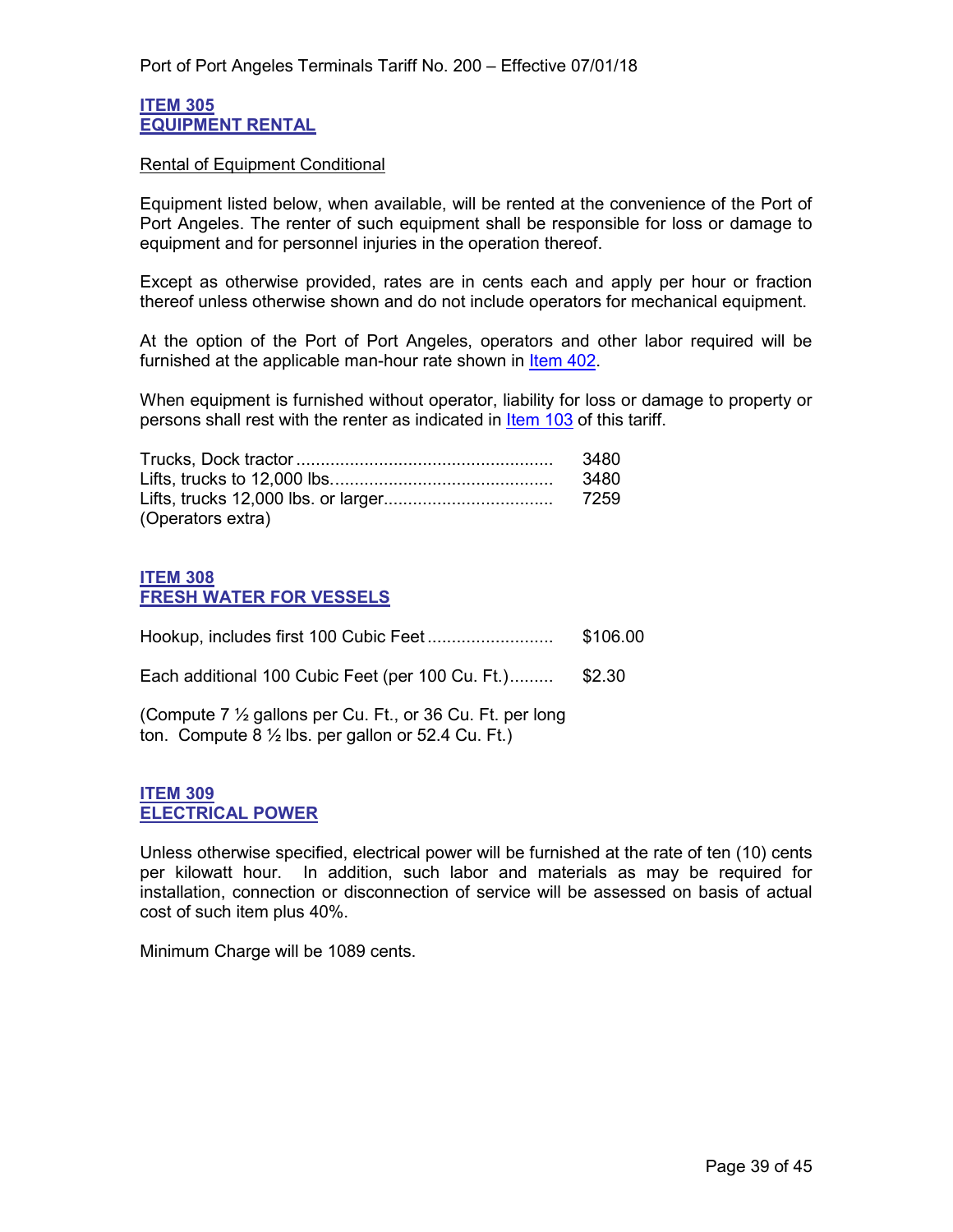#### <span id="page-39-1"></span><span id="page-39-0"></span>**ITEM 310 SEGREGATION CHARGES**

- A. When no request is made for segregation by commodities, submarks, kinds, sizes, brands, grades, other identification or unit, delivery will be made only as one lot or in accordance with one general mark. Consignee, however, is not required to take delivery of an entire shipment in whole or part as one lot or by one general mark.
- B. Upon request, segregation by commodities, submarks, kinds, sizes, brands, grades, other identification or unit, will be made and delivery to consignee will be made in one lot or in part lots in accordance with written instruction.
- C. Charges, in addition to applicable terminal charges, for segregation as provided in paragraph (B) will be as follows:

When request for segregation is received before close of business of last business day before arrival of vessel – 33 cents per 100 lbs. on total weight of entire shipment.

When request for segregation before close of business day before vessel arrives -56 cents per 100 lbs. on total weight of entire shipment.

#### <span id="page-39-3"></span><span id="page-39-2"></span>**ITEM 311 STRAPPERS AND RECONDITIONERS**

Strappers and reconditioners using terminal space must comply with the following rules and regulations:

- A. No strapping or reconditioning privileges will be granted without a written permit from the Port of Port Angeles.
- B. Permit for strapping and reconditioning goods is subject to summary revocation on written notice by the Port of Port Angeles.
- C. Electricity furnished for machines at rates shown in ltem 309.
- D. Box shooks, cartons, labels, strapping, and other materials used solely for the reconditioning, labeling, or strapping of packaged goods stored on Port of Port Angeles property, shall not be assessed a space or storage charge but shall be assessed the regular terminal charges if and when such merchandise is handled by the Port of Port Angeles.
- E. All litter, dunnage, and refuse of all kinds must be cleaned up and disposed of by strappers or reconditioners at the end of each day and freight must be repiled as found, otherwise the work will be performed by the terminal operator and the cost of labor charged against the reconditioners.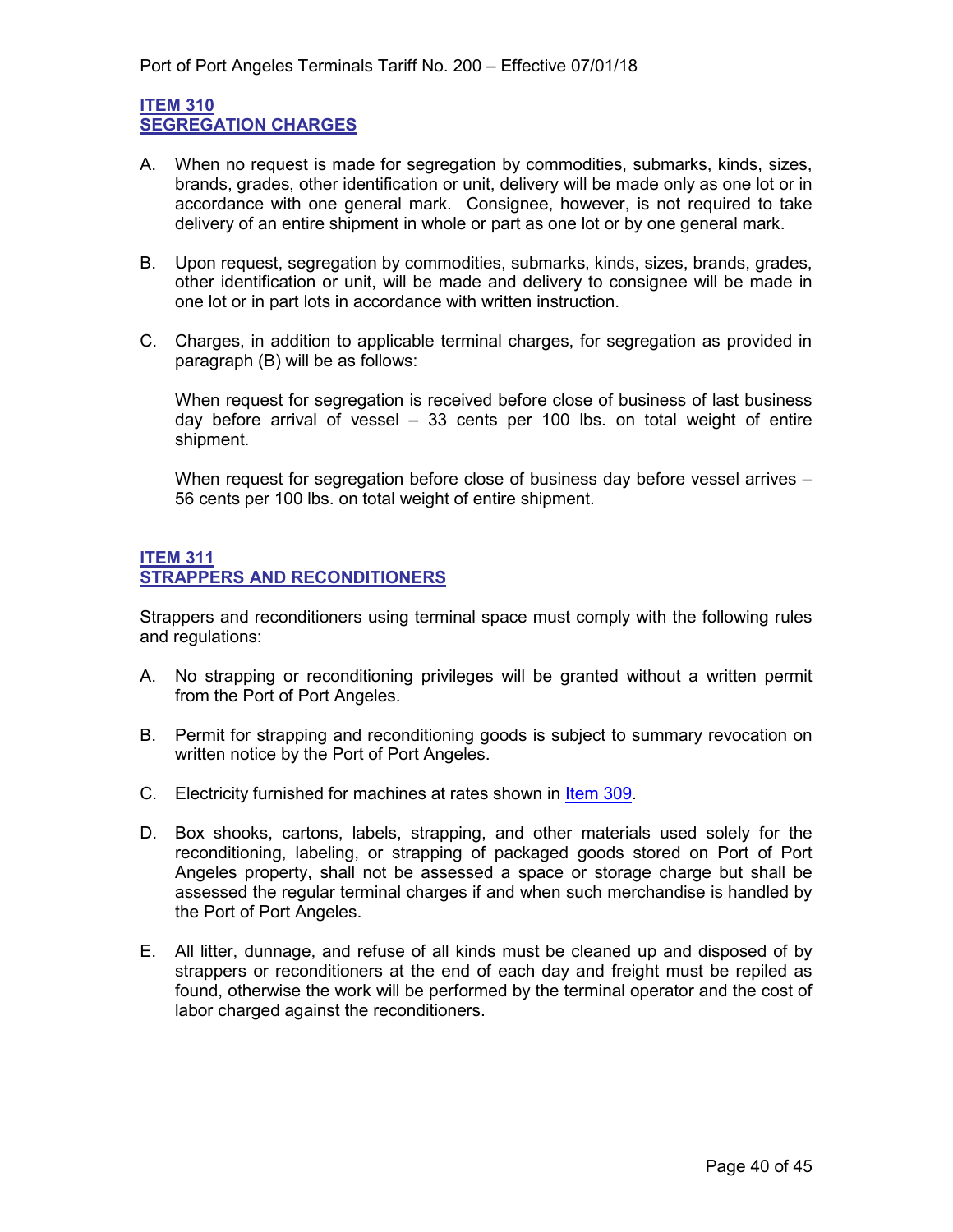#### <span id="page-40-1"></span><span id="page-40-0"></span>**ITEM 313 TELEPHONE SERVICE**

Upon request the Port of Port Angeles will provide a temporary telephone. The party requesting the telephone will be held responsible for all long distance charges incurred during the time the telephone is connected.

#### <span id="page-40-3"></span><span id="page-40-2"></span>**ITEM 317 REPAIRS OF DAMAGES AND ALTERATIONS**

The Port of Port Angeles will make repairs to its properties of damages caused by companies or persons using its facilities or make repairs or alterations to leased facilities at the request of lessee, subject to the following schedule:

Damage repairs or alterations:

| Up to \$500.00      | <b>Actual Cost Plus 15%</b> |
|---------------------|-----------------------------|
| \$501.00 to \$5,000 | <b>Actual Cost Plus 10%</b> |
| Exceeding \$5,000   | <b>Actual Cost Plus 5%</b>  |

Such repairs or alterations will be performed by the Port of Port Angeles, or its agents, except that when necessary repairs or desired alterations are extensive, private contractors may be employed subject to the provision that work performed by private contractors must be accomplished in a manner acceptable to the Port of Port Angeles. (Subject to ltem 100 herein.)

#### <span id="page-40-5"></span><span id="page-40-4"></span>**ITEM 320 PASSENGER TRAFFIC FEE**

In addition to other tariff provisions, the terms and conditions of this item apply and charges are assessed to passenger vessels and cruise ships.

Port of call/Repositioning call – each vessel

| In transit per passenger fee:      | \$9.06 each |
|------------------------------------|-------------|
| Embarking and/or disembarking fee: | \$9.06 each |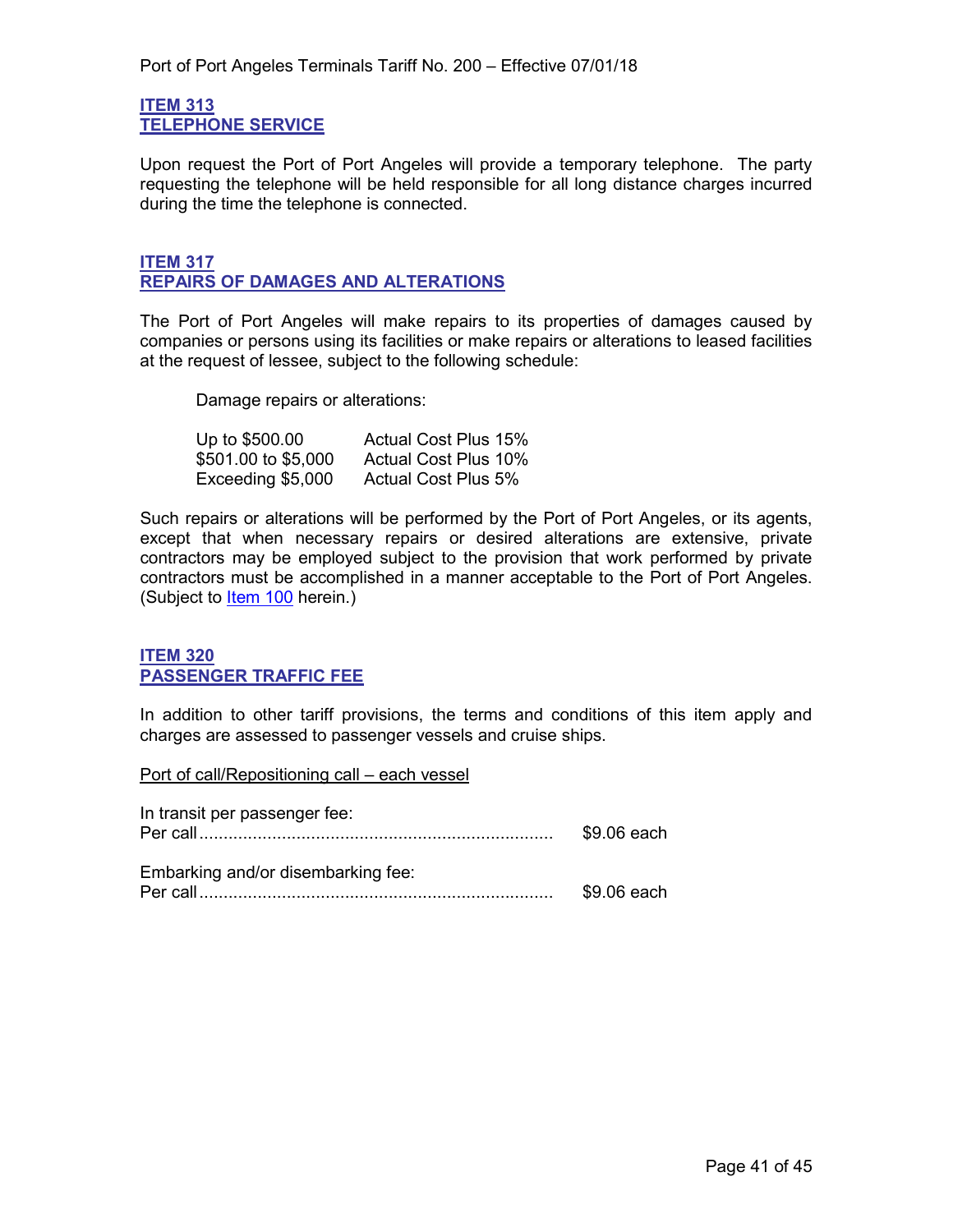#### <span id="page-41-1"></span><span id="page-41-0"></span>**ITEM 325 SECURITY FEE**

In order to fulfill the responsibility for security, including but not limited to responsibilities mandated under Maritime Transportation Safety Act of 2002 and the US Coast Guard regulation 33CFR105, the Port of Port Angeles will assess against and collect from ocean going vessels subject to SOLAS and US Coast Guard regulation 33CFR104, their owners, or operators for the terminal working area a Port Security Fee. Such fee, in the amounts set forth in the tariff, shall be in addition to all other fees and charges due under the tariff.

#### SECURITY FEE:

\$258.80 per vessel, per 8 hour period or portion thereof.

At the Port's sole discretion, charges may be assessed to cargo and/or vessels for additional Security costs associated with an increase in MARSEC Level mandated by the US Department of Homeland Security.

End of section, return to [General Index.](#page-3-0)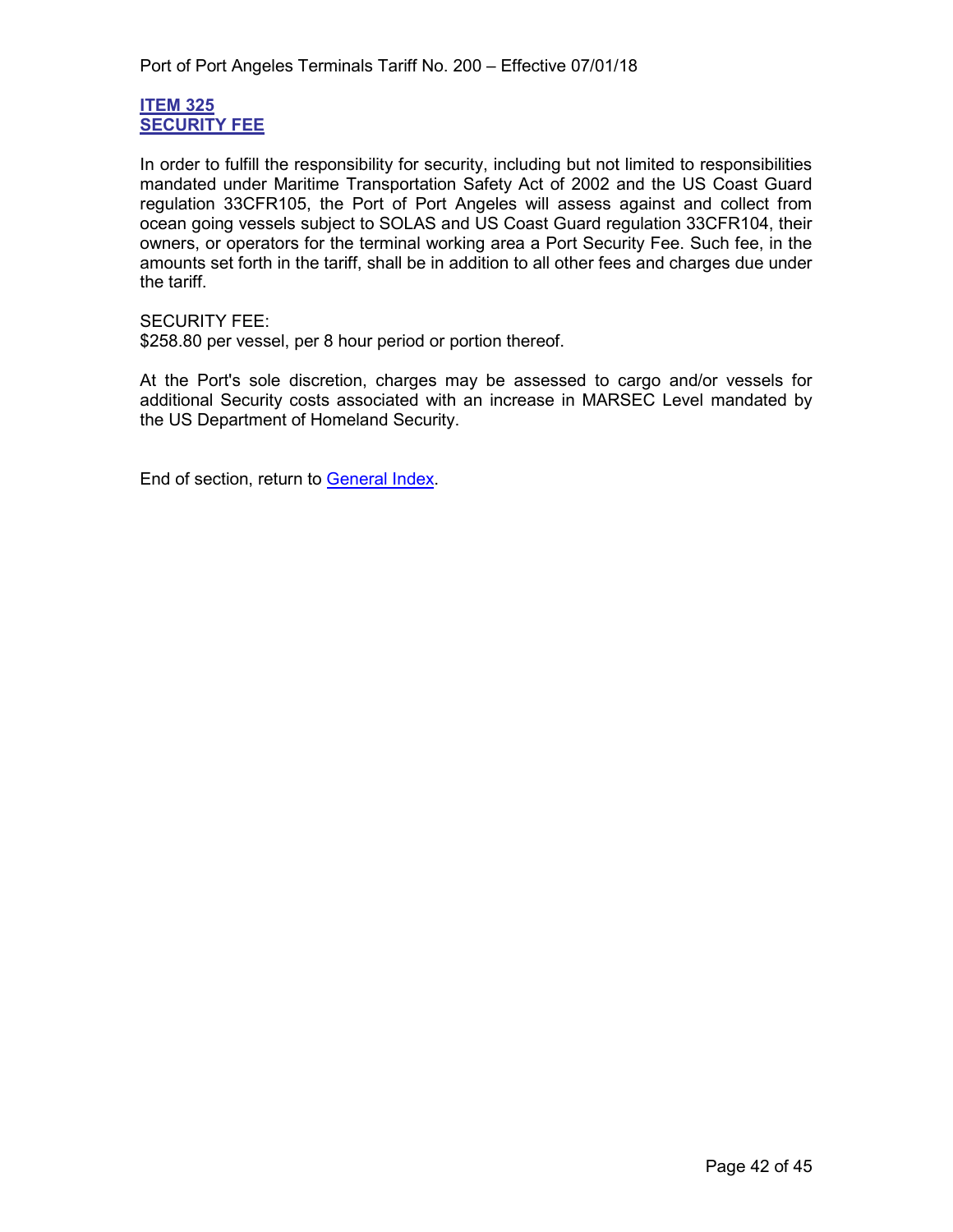#### <span id="page-42-0"></span>**SECTION FOUR – MAN-HOUR SCHEDULE, RULES AND RATES**

#### <span id="page-42-2"></span><span id="page-42-1"></span>**ITEM 401 MAN-HOUR RULES**

┿

#### <span id="page-42-3"></span>**(A) COMPUTATION OF WAGE DIFFERENTIALS**

To obtain an overtime wage differential or penalty wage differential use the Schedule of Man-Hour as shown in [Item 402](#page-43-2) by determining the difference between applicable columns.

#### <span id="page-42-4"></span>**(B) STANDBY OR WAITING TIME**

When labor is for a specified time and is on the job ready for work, or having started work is delayed for period exceeding 15 consecutive minutes at any time during that work, such delays being caused through no inability or fault of the terminals operators, standby or waiting time for men will be charged at actual wages paid labor, plus 65% against the party causing such delay.

#### <span id="page-42-5"></span>**(C) SERVICES REQUIRING LABOR FOR A MINIMUM NUMBER OF HOURS**

When terminal is required to furnish labor for a specific service, and such service is completed before the expiration of the minimum time allowed under the labor's working agreements and awards, the parties authorizing such work shall be assessed for the time of such labor which accrues after the specific service is completed and until the end of the minimum time allowed, at actual wages paid labor plus 65%.

#### <span id="page-42-6"></span>**(D) WHEN MAN-HOUR RATES APPLY**

Unless otherwise provided, man-hour rates, plus charges for equipment rental (Item [305\)](#page-38-1) will be charged for:

- 1. All services not specifically described in the tariff.
- 2. Services of loading, unloading, handling or transferring freight for which no specific commodity rates are provided and which cannot be performed at the rates named under NOS.
- 3. Services of loading, unloading, handling or transferring freight in packages or units of such unusual bulk, size, shape or weight as to preclude performing such services at rates named under individual items of the tariff.
- 4. Service of loading, unloading or handing freight for which specific commodity rates are named in the tariff but which because of unusual conditions of shipping or requirements of shippers not normally incidental to such services preclude the performance of such services at rates named.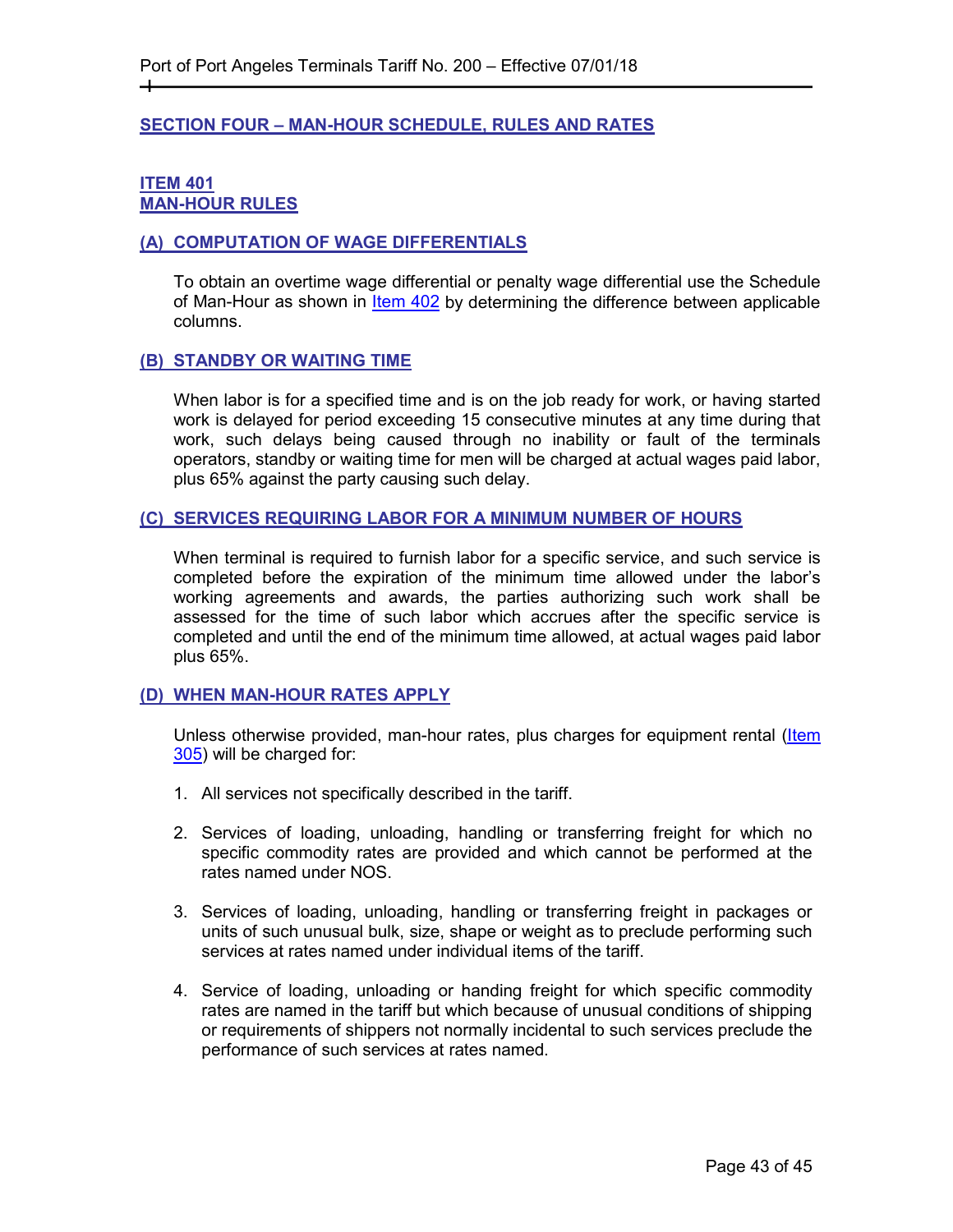Port of Port Angeles Terminals Tariff No. 200 – Effective 07/01/18

- 5. Services of extra sorting, special checking, inspection, or for any operation delayed on account thereof.
- 6. Services of cleaning or preparing care of loading.
- 7. Services of installing or moving special equipment at the request of or for the use or convenience of parties other than the terminal operator.
- 8. Recoupering or reconditioning freight.
- 9. Except as otherwise provided in individual items, labor and equipment to load or unload trucks will be furnished by the Port of Port Angeles at its option and upon request. Charges for such services will be made against the party or parties requesting the service.

#### <span id="page-43-0"></span>**(E) EXCEPT AS OTHERWISE PROVIDED**

Except as otherwise provided in individual items, charges for materials furnished in connection with said services will be assessed at actual cost, plus 10%.

#### <span id="page-43-2"></span><span id="page-43-1"></span>**ITEM 402 SCHEDULE OF MAN-HOUR RATES**

Note: When base scale of wage is a fraction of a cent over those shown, use the rate next highest to the fraction.

|             |         | 1st Shift |          | 2nd Shift |          | 3rd Shift |          |
|-------------|---------|-----------|----------|-----------|----------|-----------|----------|
|             | When    |           |          |           |          |           |          |
| Occupation  | Base    | $S.T.*$   | $O.T.**$ | $S.T.*$   | $0.7.*$  | $S.T.*$   | $0.7.*$  |
| Code        | Wage is | (1.0)     | (1.5)    | (1.3333)  | (1.5)    | (1.6)     | (1.8)    |
| 005         | \$42.18 | \$115.10  | \$147.21 | \$136.52  | \$147.21 | \$153.65  | \$166.49 |
| 029         | \$44.58 | \$118.75  | \$152.70 | \$141.39  | \$152.70 | \$159.49  | \$173.07 |
| 036         | \$44.58 | \$118.75  | \$152.70 | \$141.39  | \$152.70 | \$159.49  | \$173.07 |
| 092         | \$46.85 | \$122.21  | \$157.90 | \$146.00  | \$157.90 | \$165.02  | \$179.30 |
| 101 Checker | \$42.18 | \$115.10  | \$147.21 | \$136.52  | \$147.21 | \$153.65  | \$166.49 |
| 129Foreman  | \$59.74 | \$145.18  | \$190.68 | \$175.52  | \$190.86 | \$199.78  | \$217.98 |

\*S.T. = Straight Time Rate of Pay

\*\*O.T. = Overtime Rate of Pay

Rates named in this man-hour schedule are based on labor performed at straight time hours and overtime. If service are performed when payment of penalty overtime or third shift differential is necessary, the difference between straight time and wages paid labor, plus 40% will be assessed against the party or parties requesting the services.